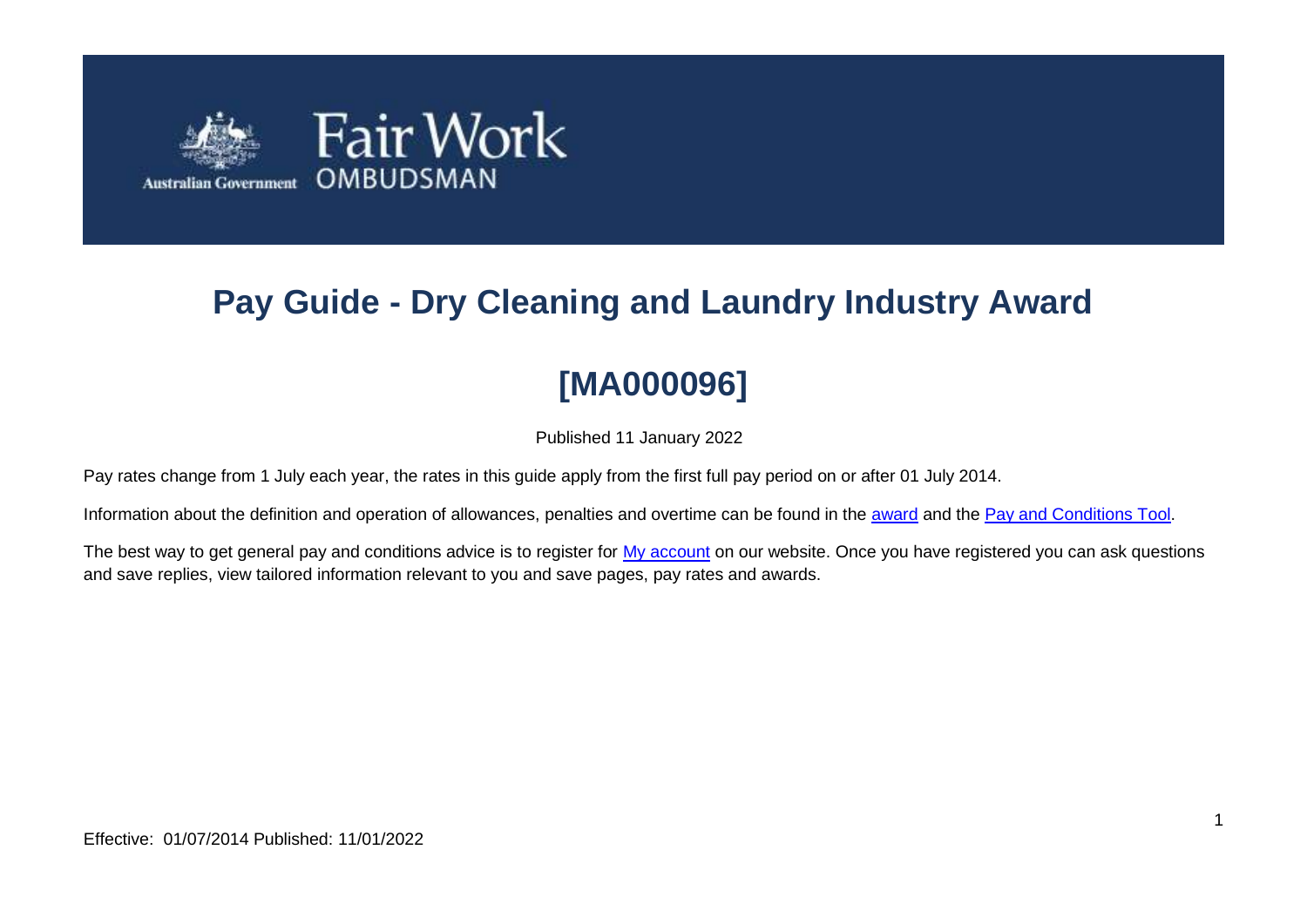# **Rates of pay**

### **Adult - Dry cleaning**

# **Full-time & part-time**

### **Table 1 of 3**

| <b>Classification</b>         | Weekly pay rate | Hourly pay rate | Saturday -<br>Saturday - |                | <b>Public holiday</b> | <b>Overtime - Monday</b> |
|-------------------------------|-----------------|-----------------|--------------------------|----------------|-----------------------|--------------------------|
|                               |                 |                 | ordinary hours           | ordinary hours |                       | to Saturday - first 3    |
|                               |                 |                 | before 12 noon           | after 12 noon  |                       | hours                    |
| Dry cleaning employee level 1 | \$640.90        | \$16.87         | \$21.09                  | \$25.31        | \$42.18               | \$25.31                  |
| Dry cleaning employee level 2 | \$659.40        | \$17.35         | \$21.69                  | \$26.03        | \$43.38               | \$26.03                  |
| Dry cleaning employee level 3 | \$668.80        | \$17.60         | \$22.00                  | \$26.40        | \$44.00               | \$26.40                  |
| Dry cleaning employee level 4 | \$708.20        | \$18.64         | \$23.30                  | \$27.96        | \$46.60               | \$27.96                  |
| Dry cleaning employee level 5 | \$746.20        | \$19.64         | \$24.55                  | \$29.46        | \$49.10               | \$29.46                  |

### **Table 2 of 3**

| <b>Classification</b>         | <b>Overtime - Monday</b> | Overtime -    | <b>Overtime -</b> | Less than 10   | Working      | <b>Morning shift -</b> |
|-------------------------------|--------------------------|---------------|-------------------|----------------|--------------|------------------------|
|                               | to Saturday - after      | <b>Sunday</b> | public holiday    | hour break     | through meal | <b>Monday to</b>       |
|                               | 3 hours                  |               |                   | between shifts | break        | Friday                 |
| Dry cleaning employee level 1 | \$33.74                  | \$33.74       | \$42.18           | \$33.74        | \$25.31      | \$19.40                |
| Dry cleaning employee level 2 | \$34.70                  | \$34.70       | \$43.38           | \$34.70        | \$26.03      | \$19.95                |
| Dry cleaning employee level 3 | \$35.20                  | \$35.20       | \$44.00           | \$35.20        | \$26.40      | \$20.24                |
| Dry cleaning employee level 4 | \$37.28                  | \$37.28       | \$46.60           | \$37.28        | \$27.96      | \$21.44                |
| Dry cleaning employee level 5 | \$39.28                  | \$39.28       | \$49.10           | \$39.28        | \$29.46      | \$22.59                |

| <b>Classification</b>         | Afternoon shift -       | Night shift -           | <b>Permanent night</b>             | <b>Shiftwork - less</b>                 | <b>Shiftwork - less</b>                 |
|-------------------------------|-------------------------|-------------------------|------------------------------------|-----------------------------------------|-----------------------------------------|
|                               | <b>Monday to Friday</b> | <b>Monday to Friday</b> | shift - Monday to<br><b>Friday</b> | than 3 successive<br>shifts - Monday to | than 3 successive<br>shifts - Monday to |
|                               |                         |                         |                                    | Friday - first 3                        | Friday - after 3                        |
|                               |                         |                         |                                    | hours                                   | hours                                   |
| Dry cleaning employee level 1 | \$19.40                 | \$19.40                 | \$21.93                            | \$25.31                                 | \$33.74                                 |
| Dry cleaning employee level 2 | \$19.95                 | \$19.95                 | \$22.56                            | \$26.03                                 | \$34.70                                 |
| Dry cleaning employee level 3 | \$20.24                 | \$20.24                 | \$22.88                            | \$26.40                                 | \$35.20                                 |
| Dry cleaning employee level 4 | \$21.44                 | \$21.44                 | \$24.23                            | \$27.96                                 | \$37.28                                 |
| Dry cleaning employee level 5 | \$22.59                 | \$22.59                 | \$25.53                            | \$29.46                                 | \$39.28                                 |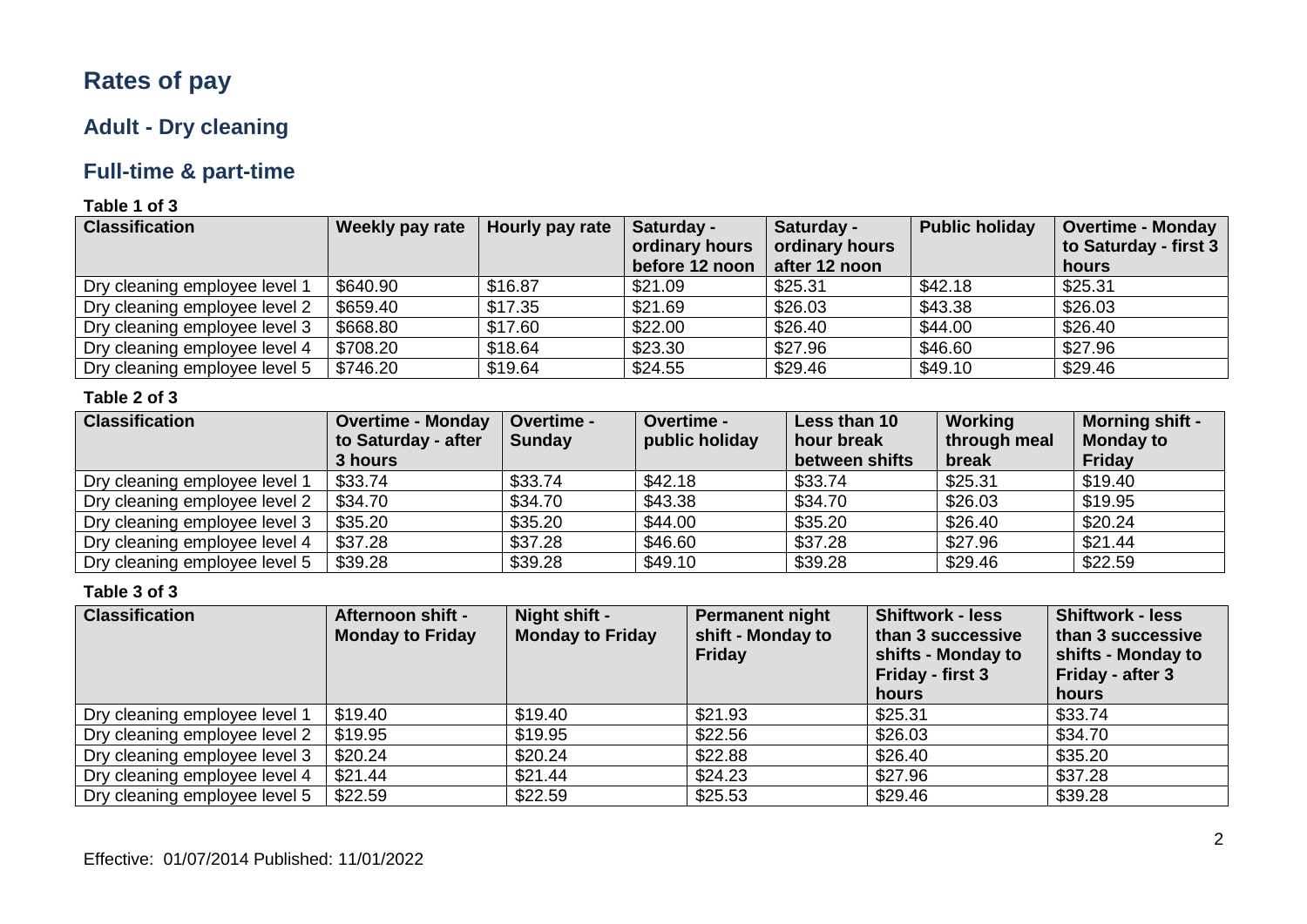### **Casual**

### **Table 1 of 3**

| <b>Classification</b>         | Hourly pay rate | Saturday -<br>ordinary hours<br>before 12 noon | Saturday -<br>ordinary hours<br>after 12 noon | <b>Public holiday</b> | <b>Overtime -</b><br><b>Monday to</b><br>Saturday - first<br>3 hours | Overtime -<br><b>Monday to</b><br>Saturday - after<br>3 hours |
|-------------------------------|-----------------|------------------------------------------------|-----------------------------------------------|-----------------------|----------------------------------------------------------------------|---------------------------------------------------------------|
| Dry cleaning employee level 1 | \$21.09         | \$25.31                                        | \$29.52                                       | \$46.39               | \$29.52                                                              | \$37.96                                                       |
| Dry cleaning employee level 2 | \$21.69         | \$26.03                                        | \$30.36                                       | \$47.71               | \$30.36                                                              | \$39.04                                                       |
| Dry cleaning employee level 3 | \$22.00         | \$26.40                                        | \$30.80                                       | \$48.40               | \$30.80                                                              | \$39.60                                                       |
| Dry cleaning employee level 4 | \$23.30         | \$27.96                                        | \$32.62                                       | \$51.26               | \$32.62                                                              | \$41.94                                                       |
| Dry cleaning employee level 5 | \$24.55         | \$29.46                                        | \$34.37                                       | \$54.01               | \$34.37                                                              | \$44.19                                                       |

#### **Table 2 of 3**

| <b>Classification</b>         | <b>Overtime -</b><br><b>Sunday</b> | <b>Overtime -</b><br>public holiday | Less than 10<br>hour break<br>between shifts | Working<br>through meal<br>break | Morning shift -<br><b>Monday to</b><br>Friday | Afternoon shift -<br><b>Monday to</b><br>Friday |
|-------------------------------|------------------------------------|-------------------------------------|----------------------------------------------|----------------------------------|-----------------------------------------------|-------------------------------------------------|
| Dry cleaning employee level 1 | \$37.96                            | \$46.39                             | \$37.96                                      | \$29.52                          | \$23.62                                       | \$23.62                                         |
| Dry cleaning employee level 2 | \$39.04                            | \$47.71                             | \$39.04                                      | \$30.36                          | \$24.29                                       | \$24.29                                         |
| Dry cleaning employee level 3 | \$39.60                            | \$48.40                             | \$39.60                                      | \$30.80                          | \$24.64                                       | \$24.64                                         |
| Dry cleaning employee level 4 | \$41.94                            | \$51.26                             | \$41.94                                      | \$32.62                          | \$26.10                                       | \$26.10                                         |
| Dry cleaning employee level 5 | \$44.19                            | \$54.01                             | \$44.19                                      | \$34.37                          | \$27.50                                       | \$27.50                                         |

| <b>Classification</b>         | <b>Night shift - Monday to</b><br><b>Friday</b> | <b>Permanent night shift -</b><br><b>Monday to Friday</b> | Shiftwork - less than 3<br>successive shifts -<br><b>Monday to Friday - first 3</b><br>hours | Shiftwork - less than 3<br>successive shifts -<br>Monday to Friday - after 3<br>hours |
|-------------------------------|-------------------------------------------------|-----------------------------------------------------------|----------------------------------------------------------------------------------------------|---------------------------------------------------------------------------------------|
| Dry cleaning employee level 1 | \$23.62                                         | \$26.15                                                   | \$29.52                                                                                      | \$37.96                                                                               |
| Dry cleaning employee level 2 | \$24.29                                         | \$26.89                                                   | \$30.36                                                                                      | \$39.04                                                                               |
| Dry cleaning employee level 3 | \$24.64                                         | \$27.28                                                   | \$30.80                                                                                      | \$39.60                                                                               |
| Dry cleaning employee level 4 | \$26.10                                         | \$28.89                                                   | \$32.62                                                                                      | \$41.94                                                                               |
| Dry cleaning employee level 5 | \$27.50                                         | \$30.44                                                   | \$34.37                                                                                      | \$44.19                                                                               |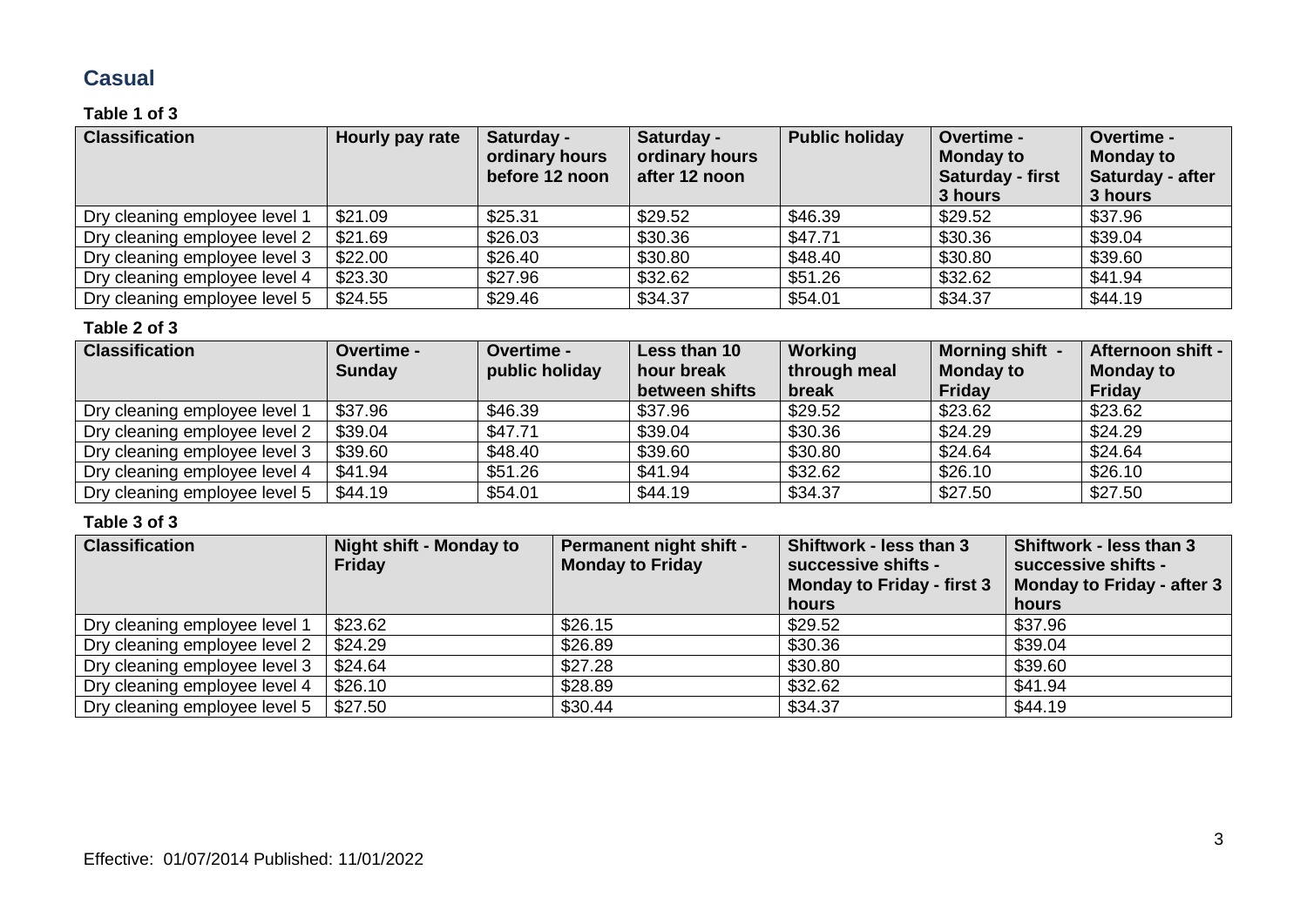### **Adult - Laundry Full-time & part-time**

### **Table 1 of 3**

| <b>Classification</b>    | Weekly pay rate | Hourly pay rate | <b>Public holiday</b> | <b>Overtime -</b><br><b>Monday to</b><br>Saturday - first<br>3 hours | <b>Overtime -</b><br><b>Monday to</b><br>Saturday - after<br>3 hours | <b>Overtime -</b><br><b>Sunday</b> |
|--------------------------|-----------------|-----------------|-----------------------|----------------------------------------------------------------------|----------------------------------------------------------------------|------------------------------------|
| Laundry employee level 1 | \$649.90        | \$17.10         | \$42.75               | \$25.65                                                              | \$34.20                                                              | \$34.20                            |
| Laundry employee level 2 | \$673.20        | \$17.72         | \$44.30               | \$26.58                                                              | \$35.44                                                              | \$35.44                            |
| Laundry employee level 3 | \$701.50        | \$18.46         | \$46.15               | \$27.69                                                              | \$36.92                                                              | \$36.92                            |
| Laundry employee level 4 | \$720.30        | \$18.96         | \$47.40               | \$28.44                                                              | \$37.92                                                              | \$37.92                            |

### **Table 2 of 3**

| <b>Classification</b>    | <b>Overtime -</b><br>public holiday | Less than 10<br>hour break<br>between shifts | Working<br>through meal<br>break | <b>Morning shift -</b><br><b>Monday to</b><br><b>Friday</b> | Afternoon shift -<br><b>Monday to</b><br><b>Friday</b> | Night shift -<br><b>Monday to</b><br><b>Friday</b> |
|--------------------------|-------------------------------------|----------------------------------------------|----------------------------------|-------------------------------------------------------------|--------------------------------------------------------|----------------------------------------------------|
| Laundry employee level 1 | \$42.75                             | \$34.20                                      | \$25.65                          | \$19.67                                                     | \$19.67                                                | \$19.67                                            |
| Laundry employee level 2 | \$44.30                             | \$35.44                                      | \$26.58                          | \$20.38                                                     | \$20.38                                                | \$20.38                                            |
| Laundry employee level 3 | \$46.15                             | \$36.92                                      | \$27.69                          | \$21.23                                                     | \$21.23                                                | \$21.23                                            |
| Laundry employee level 4 | \$47.40                             | \$37.92                                      | \$28.44                          | \$21.80                                                     | \$21.80                                                | \$21.80                                            |

| <b>Classification</b>    | <b>Permanent</b><br>night shift -<br><b>Monday to</b><br>Friday | <b>Shiftwork - less</b><br>than 5 successive<br>shifts (6 in six<br>day workshop) -<br><b>Monday to Friday</b><br>- first 3 hours | <b>Shiftwork - less</b><br>than 5 successive<br>shifts (6 in six<br>day workshop) -<br><b>Monday to Friday</b><br>- after 3 hours | <b>Saturday before</b><br>12 noon -<br>shiftworkers | <b>Saturday after</b><br>12 noon -<br>shiftworkers | Sunday -<br>shiftwork |
|--------------------------|-----------------------------------------------------------------|-----------------------------------------------------------------------------------------------------------------------------------|-----------------------------------------------------------------------------------------------------------------------------------|-----------------------------------------------------|----------------------------------------------------|-----------------------|
| Laundry employee level 1 | \$22.23                                                         | \$25.65                                                                                                                           | \$34.20                                                                                                                           | \$21.38                                             | \$25.65                                            | \$34.20               |
| Laundry employee level 2 | \$23.04                                                         | \$26.58                                                                                                                           | \$35.44                                                                                                                           | \$22.15                                             | \$26.58                                            | \$35.44               |
| Laundry employee level 3 | \$24.00                                                         | \$27.69                                                                                                                           | \$36.92                                                                                                                           | \$23.08                                             | \$27.69                                            | \$36.92               |
| Laundry employee level 4 | \$24.65                                                         | \$28.44                                                                                                                           | \$37.92                                                                                                                           | \$23.70                                             | \$28.44                                            | \$37.92               |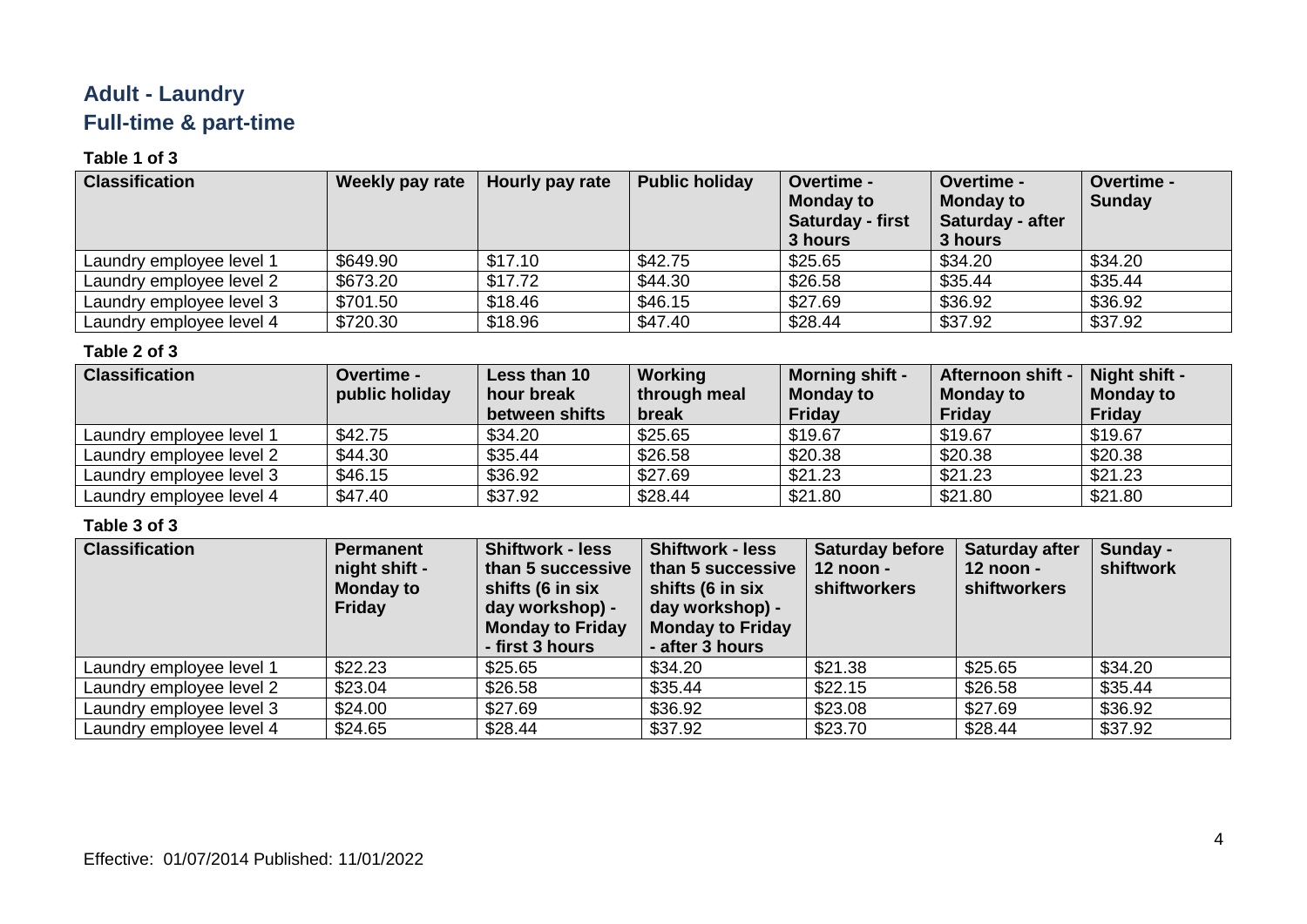### **Casual**

### **Table 1 of 3**

| <b>Classification</b>    | Hourly pay rate | <b>Public holiday</b> | <b>Overtime -</b><br><b>Monday to</b><br>Saturday - first<br>3 hours | <b>Overtime -</b><br><b>Monday to</b><br>Saturday - after<br>3 hours | Overtime -<br><b>Sunday</b> | <b>Overtime -</b><br>public holiday |
|--------------------------|-----------------|-----------------------|----------------------------------------------------------------------|----------------------------------------------------------------------|-----------------------------|-------------------------------------|
| Laundry employee level 1 | \$21.38         | \$47.03               | \$29.93                                                              | \$38.48                                                              | \$38.48                     | \$47.03                             |
| Laundry employee level 2 | \$22.15         | \$48.73               | \$31.01                                                              | \$39.87                                                              | \$39.87                     | \$48.73                             |
| Laundry employee level 3 | \$23.08         | \$50.77               | \$32.31                                                              | \$41.54                                                              | \$41.54                     | \$50.77                             |
| Laundry employee level 4 | \$23.70         | \$52.14               | \$33.18                                                              | \$42.66                                                              | \$42.66                     | \$52.14                             |

#### **Table 2 of 3**

| <b>Classification</b>    | Less than 10<br>hour break<br>between shifts | Working<br>through meal<br>break | <b>Morning shift -</b><br><b>Monday to</b><br>Friday | Afternoon shift -<br><b>Monday to</b><br>Friday | Night shift -<br><b>Monday to</b><br>Friday | <b>Permanent night</b><br>shift - Monday to<br><b>Friday</b> |
|--------------------------|----------------------------------------------|----------------------------------|------------------------------------------------------|-------------------------------------------------|---------------------------------------------|--------------------------------------------------------------|
| Laundry employee level 1 | \$38.48                                      | \$29.93                          | \$23.94                                              | \$23.94                                         | \$23.94                                     | \$26.51                                                      |
| Laundry employee level 2 | \$39.87                                      | \$31.01                          | \$24.81                                              | \$24.81                                         | \$24.81                                     | \$27.47                                                      |
| Laundry employee level 3 | \$41.54                                      | \$32.31                          | \$25.84                                              | \$25.84                                         | \$25.84                                     | \$28.61                                                      |
| Laundry employee level 4 | \$42.66                                      | \$33.18                          | \$26.54                                              | \$26.54                                         | \$26.54                                     | \$29.39                                                      |

| <b>Classification</b>    | <b>Shiftwork - less</b><br>than 5 successive<br>shifts (6 in six day<br>workshop) -<br><b>Monday to Friday -</b><br>first 3 hours | <b>Shiftwork - less</b><br>than 5 successive<br>shifts (6 in six day<br>workshop) -<br><b>Monday to Friday -</b><br>after 3 hours | <b>Saturday before 12</b><br>noon - shiftworkers | <b>Saturday after 12</b><br>noon - shiftworkers | <b>Sunday - shiftwork</b> |
|--------------------------|-----------------------------------------------------------------------------------------------------------------------------------|-----------------------------------------------------------------------------------------------------------------------------------|--------------------------------------------------|-------------------------------------------------|---------------------------|
| Laundry employee level 1 | \$29.93                                                                                                                           | \$38.48                                                                                                                           | \$25.65                                          | \$29.93                                         | \$38.48                   |
| Laundry employee level 2 | \$31.01                                                                                                                           | \$39.87                                                                                                                           | \$26.58                                          | \$31.01                                         | \$39.87                   |
| Laundry employee level 3 | \$32.31                                                                                                                           | \$41.54                                                                                                                           | \$27.69                                          | \$32.31                                         | \$41.54                   |
| Laundry employee level 4 | \$33.18                                                                                                                           | \$42.66                                                                                                                           | \$28.44                                          | \$33.18                                         | \$42.66                   |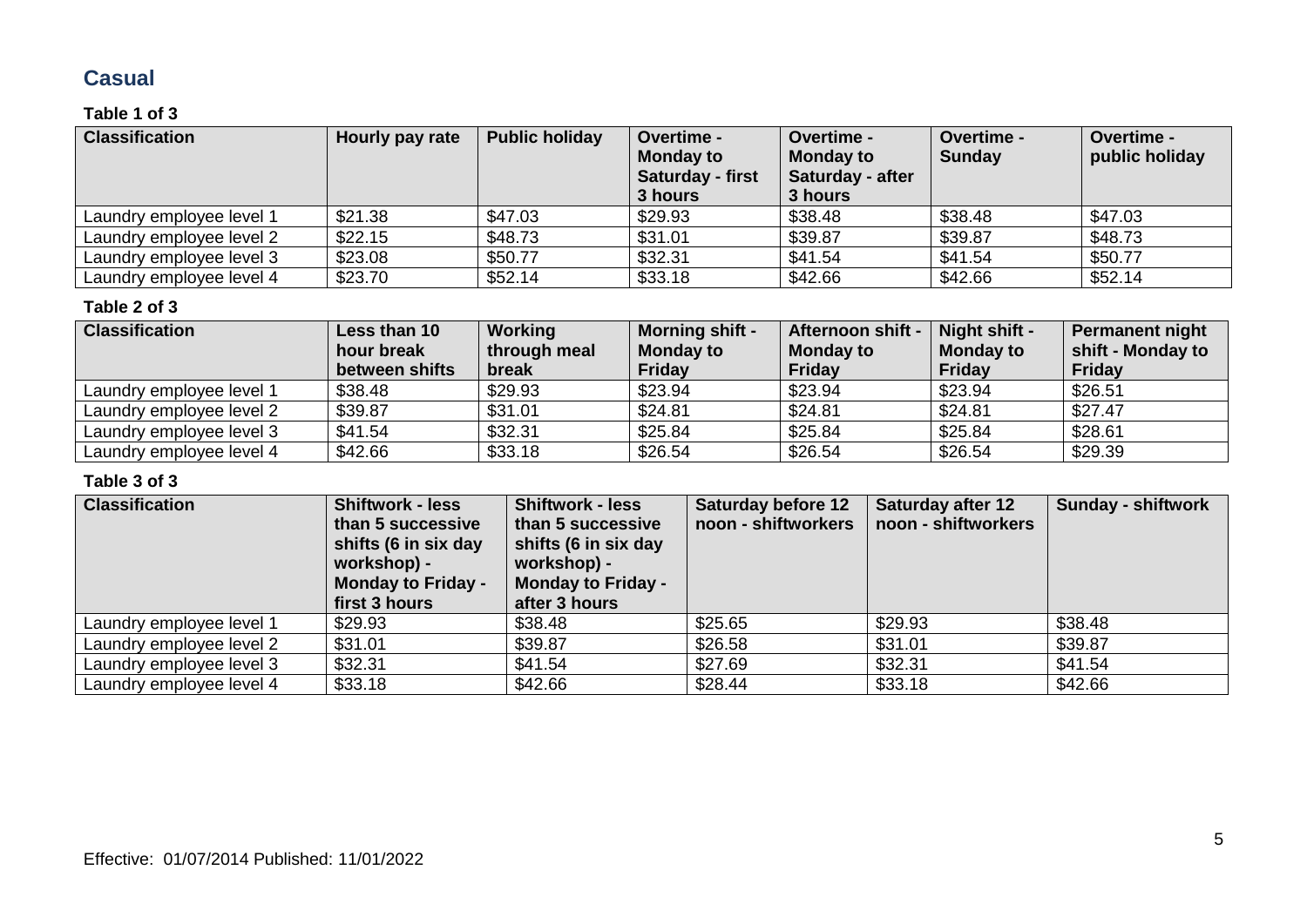### **Junior - Dry cleaning**

# **Full-time & part-time - Under 16 years**

### **Table 1 of 2**

| <b>Classification</b>         | Weekly pay rate | Hourly pay rate | Saturday -<br>ordinary hours<br>before 12 noon | Saturday -<br>ordinary hours<br>after 12 noon | <b>Public holiday</b> | Overtime -<br><b>Monday to</b><br><b>Saturday - first</b><br>3 hours |
|-------------------------------|-----------------|-----------------|------------------------------------------------|-----------------------------------------------|-----------------------|----------------------------------------------------------------------|
| Dry cleaning employee level 1 | \$320.45        | \$8.43          | \$10.54                                        | \$12.65                                       | \$21.08               | \$12.65                                                              |
| Dry cleaning employee level 2 | \$329.70        | \$8.68          | \$10.85                                        | \$13.02                                       | \$21.70               | \$13.02                                                              |
| Dry cleaning employee level 3 | \$334.40        | \$8.80          | \$11.00                                        | \$13.20                                       | \$22.00               | \$13.20                                                              |
| Dry cleaning employee level 4 | \$354.10        | \$9.32          | \$11.65                                        | \$13.98                                       | \$23.30               | \$13.98                                                              |
| Dry cleaning employee level 5 | \$373.10        | \$9.82          | \$12.28                                        | \$14.73                                       | \$24.55               | \$14.73                                                              |

| <b>Classification</b>         | <b>Overtime - Monday</b><br>to Saturday - after 3 | <b>Overtime - Sunday</b> | <b>Overtime - public</b><br>holiday | Less than 10 hour<br>break between | <b>Working through</b><br>meal break |
|-------------------------------|---------------------------------------------------|--------------------------|-------------------------------------|------------------------------------|--------------------------------------|
|                               | hours                                             |                          |                                     | shifts                             |                                      |
| Dry cleaning employee level 1 | \$16.86                                           | \$16.86                  | \$21.08                             | \$16.86                            | \$12.65                              |
| Dry cleaning employee level 2 | \$17.36                                           | \$17.36                  | \$21.70                             | \$17.36                            | \$13.02                              |
| Dry cleaning employee level 3 | \$17.60                                           | \$17.60                  | \$22.00                             | \$17.60                            | \$13.20                              |
| Dry cleaning employee level 4 | \$18.64                                           | \$18.64                  | \$23.30                             | \$18.64                            | \$13.98                              |
| Dry cleaning employee level 5 | \$19.64                                           | \$19.64                  | \$24.55                             | \$19.64                            | \$14.73                              |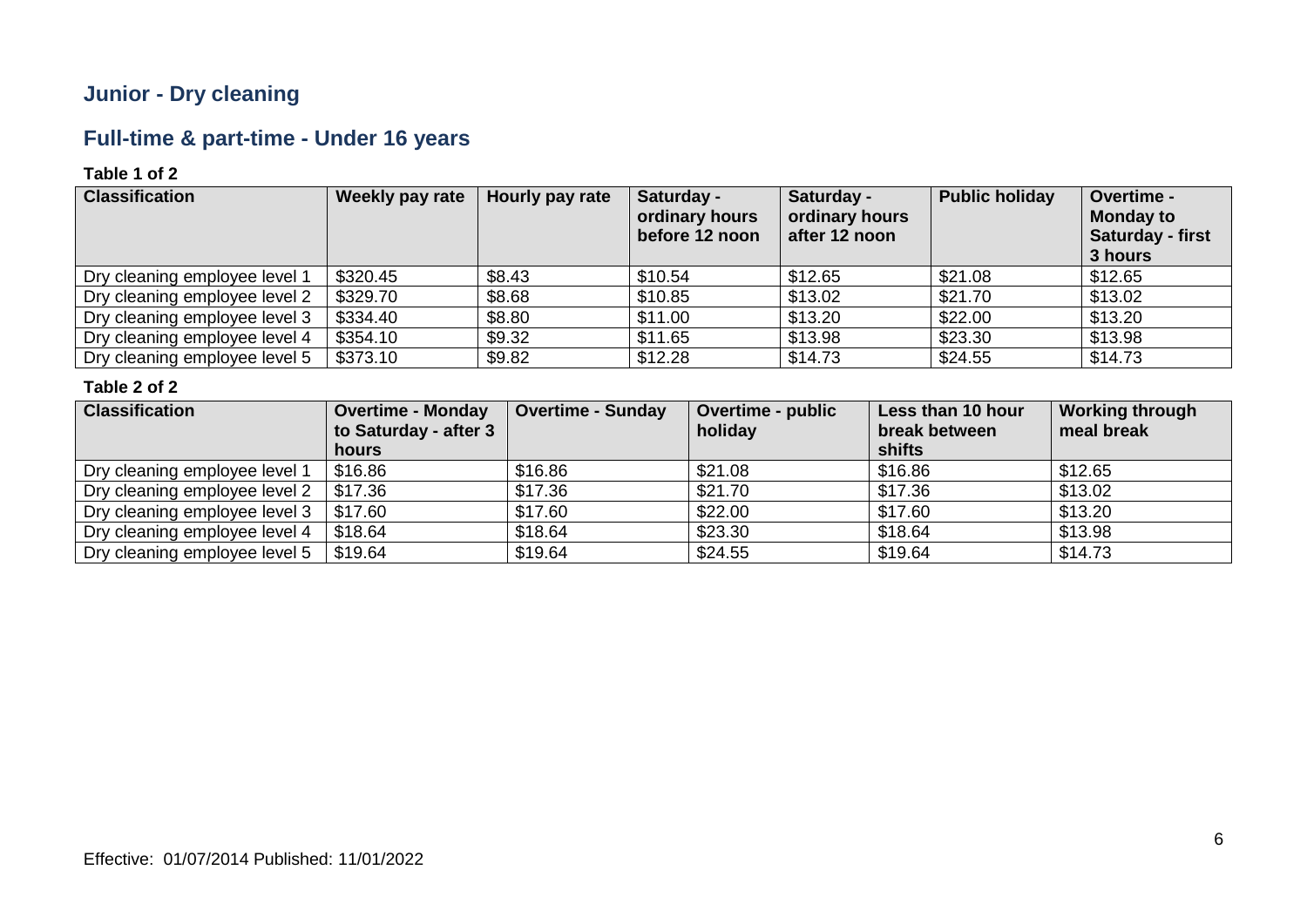### **Full-time & part-time - 16 years**

### **Table 1 of 2**

| <b>Classification</b>         | Weekly pay rate | Hourly pay rate | Saturday -<br>ordinary hours<br>before 12 noon | Saturday -<br>ordinary hours<br>after 12 noon | <b>Public holiday</b> | Overtime -<br><b>Monday to</b><br><b>Saturday - first</b><br>3 hours |
|-------------------------------|-----------------|-----------------|------------------------------------------------|-----------------------------------------------|-----------------------|----------------------------------------------------------------------|
| Dry cleaning employee level 1 | \$352.50        | \$9.28          | \$11.60                                        | \$13.92                                       | \$23.20               | \$13.92                                                              |
| Dry cleaning employee level 2 | \$362.67        | \$9.54          | \$11.93                                        | \$14.31                                       | \$23.85               | \$14.31                                                              |
| Dry cleaning employee level 3 | \$367.84        | \$9.68          | \$12.10                                        | \$14.52                                       | \$24.20               | \$14.52                                                              |
| Dry cleaning employee level 4 | \$389.51        | \$10.25         | \$12.81                                        | \$15.38                                       | \$25.63               | \$15.38                                                              |
| Dry cleaning employee level 5 | \$410.41        | \$10.80         | \$13.50                                        | \$16.20                                       | \$27.00               | \$16.20                                                              |

| <b>Classification</b>         | <b>Overtime - Monday</b><br>to Saturday - after 3 | <b>Overtime - Sunday</b> | <b>Overtime - public</b><br>holiday | Less than 10 hour<br>break between | <b>Working through</b><br>meal break |
|-------------------------------|---------------------------------------------------|--------------------------|-------------------------------------|------------------------------------|--------------------------------------|
|                               | hours                                             |                          |                                     | shifts                             |                                      |
| Dry cleaning employee level 1 | \$18.56                                           | \$18.56                  | \$23.20                             | \$18.56                            | \$13.92                              |
| Dry cleaning employee level 2 | \$19.08                                           | \$19.08                  | \$23.85                             | \$19.08                            | \$14.31                              |
| Dry cleaning employee level 3 | \$19.36                                           | \$19.36                  | \$24.20                             | \$19.36                            | \$14.52                              |
| Dry cleaning employee level 4 | \$20.50                                           | \$20.50                  | \$25.63                             | \$20.50                            | \$15.38                              |
| Dry cleaning employee level 5 | \$21.60                                           | \$21.60                  | \$27.00                             | \$21.60                            | \$16.20                              |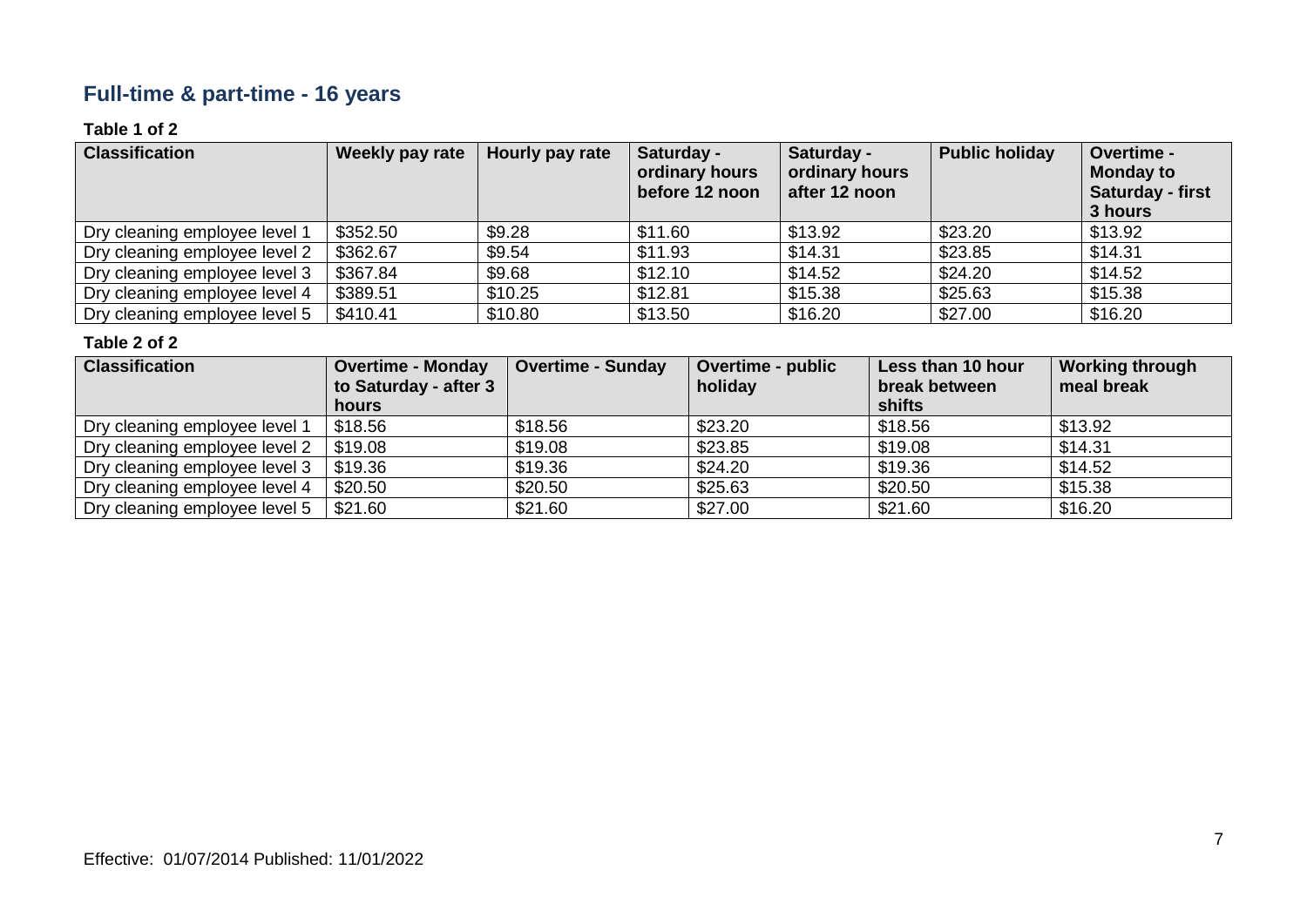# **Full-time & part-time - 17 years**

### **Table 1 of 2**

| <b>Classification</b>         | Weekly pay rate | Hourly pay rate | Saturday -<br>ordinary hours<br>before 12 noon | Saturday -<br>ordinary hours<br>after 12 noon | <b>Public holiday</b> | Overtime -<br><b>Monday to</b><br>Saturday - first<br>3 hours |
|-------------------------------|-----------------|-----------------|------------------------------------------------|-----------------------------------------------|-----------------------|---------------------------------------------------------------|
| Dry cleaning employee level 1 | \$416.59        | \$10.96         | \$13.70                                        | \$16.44                                       | \$27.40               | \$16.44                                                       |
| Dry cleaning employee level 2 | \$428.61        | \$11.28         | \$14.10                                        | \$16.92                                       | \$28.20               | \$16.92                                                       |
| Dry cleaning employee level 3 | \$434.72        | \$11.44         | \$14.30                                        | \$17.16                                       | \$28.60               | \$17.16                                                       |
| Dry cleaning employee level 4 | \$460.33        | \$12.11         | \$15.14                                        | \$18.17                                       | \$30.28               | \$18.17                                                       |
| Dry cleaning employee level 5 | \$485.03        | \$12.76         | \$15.95                                        | \$19.14                                       | \$31.90               | \$19.14                                                       |

| <b>Classification</b>         | <b>Overtime - Monday</b><br>to Saturday - after 3<br>hours | <b>Overtime - Sunday</b> | <b>Overtime - public</b><br>holiday | Less than 10 hour<br>break between<br>shifts | <b>Working through</b><br>meal break |
|-------------------------------|------------------------------------------------------------|--------------------------|-------------------------------------|----------------------------------------------|--------------------------------------|
| Dry cleaning employee level 1 | \$21.92                                                    | \$21.92                  | \$27.40                             | \$21.92                                      | \$16.44                              |
| Dry cleaning employee level 2 | \$22.56                                                    | \$22.56                  | \$28.20                             | \$22.56                                      | \$16.92                              |
| Dry cleaning employee level 3 | \$22.88                                                    | \$22.88                  | \$28.60                             | \$22.88                                      | \$17.16                              |
| Dry cleaning employee level 4 | \$24.22                                                    | \$24.22                  | \$30.28                             | \$24.22                                      | \$18.17                              |
| Dry cleaning employee level 5 | \$25.52                                                    | \$25.52                  | \$31.90                             | \$25.52                                      | \$19.14                              |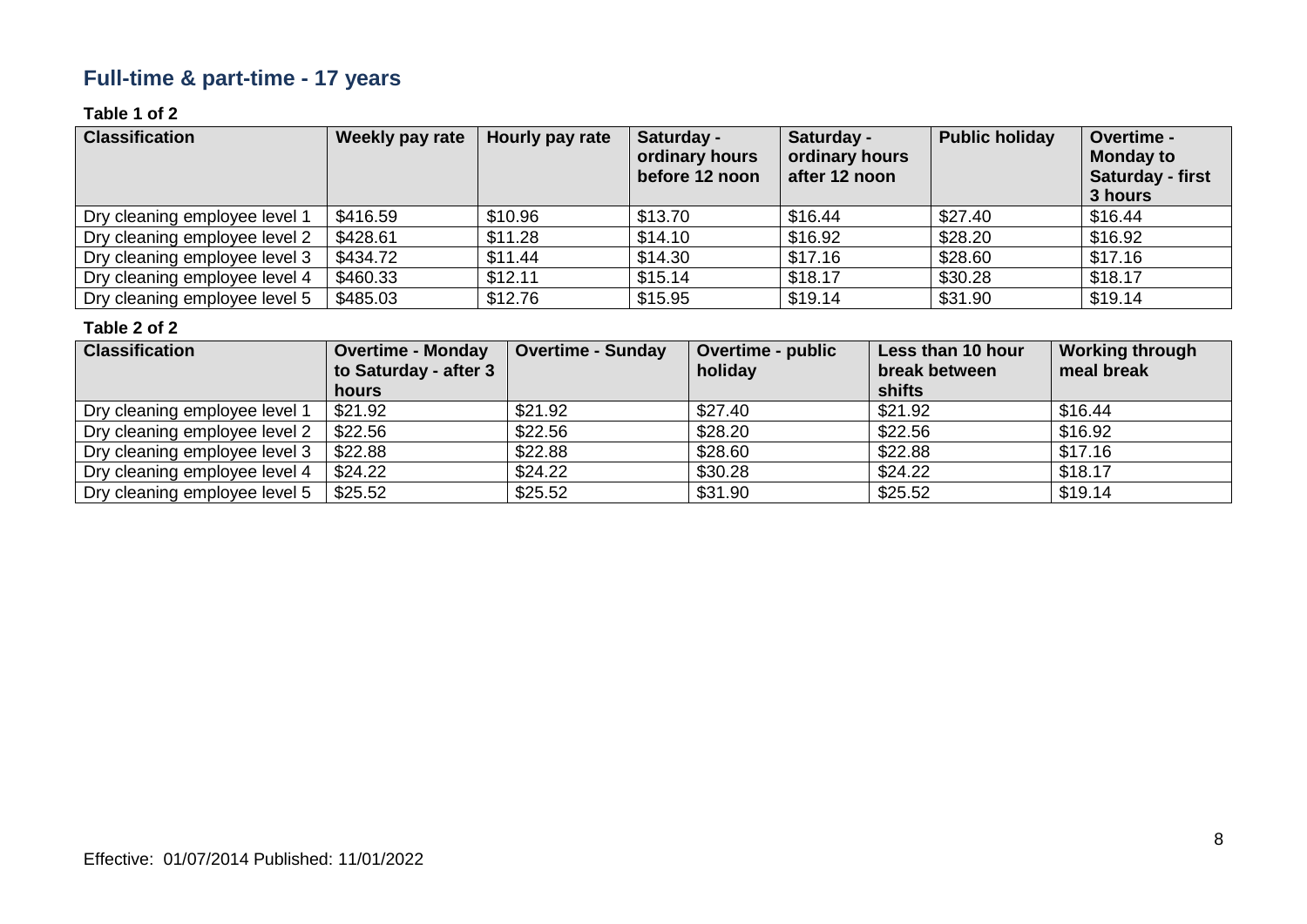### **Full-time & part-time - 18 years**

### **Table 1 of 3**

| <b>Classification</b>         | Weekly pay rate | Hourly pay rate | Saturday -<br>ordinary hours<br>before 12 noon | Saturday -<br>ordinary hours<br>after 12 noon | <b>Public holiday</b> | Overtime -<br><b>Monday to</b><br>Saturday - first<br>3 hours |
|-------------------------------|-----------------|-----------------|------------------------------------------------|-----------------------------------------------|-----------------------|---------------------------------------------------------------|
| Dry cleaning employee level 1 | \$480.68        | \$12.65         | \$15.81                                        | \$18.98                                       | \$31.63               | \$18.98                                                       |
| Dry cleaning employee level 2 | \$494.55        | \$13.01         | \$16.26                                        | \$19.52                                       | \$32.53               | \$19.52                                                       |
| Dry cleaning employee level 3 | \$501.60        | \$13.20         | \$16.50                                        | \$19.80                                       | \$33.00               | \$19.80                                                       |
| Dry cleaning employee level 4 | \$531.15        | \$13.98         | \$17.48                                        | \$20.97                                       | \$34.95               | \$20.97                                                       |
| Dry cleaning employee level 5 | \$559.65        | \$14.73         | \$18.41                                        | \$22.10                                       | \$36.83               | \$22.10                                                       |

#### **Table 2 of 3**

| <b>Classification</b>         | <b>Overtime -</b><br><b>Monday to</b><br>Saturday - after<br>3 hours | <b>Overtime -</b><br><b>Sunday</b> | <b>Overtime -</b><br>public holiday | Less than 10<br>hour break<br>between shifts | Working<br>through meal<br>break | <b>Morning shift -</b><br><b>Monday to</b><br>Friday |
|-------------------------------|----------------------------------------------------------------------|------------------------------------|-------------------------------------|----------------------------------------------|----------------------------------|------------------------------------------------------|
| Dry cleaning employee level 1 | \$25.30                                                              | \$25.30                            | \$31.63                             | \$25.30                                      | \$18.98                          | \$14.55                                              |
| Dry cleaning employee level 2 | \$26.02                                                              | \$26.02                            | \$32.53                             | \$26.02                                      | \$19.52                          | \$14.96                                              |
| Dry cleaning employee level 3 | \$26.40                                                              | \$26.40                            | \$33.00                             | \$26.40                                      | \$19.80                          | \$15.18                                              |
| Dry cleaning employee level 4 | \$27.96                                                              | \$27.96                            | \$34.95                             | \$27.96                                      | \$20.97                          | \$16.08                                              |
| Dry cleaning employee level 5 | \$29.46                                                              | \$29.46                            | \$36.83                             | \$29.46                                      | \$22.10                          | \$16.94                                              |

| <b>Classification</b>         | <b>Afternoon shift -</b><br><b>Monday to Friday</b> | Night shift - Monday<br>to Friday | <b>Permanent night</b><br>shift - Monday to<br>Friday | <b>Shiftwork - less</b><br>than 3 successive<br>shifts - Monday to<br>Friday - first 3<br>hours | <b>Shiftwork - less</b><br>than 3 successive<br>shifts - Monday to<br>Friday - after 3<br>hours |
|-------------------------------|-----------------------------------------------------|-----------------------------------|-------------------------------------------------------|-------------------------------------------------------------------------------------------------|-------------------------------------------------------------------------------------------------|
| Dry cleaning employee level 1 | \$14.55                                             | \$14.55                           | \$16.45                                               | \$18.98                                                                                         | \$25.30                                                                                         |
| Dry cleaning employee level 2 | \$14.96                                             | \$14.96                           | \$16.91                                               | \$19.52                                                                                         | \$26.02                                                                                         |
| Dry cleaning employee level 3 | \$15.18                                             | \$15.18                           | \$17.16                                               | \$19.80                                                                                         | \$26.40                                                                                         |
| Dry cleaning employee level 4 | \$16.08                                             | \$16.08                           | \$18.17                                               | \$20.97                                                                                         | \$27.96                                                                                         |
| Dry cleaning employee level 5 | \$16.94                                             | \$16.94                           | \$19.15                                               | \$22.10                                                                                         | \$29.46                                                                                         |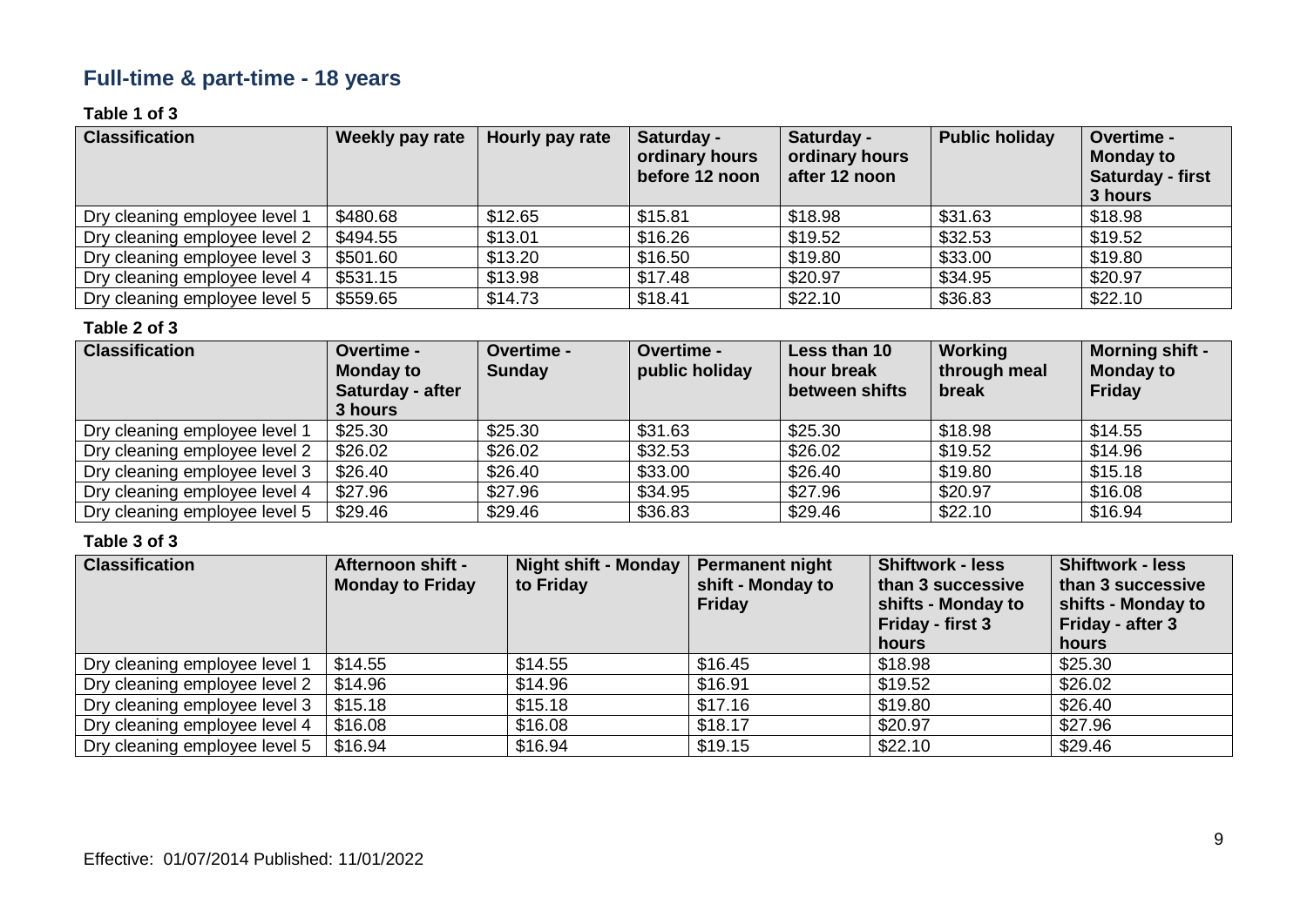### **Full-time & part-time - 19 years**

### **Table 1 of 3**

| <b>Classification</b>         | Weekly pay rate | Hourly pay rate | Saturday -<br>ordinary hours<br>before 12 noon | Saturday -<br>ordinary hours<br>after 12 noon | <b>Public holiday</b> | Overtime -<br><b>Monday to</b><br><b>Saturday - first</b><br>3 hours |
|-------------------------------|-----------------|-----------------|------------------------------------------------|-----------------------------------------------|-----------------------|----------------------------------------------------------------------|
| Dry cleaning employee level 1 | \$544.77        | \$14.34         | \$17.93                                        | \$21.51                                       | \$35.85               | \$21.51                                                              |
| Dry cleaning employee level 2 | \$560.49        | \$14.75         | \$18.44                                        | \$22.13                                       | \$36.88               | \$22.13                                                              |
| Dry cleaning employee level 3 | \$568.48        | \$14.96         | \$18.70                                        | \$22.44                                       | \$37.40               | \$22.44                                                              |
| Dry cleaning employee level 4 | \$601.97        | \$15.84         | \$19.80                                        | \$23.76                                       | \$39.60               | \$23.76                                                              |
| Dry cleaning employee level 5 | \$634.27        | \$16.69         | \$20.86                                        | \$25.04                                       | \$41.73               | \$25.04                                                              |

### **Table 2 of 3**

| <b>Classification</b>         | <b>Overtime -</b><br><b>Monday to</b><br>Saturday - after<br>3 hours | <b>Overtime -</b><br><b>Sunday</b> | Overtime -<br>public holiday | Less than 10<br>hour break<br>between shifts | Working<br>through meal<br>break | Morning shift -<br><b>Monday to</b><br>Friday |
|-------------------------------|----------------------------------------------------------------------|------------------------------------|------------------------------|----------------------------------------------|----------------------------------|-----------------------------------------------|
| Dry cleaning employee level 1 | \$28.68                                                              | \$28.68                            | \$35.85                      | \$28.68                                      | \$21.51                          | \$16.49                                       |
| Dry cleaning employee level 2 | \$29.50                                                              | \$29.50                            | \$36.88                      | \$29.50                                      | \$22.13                          | \$16.96                                       |
| Dry cleaning employee level 3 | \$29.92                                                              | \$29.92                            | \$37.40                      | \$29.92                                      | \$22.44                          | \$17.20                                       |
| Dry cleaning employee level 4 | \$31.68                                                              | \$31.68                            | \$39.60                      | \$31.68                                      | \$23.76                          | \$18.22                                       |
| Dry cleaning employee level 5 | \$33.38                                                              | \$33.38                            | \$41.73                      | \$33.38                                      | \$25.04                          | \$19.19                                       |

| <b>Classification</b>         | <b>Afternoon shift -</b><br><b>Monday to Friday</b> | <b>Night shift - Monday</b><br>to Friday | <b>Permanent night</b><br>shift - Monday to<br><b>Friday</b> | <b>Shiftwork - less</b><br>than 3 successive<br>shifts - Monday to<br>Friday - first 3<br>hours | <b>Shiftwork - less</b><br>than 3 successive<br>shifts - Monday to<br>Friday - after 3<br>hours |
|-------------------------------|-----------------------------------------------------|------------------------------------------|--------------------------------------------------------------|-------------------------------------------------------------------------------------------------|-------------------------------------------------------------------------------------------------|
| Dry cleaning employee level 1 | \$16.49                                             | \$16.49                                  | \$18.64                                                      | \$21.51                                                                                         | \$28.68                                                                                         |
| Dry cleaning employee level 2 | \$16.96                                             | \$16.96                                  | \$19.18                                                      | \$22.13                                                                                         | \$29.50                                                                                         |
| Dry cleaning employee level 3 | \$17.20                                             | \$17.20                                  | \$19.45                                                      | \$22.44                                                                                         | \$29.92                                                                                         |
| Dry cleaning employee level 4 | \$18.22                                             | \$18.22                                  | \$20.59                                                      | \$23.76                                                                                         | \$31.68                                                                                         |
| Dry cleaning employee level 5 | \$19.19                                             | \$19.19                                  | \$21.70                                                      | \$25.04                                                                                         | \$33.38                                                                                         |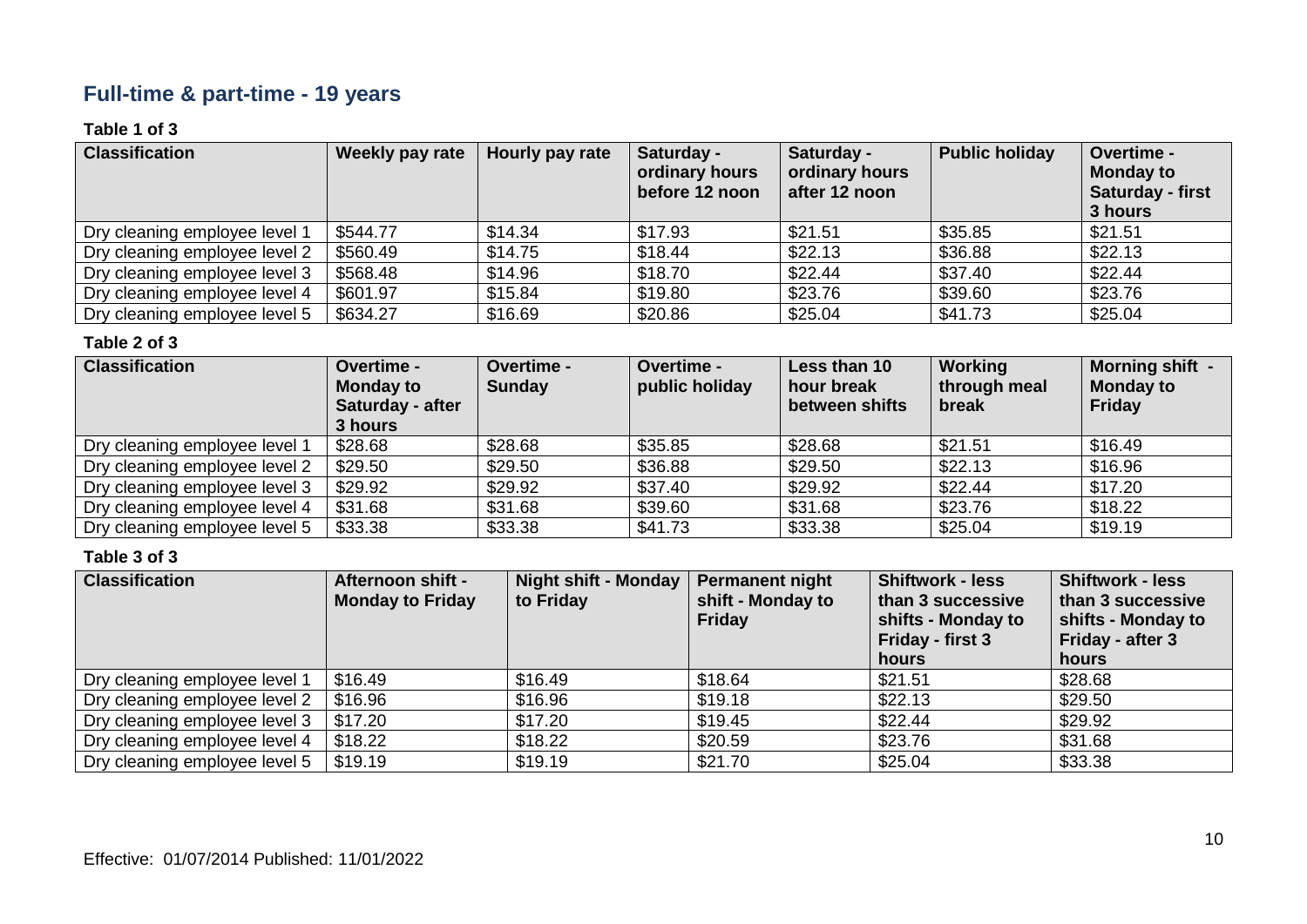# **Full-time & part-time - 20 years**

### **Table 1 of 3**

| <b>Classification</b>         | Weekly pay rate | Hourly pay rate | Saturday -<br>ordinary hours<br>before 12 noon | Saturday -<br>ordinary hours<br>after 12 noon | <b>Public holiday</b> | Overtime -<br><b>Monday to</b><br>Saturday - first<br>3 hours |
|-------------------------------|-----------------|-----------------|------------------------------------------------|-----------------------------------------------|-----------------------|---------------------------------------------------------------|
| Dry cleaning employee level 1 | \$596.04        | \$15.69         | \$19.61                                        | \$23.54                                       | \$39.23               | \$23.54                                                       |
| Dry cleaning employee level 2 | \$613.24        | \$16.14         | \$20.18                                        | \$24.21                                       | \$40.35               | \$24.21                                                       |
| Dry cleaning employee level 3 | \$621.98        | \$16.37         | \$20.46                                        | \$24.56                                       | \$40.93               | \$24.56                                                       |
| Dry cleaning employee level 4 | \$658.63        | \$17.33         | \$21.66                                        | \$26.00                                       | \$43.33               | \$26.00                                                       |
| Dry cleaning employee level 5 | \$693.97        | \$18.26         | \$22.83                                        | \$27.39                                       | \$45.65               | \$27.39                                                       |

#### **Table 2 of 3**

| <b>Classification</b>         | <b>Overtime -</b><br><b>Monday to</b><br>Saturday - after<br>3 hours | Overtime -<br><b>Sunday</b> | Overtime -<br>public holiday | Less than 10<br>hour break<br>between shifts | Working<br>through meal<br>break | <b>Morning shift -</b><br><b>Monday to</b><br>Friday |
|-------------------------------|----------------------------------------------------------------------|-----------------------------|------------------------------|----------------------------------------------|----------------------------------|------------------------------------------------------|
| Dry cleaning employee level 1 | \$31.38                                                              | \$31.38                     | \$39.23                      | \$31.38                                      | \$23.54                          | \$18.04                                              |
| Dry cleaning employee level 2 | \$32.28                                                              | \$32.28                     | \$40.35                      | \$32.28                                      | \$24.21                          | \$18.56                                              |
| Dry cleaning employee level 3 | \$32.74                                                              | \$32.74                     | \$40.93                      | \$32.74                                      | \$24.56                          | \$18.83                                              |
| Dry cleaning employee level 4 | \$34.66                                                              | \$34.66                     | \$43.33                      | \$34.66                                      | \$26.00                          | \$19.93                                              |
| Dry cleaning employee level 5 | \$36.52                                                              | \$36.52                     | \$45.65                      | \$36.52                                      | \$27.39                          | \$21.00                                              |

| <b>Classification</b>         | <b>Afternoon shift -</b><br><b>Monday to Friday</b> | <b>Night shift - Monday</b><br>to Friday | Permanent night<br>shift - Monday to<br><b>Friday</b> | <b>Shiftwork - less</b><br>than 3 successive<br>shifts - Monday to<br>Friday - first 3<br>hours | <b>Shiftwork - less</b><br>than 3 successive<br>shifts - Monday to<br>Friday - after 3<br>hours |
|-------------------------------|-----------------------------------------------------|------------------------------------------|-------------------------------------------------------|-------------------------------------------------------------------------------------------------|-------------------------------------------------------------------------------------------------|
| Dry cleaning employee level 1 | \$18.04                                             | \$18.04                                  | \$20.40                                               | \$23.54                                                                                         | \$31.38                                                                                         |
| Dry cleaning employee level 2 | \$18.56                                             | \$18.56                                  | \$20.98                                               | \$24.21                                                                                         | \$32.28                                                                                         |
| Dry cleaning employee level 3 | \$18.83                                             | \$18.83                                  | \$21.28                                               | \$24.56                                                                                         | \$32.74                                                                                         |
| Dry cleaning employee level 4 | \$19.93                                             | \$19.93                                  | \$22.53                                               | \$26.00                                                                                         | \$34.66                                                                                         |
| Dry cleaning employee level 5 | \$21.00                                             | \$21.00                                  | \$23.74                                               | \$27.39                                                                                         | \$36.52                                                                                         |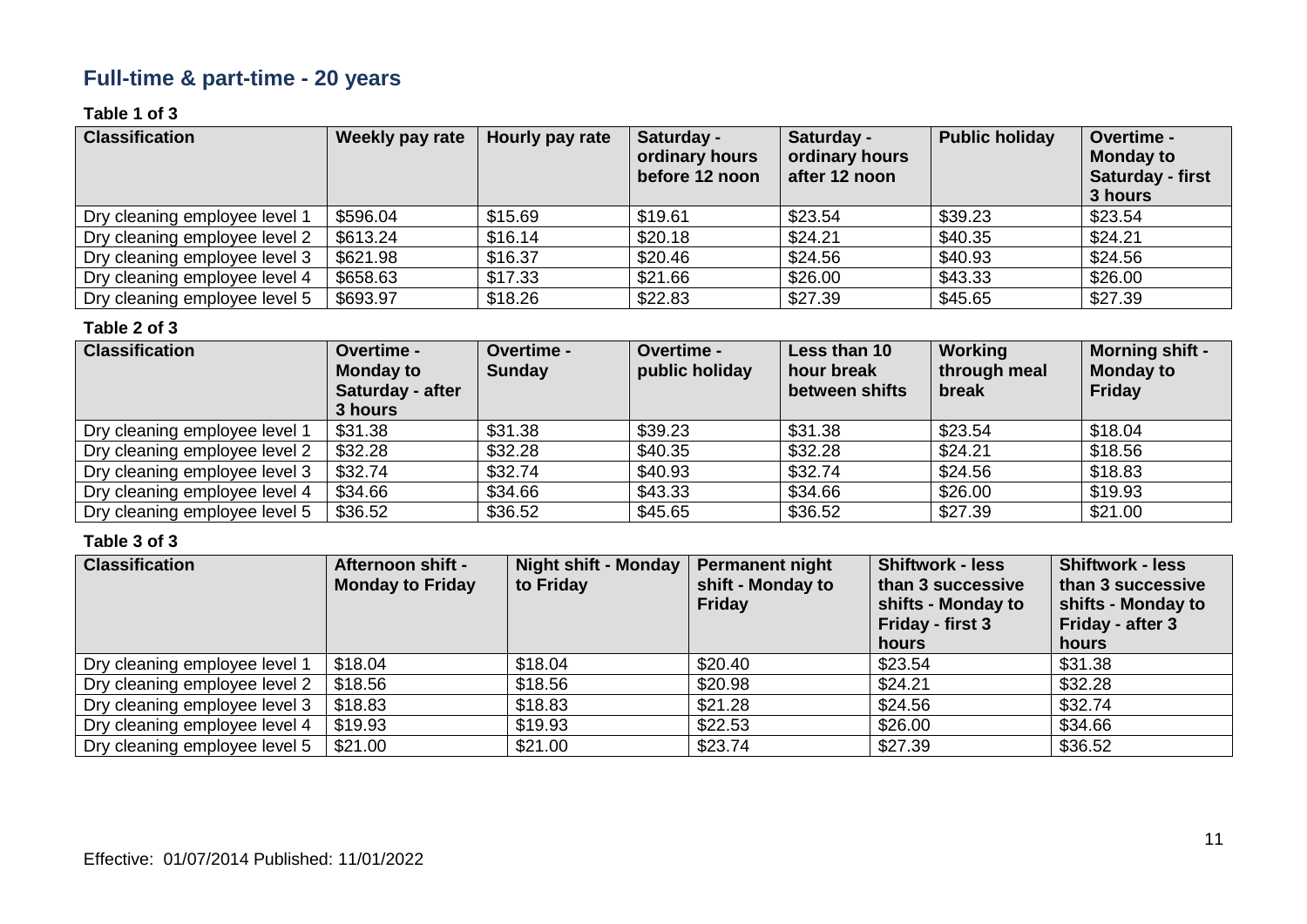# **Casual - Under 16 years**

### **Table 1 of 2**

| <b>Classification</b>         | Hourly pay rate | Saturday -<br>ordinary hours<br>before 12 noon | Saturday -<br>ordinary hours<br>after 12 noon | <b>Public holiday</b> | <b>Overtime - Monday</b><br>to Saturday - first 3<br>hours |
|-------------------------------|-----------------|------------------------------------------------|-----------------------------------------------|-----------------------|------------------------------------------------------------|
| Dry cleaning employee level 1 | \$10.54         | \$12.65                                        | \$14.75                                       | \$23.18               | \$14.75                                                    |
| Dry cleaning employee level 2 | \$10.85         | \$13.02                                        | \$15.19                                       | \$23.87               | \$15.19                                                    |
| Dry cleaning employee level 3 | \$11.00         | \$13.20                                        | \$15.40                                       | \$24.20               | \$15.40                                                    |
| Dry cleaning employee level 4 | \$11.65         | \$13.98                                        | \$16.31                                       | \$25.63               | \$16.31                                                    |
| Dry cleaning employee level 5 | \$12.28         | \$14.73                                        | \$17.19                                       | \$27.01               | \$17.19                                                    |

| <b>Classification</b>         | <b>Overtime - Monday</b> | <b>Overtime - Sunday</b> | Overtime - public | Less than 10 hour | <b>Working through</b> |
|-------------------------------|--------------------------|--------------------------|-------------------|-------------------|------------------------|
|                               | to Saturday - after      |                          | holiday           | break between     | meal break             |
|                               | 3 hours                  |                          |                   | shifts            |                        |
| Dry cleaning employee level 1 | \$18.97                  | \$18.97                  | \$23.18           | \$18.97           | \$14.75                |
| Dry cleaning employee level 2 | \$19.53                  | \$19.53                  | \$23.87           | \$19.53           | \$15.19                |
| Dry cleaning employee level 3 | \$19.80                  | \$19.80                  | \$24.20           | \$19.80           | \$15.40                |
| Dry cleaning employee level 4 | \$20.97                  | \$20.97                  | \$25.63           | \$20.97           | \$16.31                |
| Dry cleaning employee level 5 | \$22.10                  | \$22.10                  | \$27.01           | \$22.10           | \$17.19                |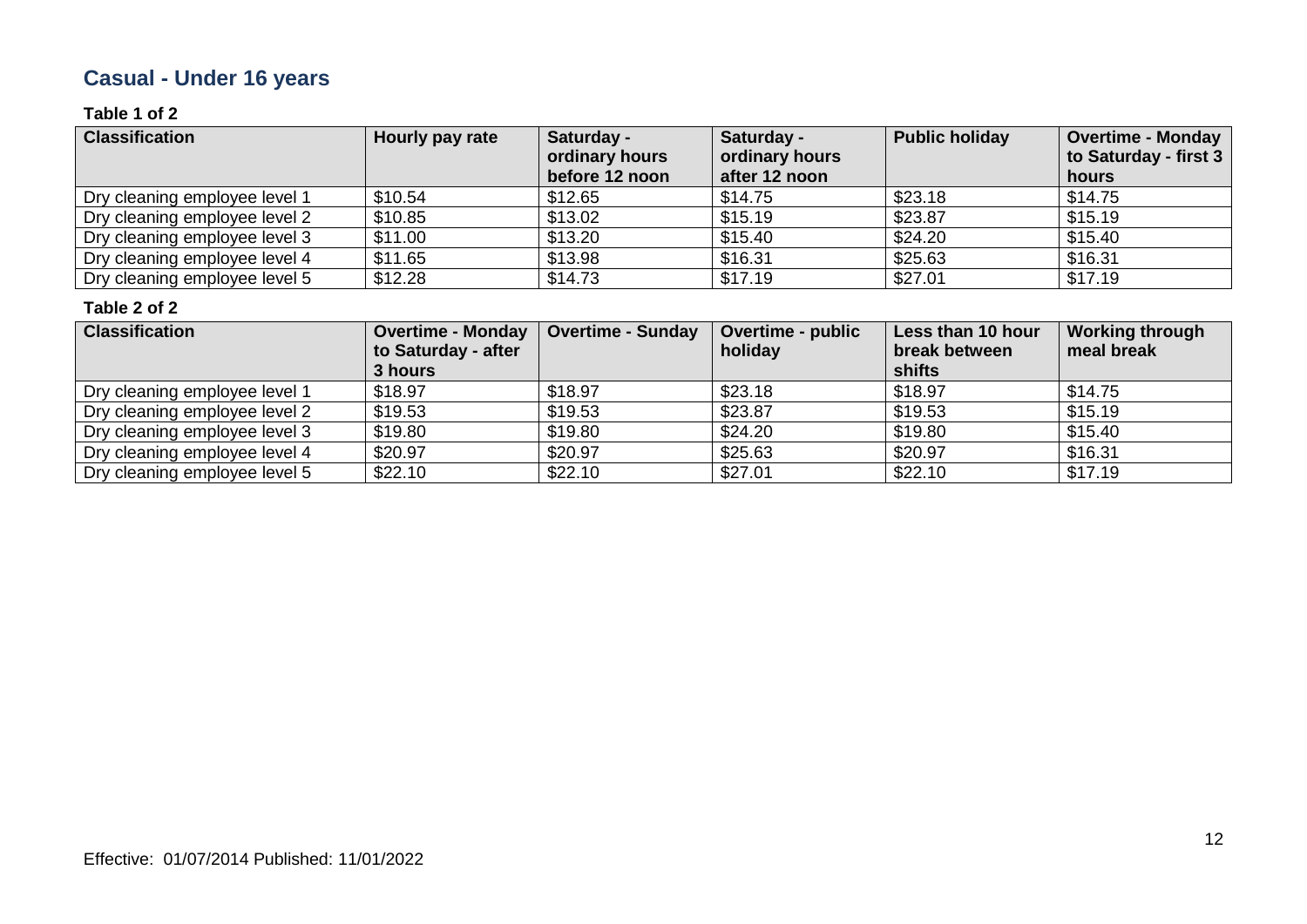# **Casual - 16 years**

### **Table 1 of 2**

| <b>Classification</b>         | Hourly pay rate | Saturday -<br>ordinary hours<br>before 12 noon | Saturday -<br>ordinary hours<br>after 12 noon | <b>Public holiday</b> | <b>Overtime - Monday</b><br>to Saturday - first 3<br>hours |
|-------------------------------|-----------------|------------------------------------------------|-----------------------------------------------|-----------------------|------------------------------------------------------------|
| Dry cleaning employee level 1 | \$11.60         | \$13.92                                        | \$16.24                                       | \$25.52               | \$16.24                                                    |
| Dry cleaning employee level 2 | \$11.93         | \$14.31                                        | \$16.70                                       | \$26.24               | \$16.70                                                    |
| Dry cleaning employee level 3 | \$12.10         | \$14.52                                        | \$16.94                                       | \$26.62               | \$16.94                                                    |
| Dry cleaning employee level 4 | \$12.81         | \$15.38                                        | \$17.94                                       | \$28.19               | \$17.94                                                    |
| Dry cleaning employee level 5 | \$13.50         | \$16.20                                        | \$18.90                                       | \$29.70               | \$18.90                                                    |

| <b>Classification</b>         | <b>Overtime - Monday</b> | <b>Overtime - Sunday</b> | <b>Overtime - public</b> | Less than 10 hour | <b>Working through</b> |
|-------------------------------|--------------------------|--------------------------|--------------------------|-------------------|------------------------|
|                               | to Saturday - after      |                          | holiday                  | break between     | meal break             |
|                               | 3 hours                  |                          |                          | shifts            |                        |
| Dry cleaning employee level 1 | \$20.88                  | \$20.88                  | \$25.52                  | \$20.88           | \$16.24                |
| Dry cleaning employee level 2 | \$21.47                  | \$21.47                  | \$26.24                  | \$21.47           | \$16.70                |
| Dry cleaning employee level 3 | \$21.78                  | \$21.78                  | \$26.62                  | \$21.78           | \$16.94                |
| Dry cleaning employee level 4 | \$23.06                  | \$23.06                  | \$28.19                  | \$23.06           | \$17.94                |
| Dry cleaning employee level 5 | \$24.30                  | \$24.30                  | \$29.70                  | \$24.30           | \$18.90                |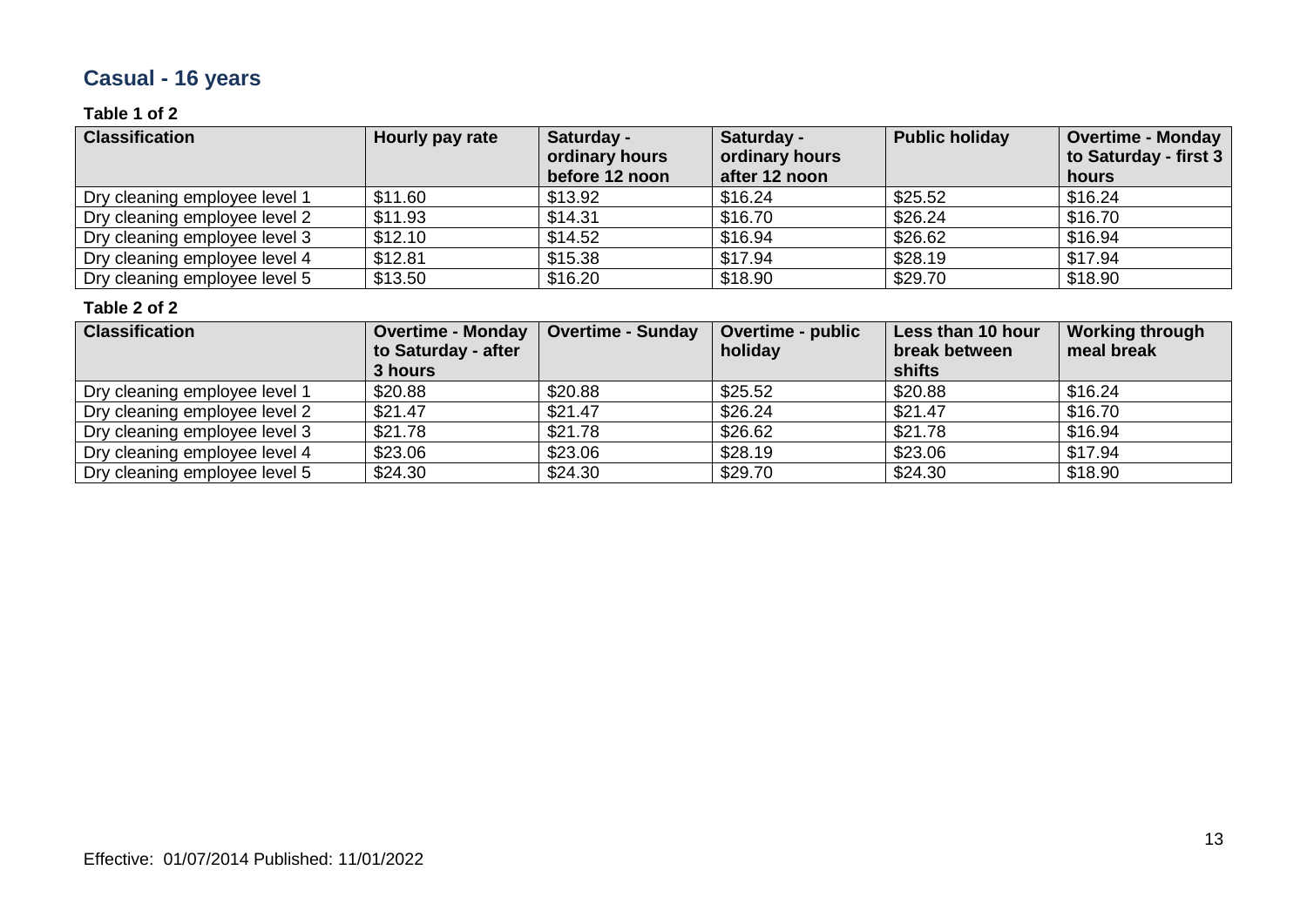# **Casual - 17 years**

### **Table 1 of 2**

| <b>Classification</b>         | Hourly pay rate | Saturday -<br>ordinary hours<br>before 12 noon | Saturday -<br>ordinary hours<br>after 12 noon | <b>Public holiday</b> | <b>Overtime - Monday</b><br>to Saturday - first 3<br>hours |
|-------------------------------|-----------------|------------------------------------------------|-----------------------------------------------|-----------------------|------------------------------------------------------------|
| Dry cleaning employee level 1 | \$13.70         | \$16.44                                        | \$19.18                                       | \$30.14               | \$19.18                                                    |
| Dry cleaning employee level 2 | \$14.10         | \$16.92                                        | \$19.74                                       | \$31.02               | \$19.74                                                    |
| Dry cleaning employee level 3 | \$14.30         | \$17.16                                        | \$20.02                                       | \$31.46               | \$20.02                                                    |
| Dry cleaning employee level 4 | \$15.14         | \$18.17                                        | \$21.19                                       | \$33.30               | \$21.19                                                    |
| Dry cleaning employee level 5 | \$15.95         | \$19.14                                        | \$22.33                                       | \$35.09               | \$22.33                                                    |

| <b>Classification</b>         | <b>Overtime - Monday</b> | <b>Overtime - Sunday</b> | <b>Overtime - public</b> | Less than 10 hour | <b>Working through</b> |
|-------------------------------|--------------------------|--------------------------|--------------------------|-------------------|------------------------|
|                               | to Saturday - after      |                          | holiday                  | break between     | meal break             |
|                               | 3 hours                  |                          |                          | shifts            |                        |
| Dry cleaning employee level 1 | \$24.66                  | \$24.66                  | \$30.14                  | \$24.66           | \$19.18                |
| Dry cleaning employee level 2 | \$25.38                  | \$25.38                  | \$31.02                  | \$25.38           | \$19.74                |
| Dry cleaning employee level 3 | \$25.74                  | \$25.74                  | \$31.46                  | \$25.74           | \$20.02                |
| Dry cleaning employee level 4 | \$27.25                  | \$27.25                  | \$33.30                  | \$27.25           | \$21.19                |
| Dry cleaning employee level 5 | \$28.71                  | \$28.71                  | \$35.09                  | \$28.71           | \$22.33                |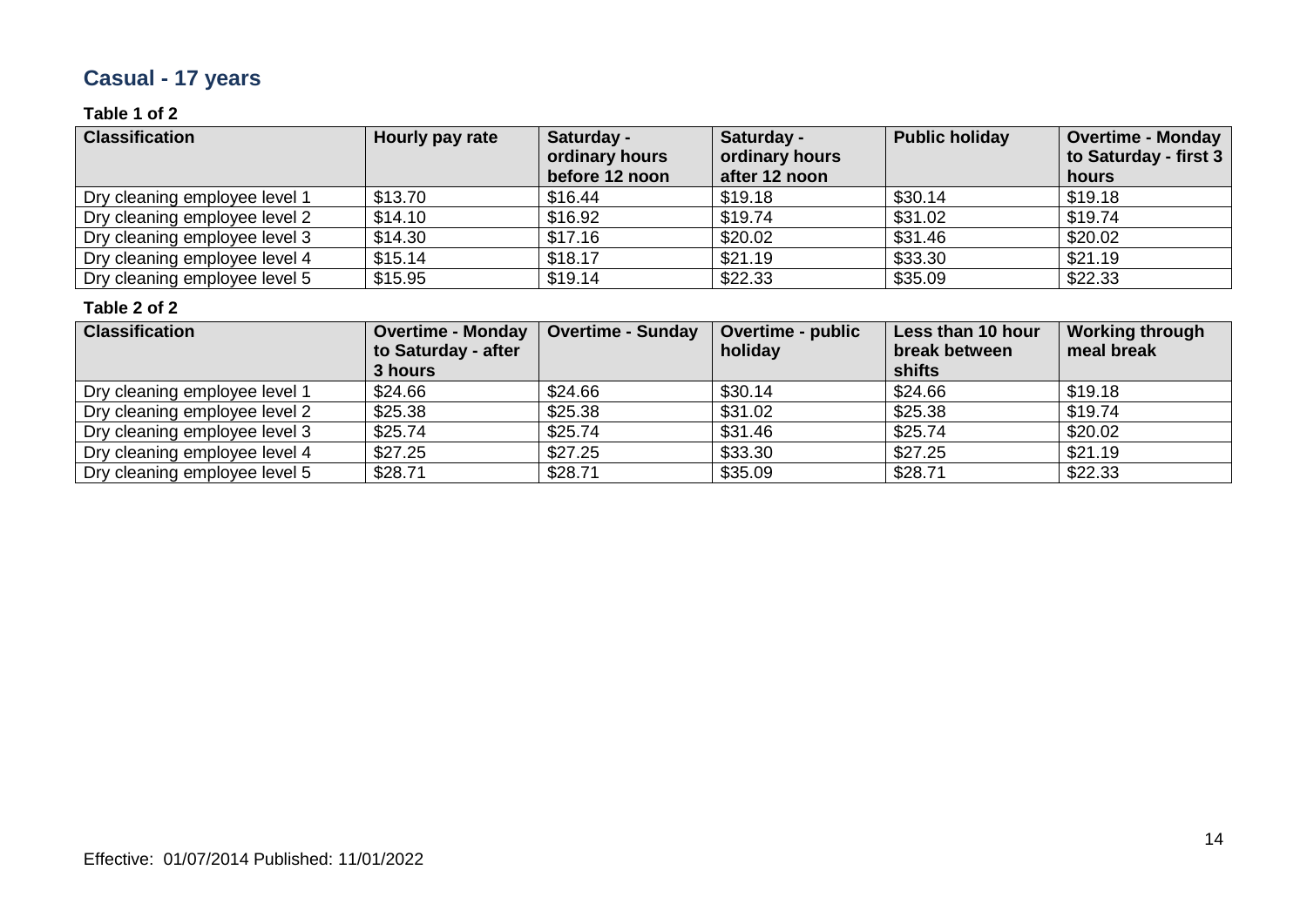# **Casual - 18 years**

### **Table 1 of 3**

| <b>Classification</b>         | Hourly pay rate | Saturday -<br>ordinary hours<br>before 12 noon | Saturday -<br>ordinary hours<br>after 12 noon | <b>Public holiday</b> | Overtime -<br><b>Monday to</b><br><b>Saturday - first</b><br>3 hours | Overtime -<br><b>Monday to</b><br>Saturday - after<br>3 hours |
|-------------------------------|-----------------|------------------------------------------------|-----------------------------------------------|-----------------------|----------------------------------------------------------------------|---------------------------------------------------------------|
| Dry cleaning employee level 1 | \$15.81         | \$18.98                                        | \$22.14                                       | \$34.79               | \$22.14                                                              | \$28.46                                                       |
| Dry cleaning employee level 2 | \$16.26         | \$19.52                                        | \$22.77                                       | \$35.78               | \$22.77                                                              | \$29.27                                                       |
| Dry cleaning employee level 3 | \$16.50         | \$19.80                                        | \$23.10                                       | \$36.30               | \$23.10                                                              | \$29.70                                                       |
| Dry cleaning employee level 4 | \$17.48         | \$20.97                                        | \$24.47                                       | \$38.45               | \$24.47                                                              | \$31.46                                                       |
| Dry cleaning employee level 5 | \$18.41         | \$22.10                                        | \$25.78                                       | \$40.51               | \$25.78                                                              | \$33.14                                                       |

#### **Table 2 of 3**

| <b>Classification</b>         | <b>Overtime - Sunday</b> | <b>Overtime - public</b><br>holiday | Less than 10 hour<br>break between<br>shifts | <b>Working through</b><br>meal break | <b>Morning shift -</b><br><b>Monday to Friday</b> |
|-------------------------------|--------------------------|-------------------------------------|----------------------------------------------|--------------------------------------|---------------------------------------------------|
| Dry cleaning employee level 1 | \$28.46                  | \$34.79                             | \$28.46                                      | \$22.14                              | \$17.71                                           |
| Dry cleaning employee level 2 | \$29.27                  | \$35.78                             | \$29.27                                      | \$22.77                              | \$18.21                                           |
| Dry cleaning employee level 3 | \$29.70                  | \$36.30                             | \$29.70                                      | \$23.10                              | \$18.48                                           |
| Dry cleaning employee level 4 | \$31.46                  | \$38.45                             | \$31.46                                      | \$24.47                              | \$19.57                                           |
| Dry cleaning employee level 5 | \$33.14                  | \$40.51                             | \$33.14                                      | \$25.78                              | \$20.62                                           |

| <b>Classification</b>         | Afternoon shift -<br><b>Monday to Friday</b> | Night shift -<br><b>Monday to Friday</b> | Permanent night<br>shift - Monday to<br><b>Friday</b> | <b>Shiftwork - less</b><br>than 3 successive<br>shifts - Monday to<br>Friday - first 3<br>hours | <b>Shiftwork - less</b><br>than 3 successive<br>shifts - Monday to<br>Friday - after 3<br>hours |
|-------------------------------|----------------------------------------------|------------------------------------------|-------------------------------------------------------|-------------------------------------------------------------------------------------------------|-------------------------------------------------------------------------------------------------|
| Dry cleaning employee level 1 | \$17.71                                      | \$17.71                                  | \$19.61                                               | \$22.14                                                                                         | \$28.46                                                                                         |
| Dry cleaning employee level 2 | \$18.21                                      | \$18.21                                  | \$20.17                                               | \$22.77                                                                                         | \$29.27                                                                                         |
| Dry cleaning employee level 3 | \$18.48                                      | \$18.48                                  | \$20.46                                               | \$23.10                                                                                         | \$29.70                                                                                         |
| Dry cleaning employee level 4 | \$19.57                                      | \$19.57                                  | \$21.67                                               | \$24.47                                                                                         | \$31.46                                                                                         |
| Dry cleaning employee level 5 | \$20.62                                      | \$20.62                                  | \$22.83                                               | \$25.78                                                                                         | \$33.14                                                                                         |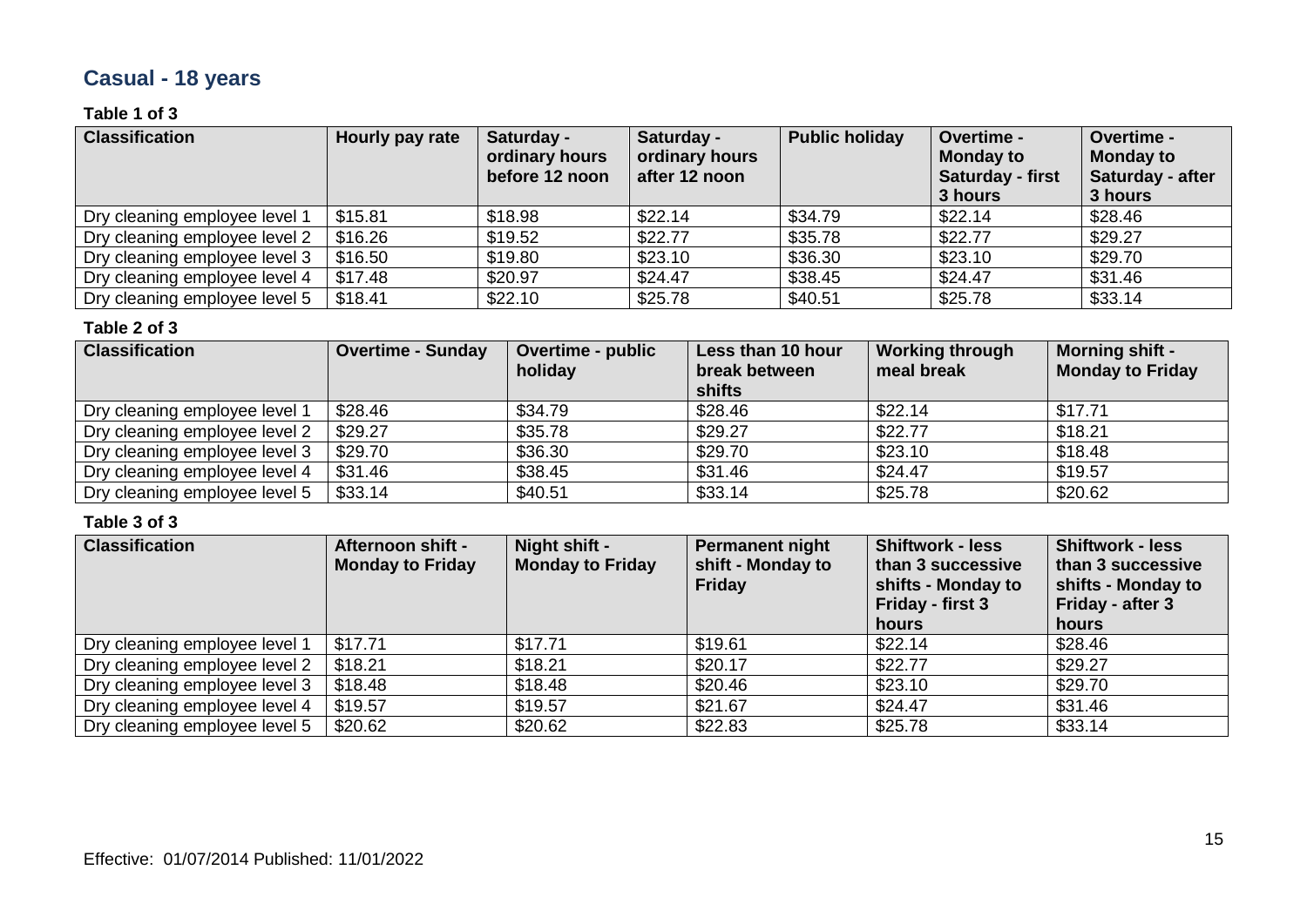# **Casual - 19 years**

### **Table 1 of 3**

| <b>Classification</b>         | Hourly pay rate | Saturday -<br>ordinary hours<br>before 12 noon | Saturday -<br>ordinary hours<br>after 12 noon | <b>Public holiday</b> | <b>Overtime -</b><br><b>Monday to</b><br>Saturday - first<br>3 hours | Overtime -<br><b>Monday to</b><br>Saturday - after<br>3 hours |
|-------------------------------|-----------------|------------------------------------------------|-----------------------------------------------|-----------------------|----------------------------------------------------------------------|---------------------------------------------------------------|
| Dry cleaning employee level 1 | \$17.93         | \$21.51                                        | \$25.10                                       | \$39.44               | \$25.10                                                              | \$32.27                                                       |
| Dry cleaning employee level 2 | \$18.44         | \$22.13                                        | \$25.81                                       | \$40.56               | \$25.81                                                              | \$33.19                                                       |
| Dry cleaning employee level 3 | \$18.70         | \$22.44                                        | \$26.18                                       | \$41.14               | \$26.18                                                              | \$33.66                                                       |
| Dry cleaning employee level 4 | \$19.80         | \$23.76                                        | \$27.72                                       | \$43.56               | \$27.72                                                              | \$35.64                                                       |
| Dry cleaning employee level 5 | \$20.86         | \$25.04                                        | \$29.21                                       | \$45.90               | \$29.21                                                              | \$37.55                                                       |

#### **Table 2 of 3**

| <b>Classification</b>         | <b>Overtime - Sunday</b> | <b>Overtime - public</b><br>holiday | Less than 10 hour<br>break between<br>shifts | <b>Working through</b><br>meal break | <b>Morning shift -</b><br><b>Monday to Friday</b> |
|-------------------------------|--------------------------|-------------------------------------|----------------------------------------------|--------------------------------------|---------------------------------------------------|
| Dry cleaning employee level 1 | \$32.27                  | \$39.44                             | \$32.27                                      | \$25.10                              | \$20.08                                           |
| Dry cleaning employee level 2 | \$33.19                  | \$40.56                             | \$33.19                                      | \$25.81                              | \$20.65                                           |
| Dry cleaning employee level 3 | \$33.66                  | \$41.14                             | \$33.66                                      | \$26.18                              | \$20.94                                           |
| Dry cleaning employee level 4 | \$35.64                  | \$43.56                             | \$35.64                                      | \$27.72                              | \$22.18                                           |
| Dry cleaning employee level 5 | \$37.55                  | \$45.90                             | \$37.55                                      | \$29.21                              | \$23.37                                           |

| <b>Classification</b>         | <b>Afternoon shift -</b><br><b>Monday to Friday</b> | <b>Night shift - Monday</b><br>to Friday | <b>Permanent night</b><br>shift - Monday to<br><b>Friday</b> | <b>Shiftwork - less</b><br>than 3 successive<br>shifts - Monday to<br>Friday - first 3<br>hours | <b>Shiftwork - less</b><br>than 3 successive<br>shifts - Monday to<br>Friday - after 3<br>hours |
|-------------------------------|-----------------------------------------------------|------------------------------------------|--------------------------------------------------------------|-------------------------------------------------------------------------------------------------|-------------------------------------------------------------------------------------------------|
| Dry cleaning employee level 1 | \$20.08                                             | \$20.08                                  | \$22.23                                                      | \$25.10                                                                                         | \$32.27                                                                                         |
| Dry cleaning employee level 2 | \$20.65                                             | \$20.65                                  | \$22.86                                                      | \$25.81                                                                                         | \$33.19                                                                                         |
| Dry cleaning employee level 3 | \$20.94                                             | \$20.94                                  | \$23.19                                                      | \$26.18                                                                                         | \$33.66                                                                                         |
| Dry cleaning employee level 4 | \$22.18                                             | \$22.18                                  | \$24.55                                                      | \$27.72                                                                                         | \$35.64                                                                                         |
| Dry cleaning employee level 5 | \$23.37                                             | \$23.37                                  | \$25.87                                                      | \$29.21                                                                                         | \$37.55                                                                                         |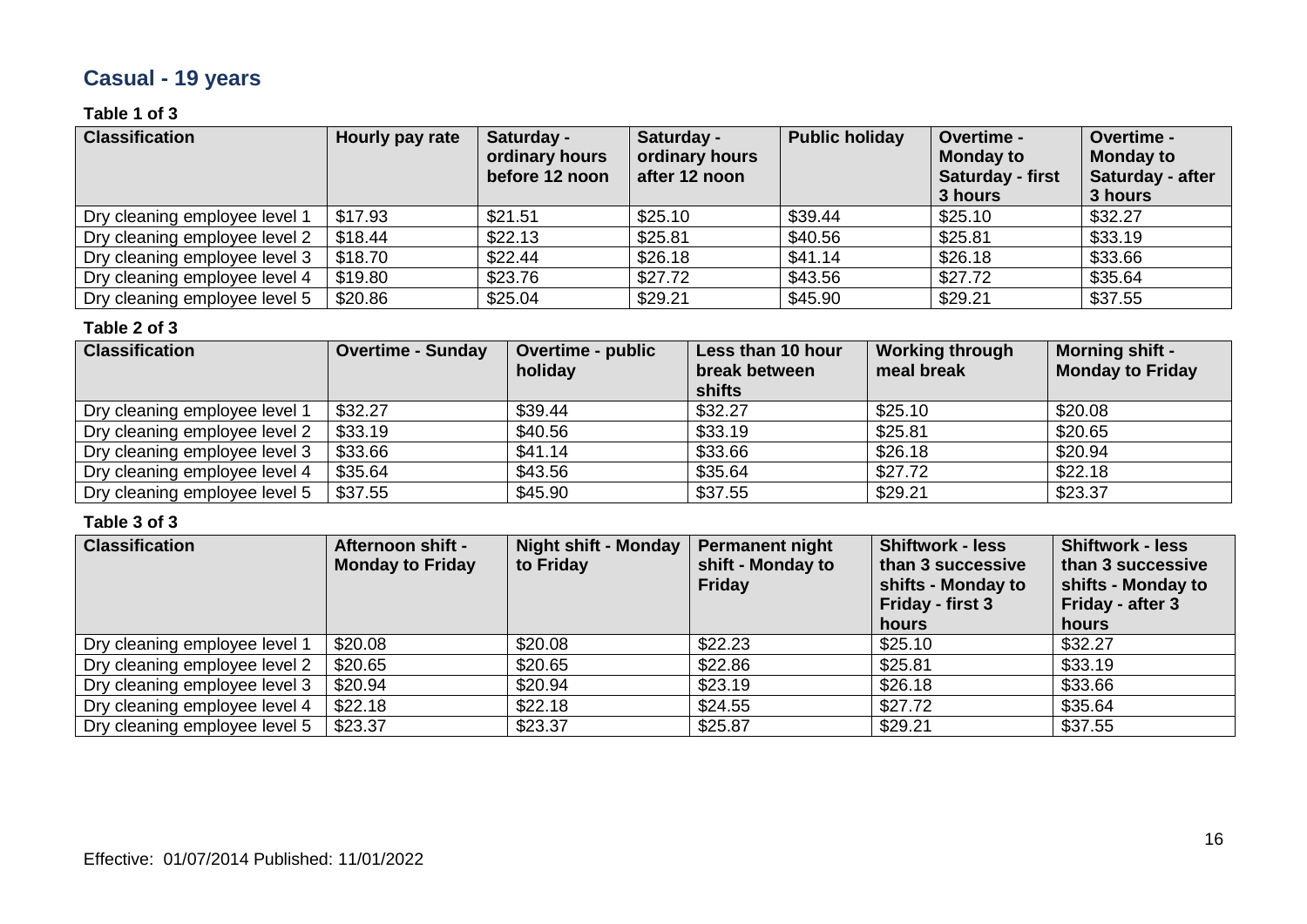# **Casual - 20 years**

### **Table 1 of 3**

| <b>Classification</b>         | Hourly pay rate | Saturday -<br>ordinary hours<br>before 12 noon | Saturday -<br>ordinary hours<br>after 12 noon | <b>Public holiday</b> | Overtime -<br><b>Monday to</b><br><b>Saturday - first</b><br>3 hours | Overtime -<br><b>Monday to</b><br>Saturday - after<br>3 hours |
|-------------------------------|-----------------|------------------------------------------------|-----------------------------------------------|-----------------------|----------------------------------------------------------------------|---------------------------------------------------------------|
| Dry cleaning employee level 1 | \$19.61         | \$23.54                                        | \$27.46                                       | \$43.15               | \$27.46                                                              | \$35.30                                                       |
| Dry cleaning employee level 2 | \$20.18         | \$24.21                                        | \$28.25                                       | \$44.39               | \$28.25                                                              | \$36.32                                                       |
| Dry cleaning employee level 3 | \$20.46         | \$24.56                                        | \$28.65                                       | \$45.02               | \$28.65                                                              | \$36.83                                                       |
| Dry cleaning employee level 4 | \$21.66         | \$26.00                                        | \$30.33                                       | \$47.66               | \$30.33                                                              | \$38.99                                                       |
| Dry cleaning employee level 5 | \$22.83         | \$27.39                                        | \$31.96                                       | \$50.22               | \$31.96                                                              | \$41.09                                                       |

#### **Table 2 of 3**

| <b>Classification</b>         | <b>Overtime - Sunday</b> | <b>Overtime - public</b><br>holiday | Less than 10 hour<br>break between<br>shifts | <b>Working through</b><br>meal break | <b>Morning shift -</b><br><b>Monday to Friday</b> |
|-------------------------------|--------------------------|-------------------------------------|----------------------------------------------|--------------------------------------|---------------------------------------------------|
| Dry cleaning employee level 1 | \$35.30                  | \$43.15                             | \$35.30                                      | \$27.46                              | \$21.97                                           |
| Dry cleaning employee level 2 | \$36.32                  | \$44.39                             | \$36.32                                      | \$28.25                              | \$22.60                                           |
| Dry cleaning employee level 3 | \$36.83                  | \$45.02                             | \$36.83                                      | \$28.65                              | \$22.92                                           |
| Dry cleaning employee level 4 | \$38.99                  | \$47.66                             | \$38.99                                      | \$30.33                              | \$24.26                                           |
| Dry cleaning employee level 5 | \$41.09                  | \$50.22                             | \$41.09                                      | \$31.96                              | \$25.56                                           |

| <b>Classification</b>         | <b>Afternoon shift -</b><br><b>Monday to Friday</b> | Night shift - Monday<br>to Friday | Permanent night<br>shift - Monday to<br><b>Friday</b> | <b>Shiftwork - less</b><br>than 3 successive<br>shifts - Monday to<br>Friday - first 3<br>hours | <b>Shiftwork - less</b><br>than 3 successive<br>shifts - Monday to<br>Friday - after 3<br>hours |
|-------------------------------|-----------------------------------------------------|-----------------------------------|-------------------------------------------------------|-------------------------------------------------------------------------------------------------|-------------------------------------------------------------------------------------------------|
| Dry cleaning employee level 1 | \$21.97                                             | \$21.97                           | \$24.32                                               | \$27.46                                                                                         | \$35.30                                                                                         |
| Dry cleaning employee level 2 | \$22.60                                             | \$22.60                           | \$25.02                                               | \$28.25                                                                                         | \$36.32                                                                                         |
| Dry cleaning employee level 3 | \$22.92                                             | \$22.92                           | \$25.37                                               | \$28.65                                                                                         | \$36.83                                                                                         |
| Dry cleaning employee level 4 | \$24.26                                             | \$24.26                           | \$26.86                                               | \$30.33                                                                                         | \$38.99                                                                                         |
| Dry cleaning employee level 5 | \$25.56                                             | \$25.56                           | \$28.30                                               | \$31.96                                                                                         | \$41.09                                                                                         |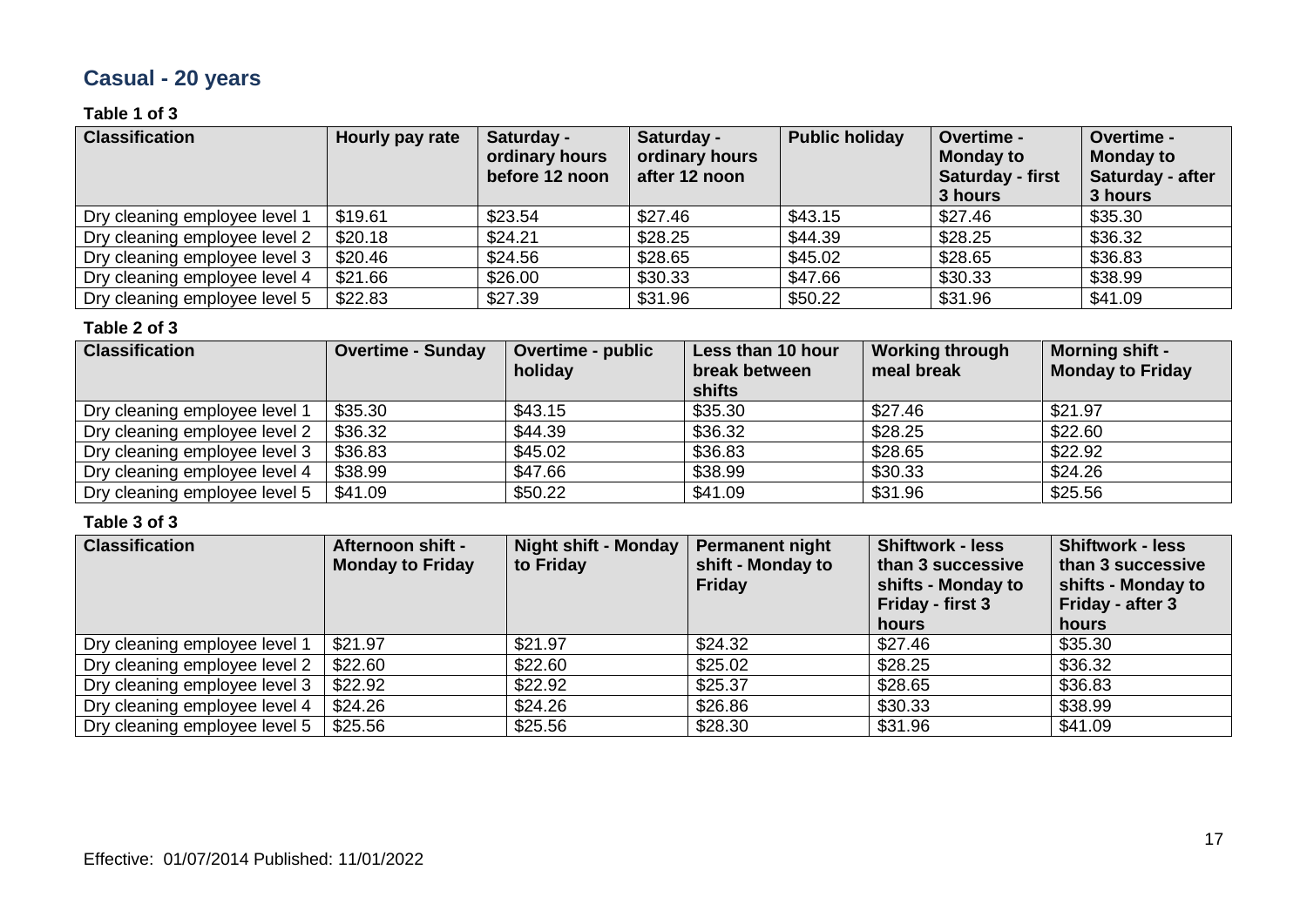### **Junior - Laundry**

### **Full-time & part-time - 17 years and under**

### **Table 1 of 2**

| <b>Classification</b>    | <b>Weekly pay rate</b> | Hourly pay rate | <b>Public holiday</b> | <b>Overtime - Monday</b><br>to Saturday - first 3<br>hours | <b>Overtime - Monday</b><br>to Saturday - after 3<br>hours |
|--------------------------|------------------------|-----------------|-----------------------|------------------------------------------------------------|------------------------------------------------------------|
| Laundry employee level 1 | \$389.94               | \$10.26         | \$25.65               | \$15.39                                                    | \$20.52                                                    |
| Laundry employee level 2 | \$403.92               | \$10.63         | \$26.58               | \$15.95                                                    | \$21.26                                                    |
| Laundry employee level 3 | \$420.90               | \$11.08         | \$27.70               | \$16.62                                                    | \$22.16                                                    |
| Laundry employee level 4 | \$432.18               | \$11.37         | \$28.43               | \$17.06                                                    | \$22.74                                                    |

| <b>Classification</b>    | Overtime - Sunday | Overtime - public holiday | Less than 10 hour break<br>between shifts | Working through meal<br>break |
|--------------------------|-------------------|---------------------------|-------------------------------------------|-------------------------------|
| Laundry employee level 1 | \$20.52           | \$25.65                   | \$20.52                                   | \$15.39                       |
| Laundry employee level 2 | \$21.26           | \$26.58                   | \$21.26                                   | \$15.95                       |
| Laundry employee level 3 | \$22.16           | \$27.70                   | \$22.16                                   | \$16.62                       |
| Laundry employee level 4 | \$22.74           | \$28.43                   | \$22.74                                   | \$17.06                       |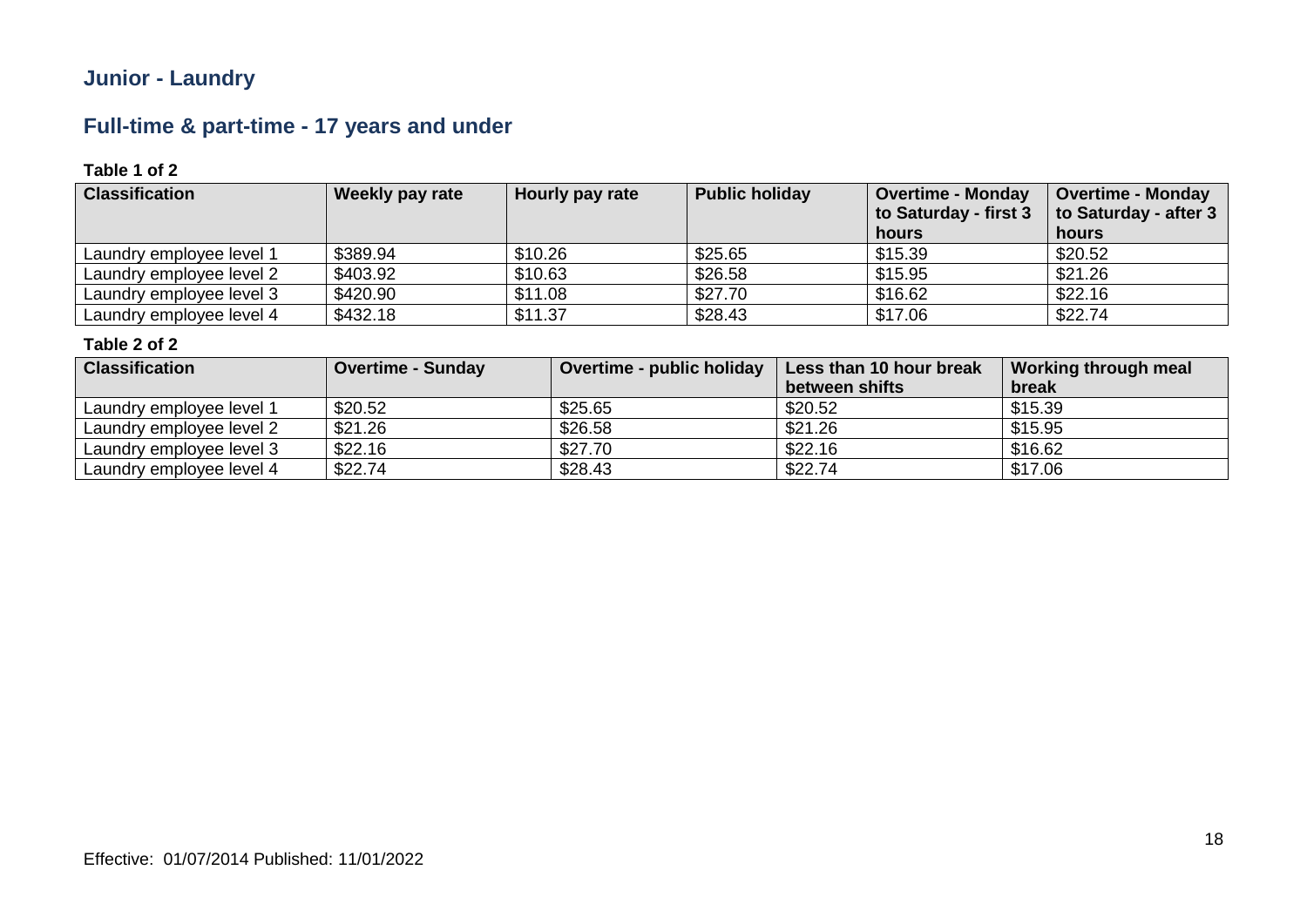### **Full-time & part-time - 18 years**

### **Table 1 of 3**

| <b>Classification</b>    | <b>Weekly pay rate</b> | Hourly pay rate | <b>Public holiday</b> | <b>Overtime -</b><br><b>Monday to</b><br><b>Saturday - first</b><br>3 hours | <b>Overtime -</b><br><b>Monday to</b><br>Saturday - after<br>3 hours | Overtime -<br><b>Sunday</b> |
|--------------------------|------------------------|-----------------|-----------------------|-----------------------------------------------------------------------------|----------------------------------------------------------------------|-----------------------------|
| Laundry employee level 1 | \$487.43               | \$12.83         | \$32.08               | \$19.25                                                                     | \$25.66                                                              | \$25.66                     |
| Laundry employee level 2 | \$504.90               | \$13.29         | \$33.23               | \$19.94                                                                     | \$26.58                                                              | \$26.58                     |
| Laundry employee level 3 | \$526.13               | \$13.85         | \$34.63               | \$20.78                                                                     | \$27.70                                                              | \$27.70                     |
| Laundry employee level 4 | \$540.23               | \$14.22         | \$35.55               | \$21.33                                                                     | \$28.44                                                              | \$28.44                     |

### **Table 2 of 3**

| <b>Classification</b>    | <b>Overtime -</b> | Less than 10   | Working      | <b>Morning shift -</b> | <b>Afternoon shift -</b> | Night shift -    |
|--------------------------|-------------------|----------------|--------------|------------------------|--------------------------|------------------|
|                          | public holiday    | hour break     | through meal | <b>Monday to</b>       | <b>Monday to</b>         | <b>Monday to</b> |
|                          |                   | between shifts | break        | <b>Friday</b>          | <b>Friday</b>            | <b>Friday</b>    |
| Laundry employee level 1 | \$32.08           | \$25.66        | \$19.25      | \$14.75                | \$14.75                  | \$14.75          |
| Laundry employee level 2 | \$33.23           | \$26.58        | \$19.94      | \$15.28                | \$15.28                  | \$15.28          |
| Laundry employee level 3 | \$34.63           | \$27.70        | \$20.78      | \$15.93                | \$15.93                  | \$15.93          |
| Laundry employee level 4 | \$35.55           | \$28.44        | \$21.33      | \$16.35                | \$16.35                  | \$16.35          |

| <b>Classification</b>    | <b>Permanent</b><br>night shift -<br><b>Monday to</b><br><b>Friday</b> | <b>Shiftwork - less</b><br>than 5 successive<br>shifts (6 in six<br>day workshop) -<br><b>Monday to Friday</b><br>- first 3 hours | Shiftwork - less<br>than 5 successive<br>shifts (6 in six<br>day workshop) -<br><b>Monday to Friday</b><br>- after 3 hours | <b>Saturday before</b><br>$12$ noon -<br>shiftworkers | <b>Saturday after</b><br>12 noon -<br>shiftworkers | Sunday -<br>shiftwork |
|--------------------------|------------------------------------------------------------------------|-----------------------------------------------------------------------------------------------------------------------------------|----------------------------------------------------------------------------------------------------------------------------|-------------------------------------------------------|----------------------------------------------------|-----------------------|
| Laundry employee level 1 | \$16.68                                                                | \$19.25                                                                                                                           | \$25.66                                                                                                                    | \$16.04                                               | \$19.25                                            | \$25.66               |
| Laundry employee level 2 | \$17.28                                                                | \$19.94                                                                                                                           | \$26.58                                                                                                                    | \$16.61                                               | \$19.94                                            | \$26.58               |
| Laundry employee level 3 | \$18.01                                                                | \$20.78                                                                                                                           | \$27.70                                                                                                                    | \$17.31                                               | \$20.78                                            | \$27.70               |
| Laundry employee level 4 | \$18.49                                                                | \$21.33                                                                                                                           | \$28.44                                                                                                                    | \$17.78                                               | \$21.33                                            | \$28.44               |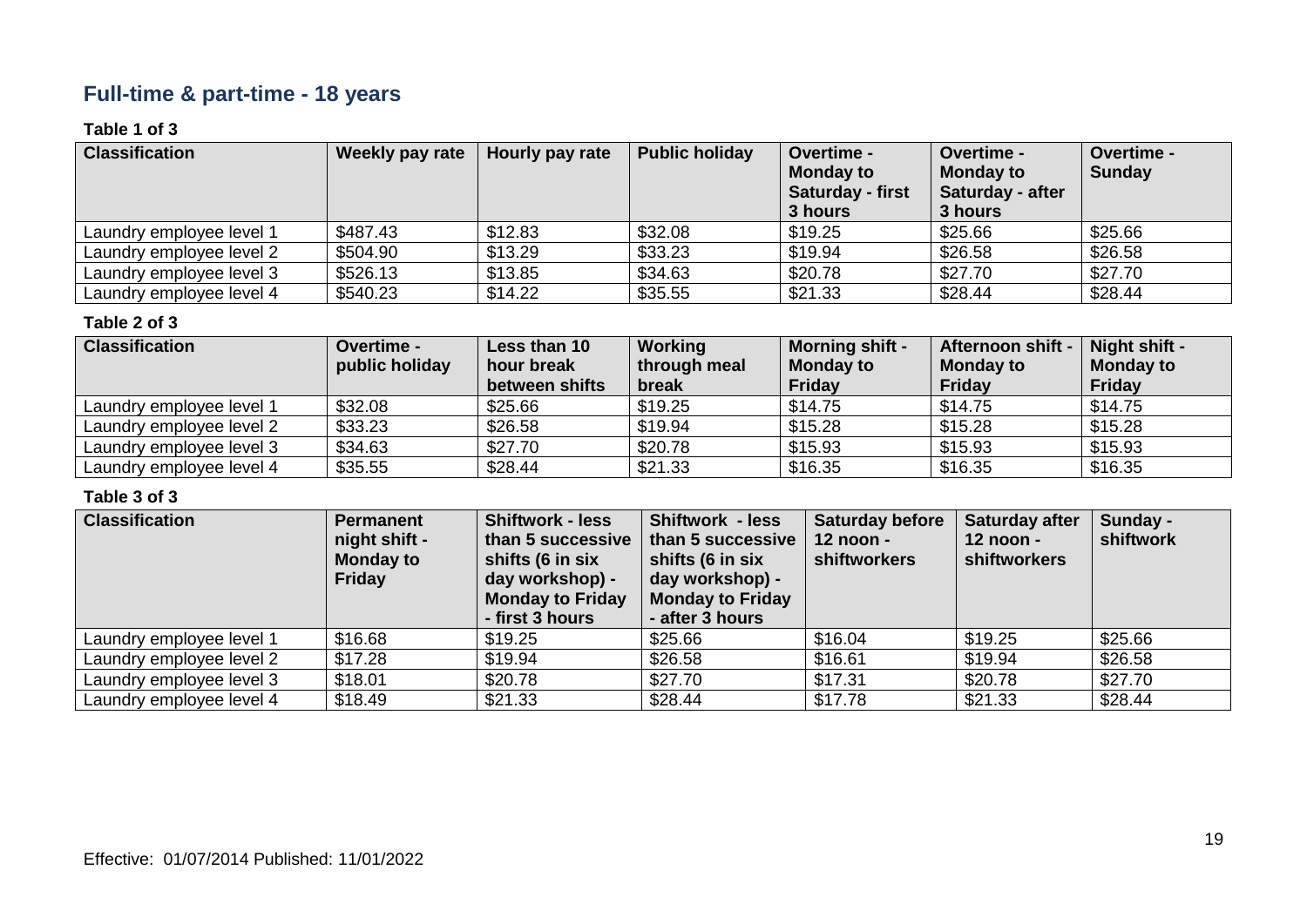### **Full-time & part-time - 19 years**

### **Table 1 of 3**

| <b>Classification</b>    | Weekly pay rate | Hourly pay rate | <b>Public holiday</b> | <b>Overtime -</b><br><b>Monday to</b><br><b>Saturday - first</b><br>3 hours | <b>Overtime -</b><br><b>Monday to</b><br>Saturday - after<br>3 hours | Overtime -<br><b>Sunday</b> |
|--------------------------|-----------------|-----------------|-----------------------|-----------------------------------------------------------------------------|----------------------------------------------------------------------|-----------------------------|
| Laundry employee level 1 | \$584.91        | \$15.39         | \$38.48               | \$23.09                                                                     | \$30.78                                                              | \$30.78                     |
| Laundry employee level 2 | \$605.88        | \$15.94         | \$39.85               | \$23.91                                                                     | \$31.88                                                              | \$31.88                     |
| Laundry employee level 3 | \$631.35        | \$16.61         | \$41.53               | \$24.92                                                                     | \$33.22                                                              | \$33.22                     |
| Laundry employee level 4 | \$648.27        | \$17.06         | \$42.65               | \$25.59                                                                     | \$34.12                                                              | \$34.12                     |

#### **Table 2 of 3**

| <b>Classification</b>    | <b>Overtime -</b><br>public holiday | Less than 10<br>hour break<br>between shifts | Working<br>through meal<br>break | <b>Morning shift -</b><br><b>Monday to</b><br><b>Friday</b> | Afternoon shift -<br>Monday to<br>Friday | Night shift -<br><b>Monday to</b><br><b>Friday</b> |
|--------------------------|-------------------------------------|----------------------------------------------|----------------------------------|-------------------------------------------------------------|------------------------------------------|----------------------------------------------------|
| Laundry employee level 1 | \$38.48                             | \$30.78                                      | \$23.09                          | \$17.70                                                     | \$17.70                                  | \$17.70                                            |
| Laundry employee level 2 | \$39.85                             | \$31.88                                      | \$23.91                          | \$18.33                                                     | \$18.33                                  | \$18.33                                            |
| Laundry employee level 3 | \$41.53                             | \$33.22                                      | \$24.92                          | \$19.10                                                     | \$19.10                                  | \$19.10                                            |
| Laundry employee level 4 | \$42.65                             | \$34.12                                      | \$25.59                          | \$19.62                                                     | \$19.62                                  | \$19.62                                            |

| <b>Classification</b>    | <b>Permanent</b><br>night shift -<br><b>Monday to</b><br><b>Friday</b> | <b>Shiftwork - less</b><br>than 5 successive<br>shifts (6 in six<br>day workshop) -<br><b>Monday to Friday</b><br>- first 3 hours | <b>Shiftwork - less</b><br>than 5 successive<br>shifts (6 in six<br>day workshop) -<br><b>Monday to Friday</b><br>- after 3 hours | <b>Saturday before</b><br>12 noon -<br>shiftworkers | <b>Saturday after</b><br>12 noon -<br><b>shiftworkers</b> | Sunday -<br>shiftwork |
|--------------------------|------------------------------------------------------------------------|-----------------------------------------------------------------------------------------------------------------------------------|-----------------------------------------------------------------------------------------------------------------------------------|-----------------------------------------------------|-----------------------------------------------------------|-----------------------|
| Laundry employee level 1 | \$20.01                                                                | \$23.09                                                                                                                           | \$30.78                                                                                                                           | \$19.24                                             | \$23.09                                                   | \$30.78               |
| Laundry employee level 2 | \$20.72                                                                | \$23.91                                                                                                                           | \$31.88                                                                                                                           | \$19.93                                             | \$23.91                                                   | \$31.88               |
| Laundry employee level 3 | \$21.59                                                                | \$24.92                                                                                                                           | \$33.22                                                                                                                           | \$20.76                                             | \$24.92                                                   | \$33.22               |
| Laundry employee level 4 | \$22.18                                                                | \$25.59                                                                                                                           | \$34.12                                                                                                                           | \$21.33                                             | \$25.59                                                   | \$34.12               |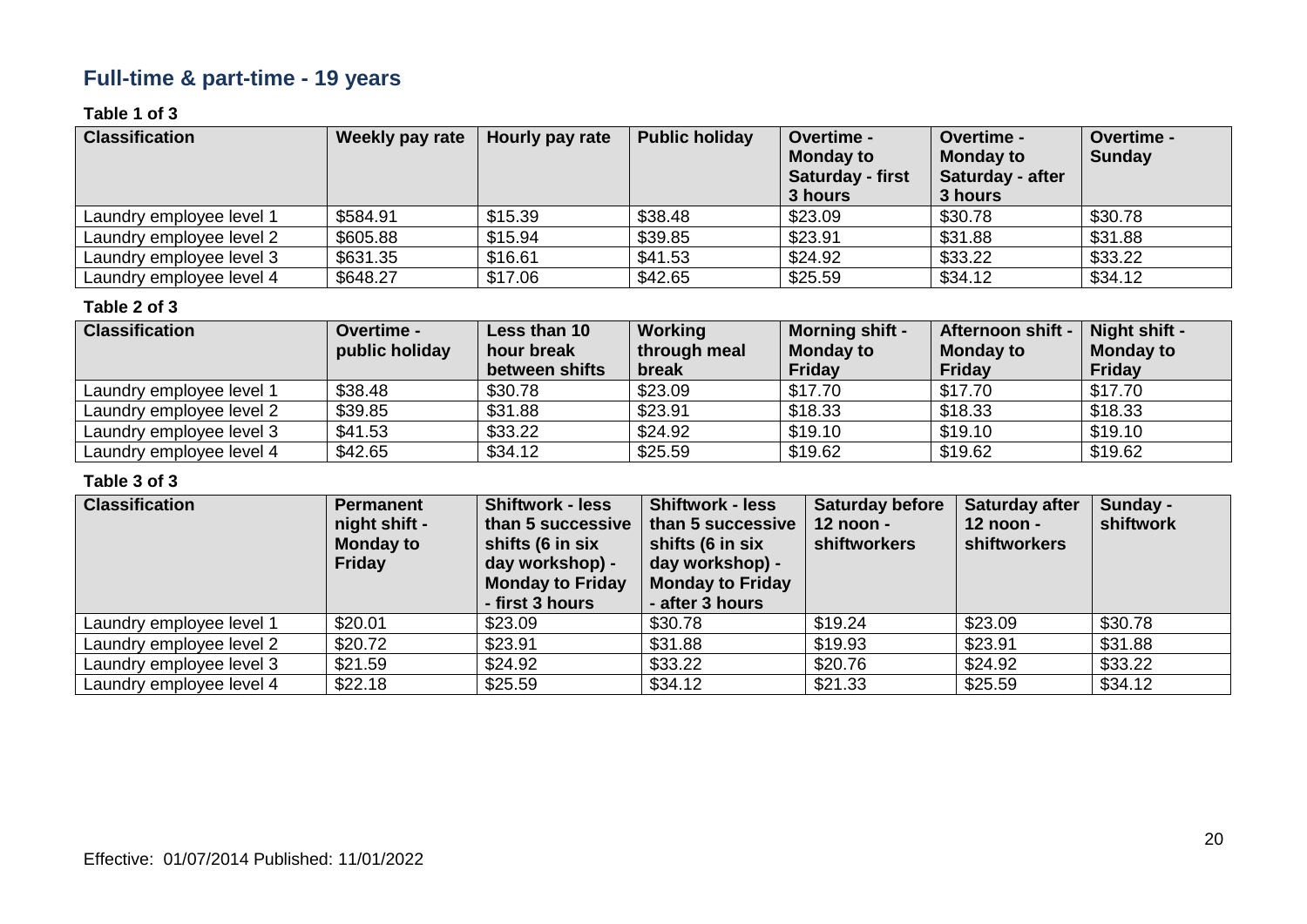# **Casual - 17 years and under**

### **Table 1 of 2**

| <b>Classification</b>    | Hourly pay rate | <b>Public holiday</b> | <b>Overtime - Monday to</b><br><b>Saturday - first 3 hours</b> | <b>Overtime - Monday to</b><br>Saturday - after 3 hours |
|--------------------------|-----------------|-----------------------|----------------------------------------------------------------|---------------------------------------------------------|
| Laundry employee level 1 | \$12.83         | \$28.22               | \$17.96                                                        | \$23.09                                                 |
| Laundry employee level 2 | \$13.29         | \$29.23               | \$18.60                                                        | \$23.92                                                 |
| Laundry employee level 3 | \$13.85         | \$30.47               | \$19.39                                                        | \$24.93                                                 |
| Laundry employee level 4 | \$14.21         | \$31.27               | \$19.90                                                        | \$25.58                                                 |

| <b>Classification</b>    | <b>Overtime - Sunday</b> | Overtime - public holiday | Less than 10 hour break | Working through meal |
|--------------------------|--------------------------|---------------------------|-------------------------|----------------------|
|                          |                          |                           | between shifts          | break                |
| Laundry employee level 1 | \$23.09                  | \$28.22                   | \$23.09                 | \$17.96              |
| Laundry employee level 2 | \$23.92                  | \$29.23                   | \$23.92                 | \$18.60              |
| Laundry employee level 3 | \$24.93                  | \$30.47                   | \$24.93                 | \$19.39              |
| Laundry employee level 4 | \$25.58                  | \$31.27                   | \$25.58                 | \$19.90              |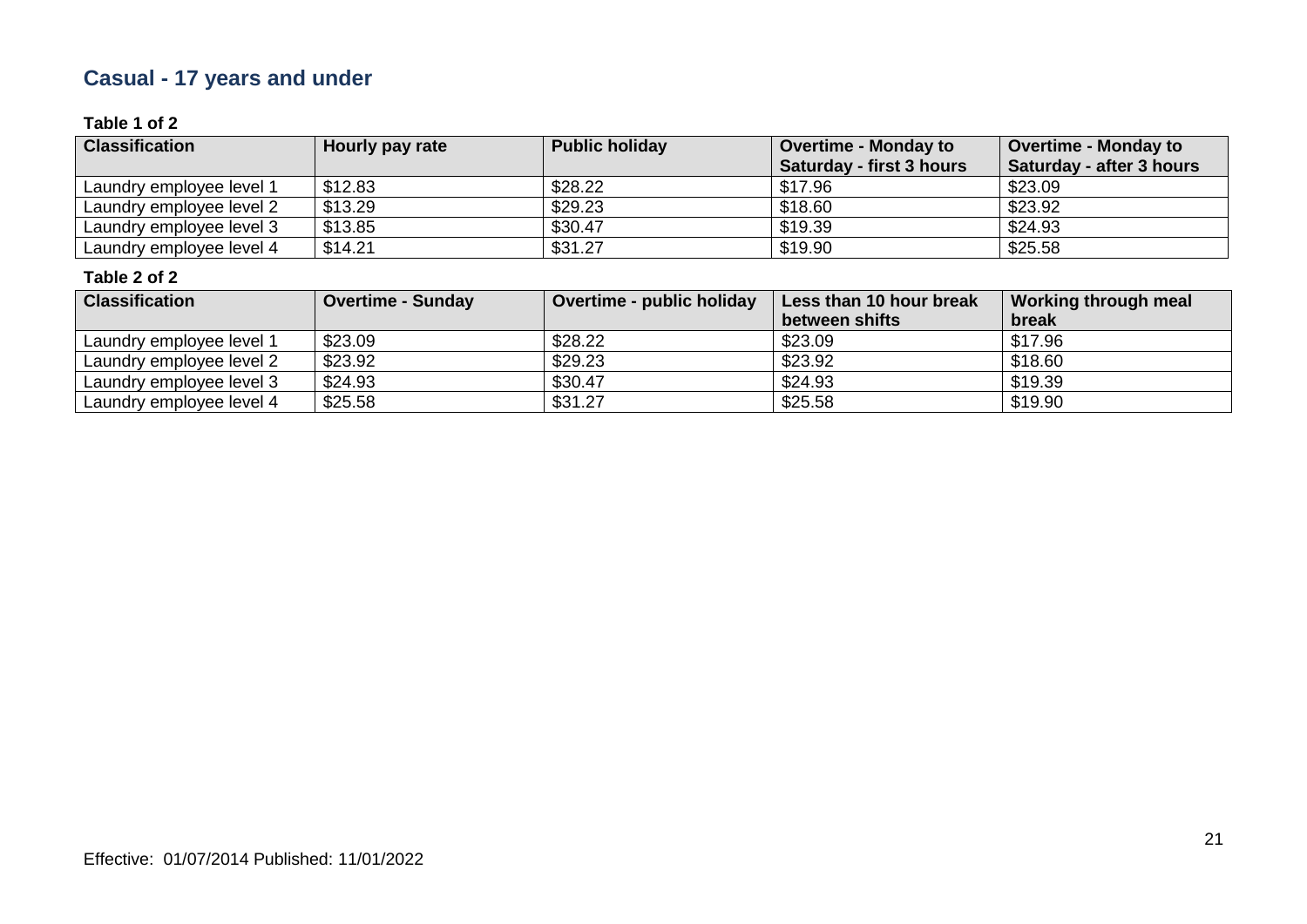# **Casual - 18 years**

### **Table 1 of 3**

| <b>Classification</b>    | Hourly pay rate | <b>Public holiday</b> | <b>Overtime -</b><br><b>Monday to</b><br>Saturday - first<br>3 hours | Overtime -<br><b>Monday to</b><br>Saturday - after<br>3 hours | Overtime -<br><b>Sunday</b> | Overtime -<br>public holiday |
|--------------------------|-----------------|-----------------------|----------------------------------------------------------------------|---------------------------------------------------------------|-----------------------------|------------------------------|
| Laundry employee level 1 | \$16.04         | \$35.28               | \$22.45                                                              | \$28.87                                                       | \$28.87                     | \$35.28                      |
| Laundry employee level 2 | \$16.61         | \$36.55               | \$23.26                                                              | \$29.90                                                       | \$29.90                     | \$36.55                      |
| Laundry employee level 3 | \$17.31         | \$38.09               | \$24.24                                                              | \$31.16                                                       | \$31.16                     | \$38.09                      |
| Laundry employee level 4 | \$17.78         | \$39.11               | \$24.89                                                              | \$32.00                                                       | \$32.00                     | \$39.11                      |

#### **Table 2 of 3**

| <b>Classification</b>    | Less than 10<br>hour break<br>between shifts | Working<br>through meal<br>break | <b>Morning shift -</b><br><b>Monday to</b><br>Friday | <b>Afternoon shift -</b><br><b>Monday to</b><br><b>Friday</b> | Night shift -<br><b>Monday to</b><br><b>Friday</b> | <b>Permanent night</b><br>shift - Monday to<br><b>Friday</b> |
|--------------------------|----------------------------------------------|----------------------------------|------------------------------------------------------|---------------------------------------------------------------|----------------------------------------------------|--------------------------------------------------------------|
| Laundry employee level 1 | \$28.87                                      | \$22.45                          | \$17.96                                              | \$17.96                                                       | \$17.96                                            | \$19.89                                                      |
| Laundry employee level 2 | \$29.90                                      | \$23.26                          | \$18.61                                              | \$18.61                                                       | \$18.61                                            | \$20.60                                                      |
| Laundry employee level 3 | \$31.16                                      | \$24.24                          | \$19.39                                              | \$19.39                                                       | \$19.39                                            | \$21.47                                                      |
| Laundry employee level 4 | \$32.00                                      | \$24.89                          | \$19.91                                              | \$19.91                                                       | \$19.91                                            | \$22.04                                                      |

| <b>Classification</b>    | <b>Shiftwork - less</b><br>than 5 successive<br>shifts (6 in six day<br>workshop) -<br><b>Monday to Friday -</b><br>first 3 hours | <b>Shiftwork - less</b><br>than 5 successive<br>shifts (6 in six day<br>workshop) -<br><b>Monday to Friday -</b><br>after 3 hours | <b>Saturday before 12</b><br>noon - shiftworkers | <b>Saturday after 12</b><br>noon - shiftworkers | Sunday - shiftwork |
|--------------------------|-----------------------------------------------------------------------------------------------------------------------------------|-----------------------------------------------------------------------------------------------------------------------------------|--------------------------------------------------|-------------------------------------------------|--------------------|
| Laundry employee level 1 | \$22.45                                                                                                                           | \$28.87                                                                                                                           | \$19.25                                          | \$22.45                                         | \$28.87            |
| Laundry employee level 2 | \$23.26                                                                                                                           | \$29.90                                                                                                                           | \$19.94                                          | \$23.26                                         | \$29.90            |
| Laundry employee level 3 | \$24.24                                                                                                                           | \$31.16                                                                                                                           | \$20.78                                          | \$24.24                                         | \$31.16            |
| Laundry employee level 4 | \$24.89                                                                                                                           | \$32.00                                                                                                                           | \$21.33                                          | \$24.89                                         | \$32.00            |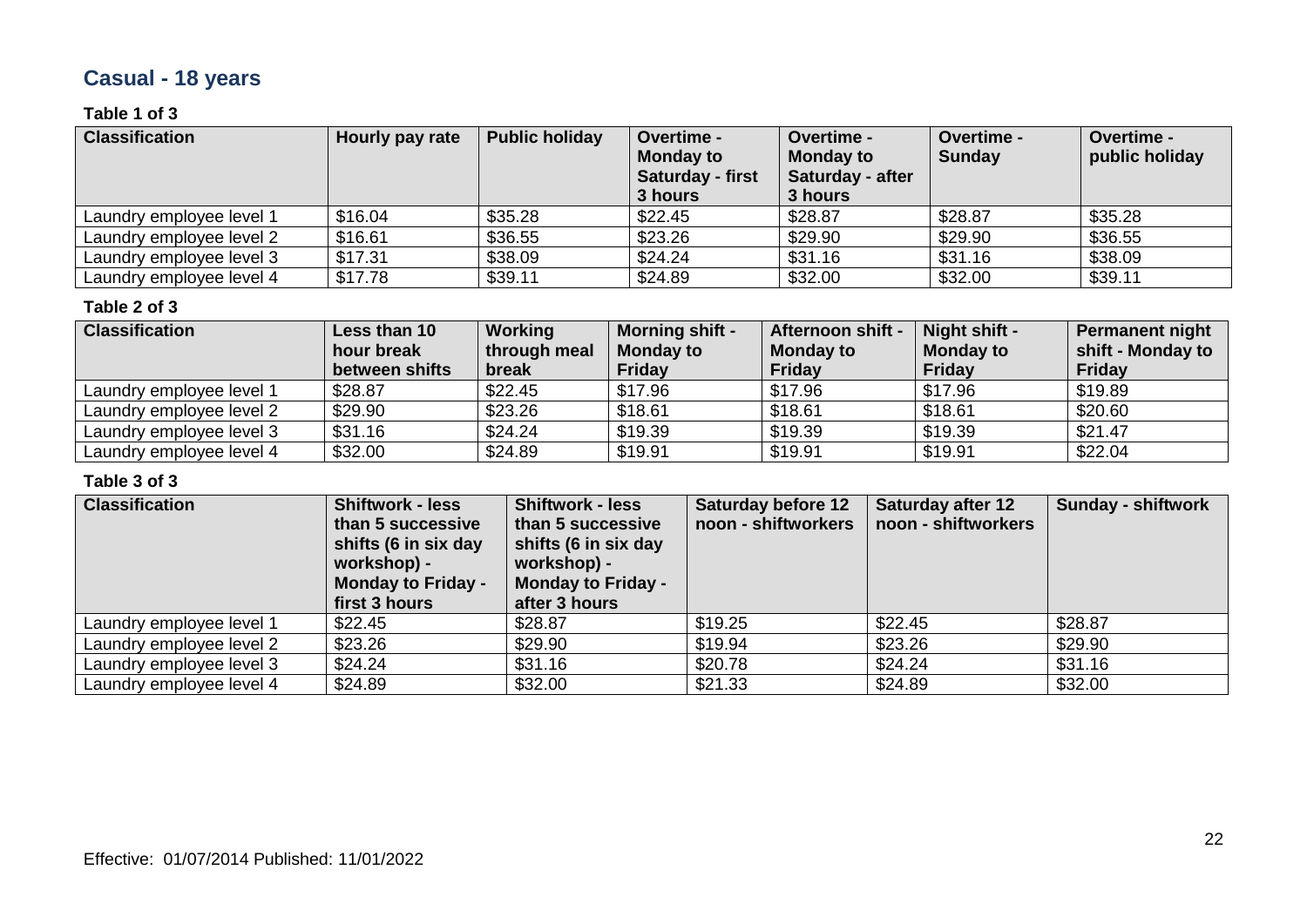# **Casual - 19 years**

### **Table 1 of 3**

| <b>Classification</b>    | Hourly pay rate | <b>Public holiday</b> | <b>Overtime -</b><br><b>Monday to</b><br>Saturday - first<br>3 hours | <b>Overtime -</b><br><b>Monday to</b><br>Saturday - after<br>3 hours | <b>Overtime -</b><br><b>Sunday</b> | <b>Overtime -</b><br>public holiday |
|--------------------------|-----------------|-----------------------|----------------------------------------------------------------------|----------------------------------------------------------------------|------------------------------------|-------------------------------------|
| Laundry emplovee level 1 | \$19.24         | \$42.32               | \$26.93                                                              | \$34.63                                                              | \$34.63                            | \$42.32                             |
| Laundry employee level 2 | \$19.93         | \$43.84               | \$27.90                                                              | \$35.87                                                              | \$35.87                            | \$43.84                             |
| Laundry employee level 3 | \$20.76         | \$45.68               | \$29.07                                                              | \$37.37                                                              | \$37.37                            | \$45.68                             |
| Laundry employee level 4 | \$21.33         | \$46.92               | \$29.86                                                              | \$38.39                                                              | \$38.39                            | \$46.92                             |

#### **Table 2 of 3**

| <b>Classification</b>    | Less than 10<br>hour break<br>between shifts | Working<br>through meal<br>break | <b>Morning shift -</b><br><b>Monday to</b><br><b>Friday</b> | Afternoon shift -<br><b>Monday to</b><br>Friday | Night shift -<br><b>Monday to</b><br>Friday | <b>Permanent</b><br>night shift -<br><b>Monday to</b><br>Friday |
|--------------------------|----------------------------------------------|----------------------------------|-------------------------------------------------------------|-------------------------------------------------|---------------------------------------------|-----------------------------------------------------------------|
| Laundry employee level 1 | \$34.63                                      | \$26.93                          | \$21.55                                                     | \$21.55                                         | \$21.55                                     | \$23.85                                                         |
| Laundry employee level 2 | \$35.87                                      | \$27.90                          | \$22.32                                                     | \$22.32                                         | \$22.32                                     | \$24.71                                                         |
| Laundry employee level 3 | \$37.37                                      | \$29.07                          | \$23.25                                                     | \$23.25                                         | \$23.25                                     | \$25.75                                                         |
| Laundry employee level 4 | \$38.39                                      | \$29.86                          | \$23.88                                                     | \$23.88                                         | \$23.88                                     | \$26.44                                                         |

| <b>Classification</b>    | <b>Shiftwork - less</b><br>than 5 successive<br>shifts (6 in six day<br>workshop) -<br><b>Monday to Friday -</b><br>first 3 hours | <b>Shiftwork - less</b><br>than 5 successive<br>shifts (6 in six day<br>workshop) -<br><b>Monday to Friday -</b><br>after 3 hours | <b>Saturday before 12</b><br>noon - shiftworkers | <b>Saturday after 12</b><br>noon - shiftworkers | <b>Sunday - shiftwork</b> |
|--------------------------|-----------------------------------------------------------------------------------------------------------------------------------|-----------------------------------------------------------------------------------------------------------------------------------|--------------------------------------------------|-------------------------------------------------|---------------------------|
| Laundry employee level 1 | \$26.93                                                                                                                           | \$34.63                                                                                                                           | \$23.09                                          | \$26.93                                         | \$34.63                   |
| Laundry employee level 2 | \$27.90                                                                                                                           | \$35.87                                                                                                                           | \$23.91                                          | \$27.90                                         | \$35.87                   |
| Laundry employee level 3 | \$29.07                                                                                                                           | \$37.37                                                                                                                           | \$24.92                                          | \$29.07                                         | \$37.37                   |
| Laundry employee level 4 | \$29.86                                                                                                                           | \$38.39                                                                                                                           | \$25.59                                          | \$29.86                                         | \$38.39                   |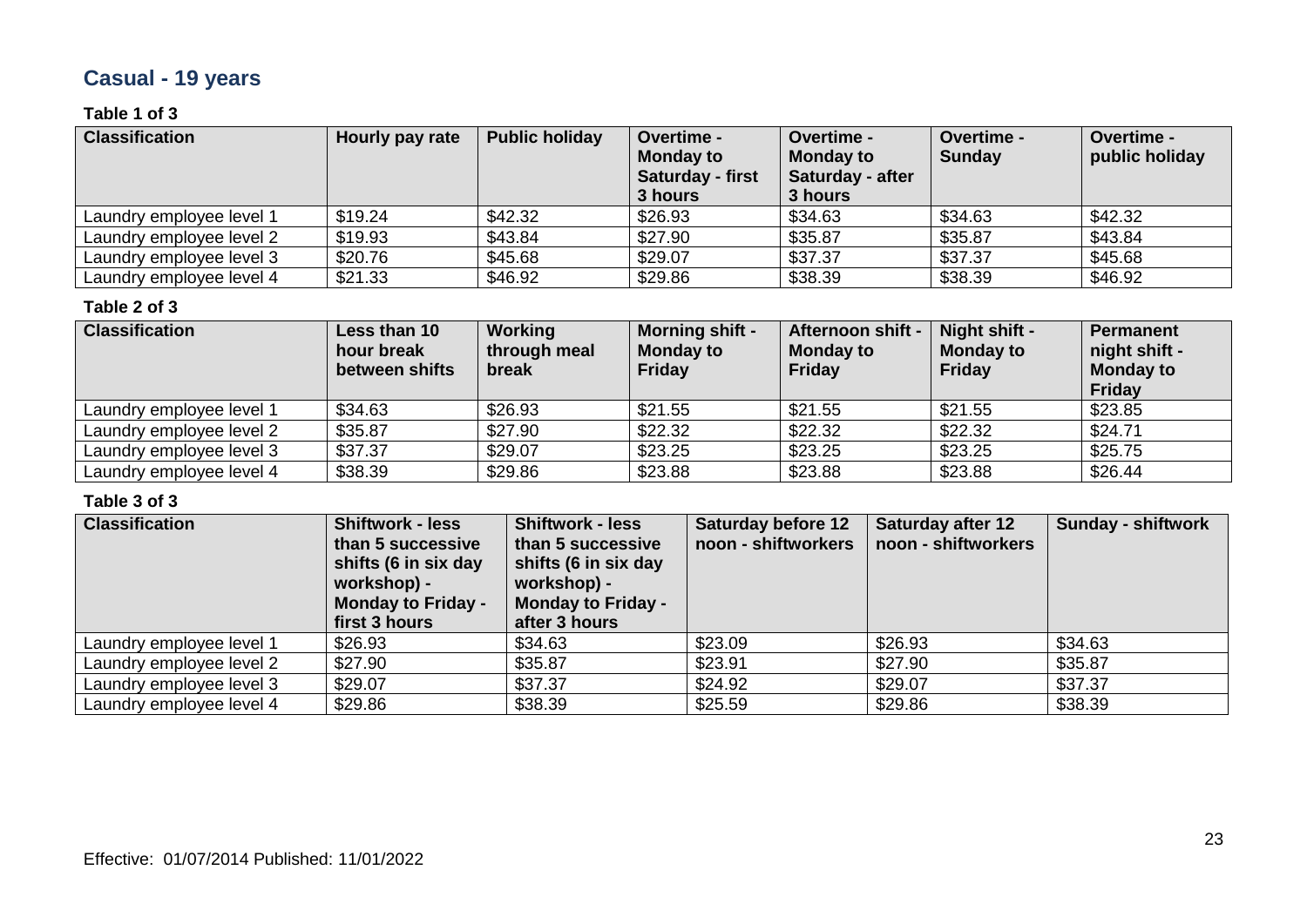### **Apprentices - Dry cleaning**

Note: Employees under the age of 18 years cannot work shiftwork.

### **Apprentice - Started before 1 Jan 2014**

#### **Table 1 of 3**

| <b>Classification</b>      | <b>Weekly pay</b><br>rate | Hourly pay<br>rate | Saturday -<br>ordinary hours<br>before 12 noon | Saturday -<br>ordinary hours<br>after 12 noon | <b>Public holiday</b> | <b>Overtime - Monday</b><br>to Saturday - first 3<br>hours |
|----------------------------|---------------------------|--------------------|------------------------------------------------|-----------------------------------------------|-----------------------|------------------------------------------------------------|
| 1st year - first 6 months  | \$335.80                  | \$8.84             | \$11.05                                        | \$13.26                                       | \$22.10               | \$13.26                                                    |
| 1st year - second 6 months | \$373.10                  | \$9.82             | \$12.28                                        | \$14.73                                       | \$24.55               | \$14.73                                                    |
| 2nd year                   | \$447.70                  | \$11.78            | \$14.73                                        | \$17.67                                       | \$29.45               | \$17.67                                                    |
| 3rd year - first 6 months  | \$559.65                  | \$14.73            | \$18.41                                        | \$22.10                                       | \$36.83               | \$22.10                                                    |
| 3rd year - second 6 months | \$671.60                  | \$17.67            | \$22.09                                        | \$26.51                                       | \$44.18               | \$26.51                                                    |

### **Table 2 of 3**

| <b>Classification</b>      | <b>Overtime - Monday</b> | <b>Overtime -</b> | <b>Overtime -</b> | Less than 10   | Working      | <b>Morning shift -</b> |
|----------------------------|--------------------------|-------------------|-------------------|----------------|--------------|------------------------|
|                            | to Saturday - after      | <b>Sunday</b>     | public holiday    | hour break     | through meal | <b>Monday to</b>       |
|                            | 3 hours                  |                   |                   | between shifts | break        | Friday                 |
| 1st year - first 6 months  | \$17.68                  | \$17.68           | \$22.10           | \$17.68        | \$13.26      | \$10.17                |
| 1st year - second 6 months | \$19.64                  | \$19.64           | \$24.55           | \$19.64        | \$14.73      | \$11.29                |
| 2nd year                   | \$23.56                  | \$23.56           | \$29.45           | \$23.56        | \$17.67      | \$13.55                |
| 3rd year - first 6 months  | \$29.46                  | \$29.46           | \$36.83           | \$29.46        | \$22.10      | \$16.94                |
| 3rd year - second 6 months | \$35.34                  | \$35.34           | \$44.18           | \$35.34        | \$26.51      | \$20.32                |

| <b>Classification</b>      | <b>Afternoon shift -</b><br><b>Monday to Friday</b> | <b>Night shift - Monday</b><br>to Friday | <b>Permanent night</b><br>shift - Monday to<br><b>Friday</b> | <b>Shiftwork - less than</b><br>3 successive shifts -<br><b>Monday to Friday -</b><br>first 3 hours | Shiftwork - less than<br>3 successive shifts -<br><b>Monday to Friday -</b><br>after 3 hours |
|----------------------------|-----------------------------------------------------|------------------------------------------|--------------------------------------------------------------|-----------------------------------------------------------------------------------------------------|----------------------------------------------------------------------------------------------|
| 1st year - first 6 months  | \$10.17                                             | \$10.17                                  | \$11.49                                                      | \$13.26                                                                                             | \$17.68                                                                                      |
| 1st year - second 6 months | \$11.29                                             | \$11.29                                  | \$12.77                                                      | \$14.73                                                                                             | \$19.64                                                                                      |
| 2nd year                   | \$13.55                                             | \$13.55                                  | \$15.31                                                      | \$17.67                                                                                             | \$23.56                                                                                      |
| 3rd year - first 6 months  | \$16.94                                             | \$16.94                                  | \$19.15                                                      | \$22.10                                                                                             | \$29.46                                                                                      |
| 3rd year - second 6 months | \$20.32                                             | \$20.32                                  | \$22.97                                                      | \$26.51                                                                                             | \$35.34                                                                                      |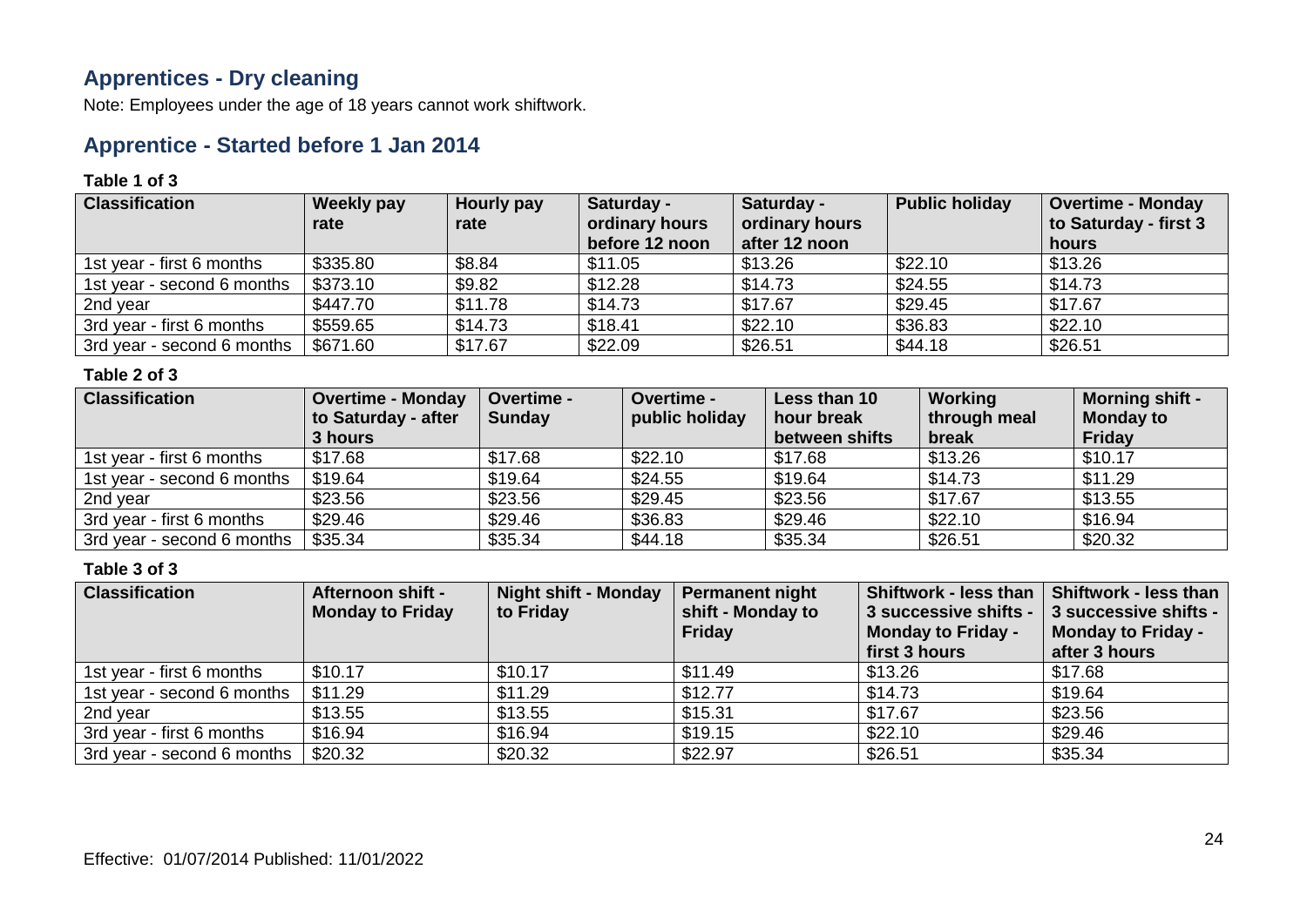### **Apprentice - Started after 1 Jan 2014 - Did not complete year 12**

### **Table 1 of 3**

| <b>Classification</b>      | Weekly pay<br>rate | Hourly pay<br>rate | Saturday -<br>ordinary hours<br>before 12 noon | Saturday -<br>ordinary hours<br>after 12 noon | <b>Public holiday</b> | <b>Overtime - Monday</b><br>to Saturday - first 3<br>hours |
|----------------------------|--------------------|--------------------|------------------------------------------------|-----------------------------------------------|-----------------------|------------------------------------------------------------|
| 1st year                   | \$373.10           | \$9.82             | \$12.28                                        | \$14.73                                       | \$24.55               | \$14.73                                                    |
| 2nd year                   | \$447.70           | \$11.78            | \$14.73                                        | \$17.67                                       | \$29.45               | \$17.67                                                    |
| 3rd year - first 6 months  | \$559.65           | \$14.73            | \$18.41                                        | \$22.10                                       | \$36.83               | \$22.10                                                    |
| 3rd year - second 6 months | \$671.60           | \$17.67            | \$22.09                                        | \$26.51                                       | \$44.18               | \$26.51                                                    |

### **Table 2 of 3**

| <b>Classification</b>      | <b>Overtime - Monday</b><br>to Saturday - after<br>3 hours | <b>Overtime -</b><br><b>Sunday</b> | <b>Overtime -</b><br>public holiday | Less than 10<br>hour break<br>between shifts | Working<br>through meal<br>break | <b>Morning shift -</b><br><b>Monday to</b><br>Friday |
|----------------------------|------------------------------------------------------------|------------------------------------|-------------------------------------|----------------------------------------------|----------------------------------|------------------------------------------------------|
| 1st year                   | \$19.64                                                    | \$19.64                            | \$24.55                             | \$19.64                                      | \$14.73                          | \$11.29                                              |
| 2nd year                   | \$23.56                                                    | \$23.56                            | \$29.45                             | \$23.56                                      | \$17.67                          | \$13.55                                              |
| 3rd year - first 6 months  | \$29.46                                                    | \$29.46                            | \$36.83                             | \$29.46                                      | \$22.10                          | \$16.94                                              |
| 3rd year - second 6 months | \$35.34                                                    | \$35.34                            | \$44.18                             | \$35.34                                      | \$26.51                          | \$20.32                                              |

| <b>Classification</b>      | <b>Afternoon shift -</b><br><b>Monday to Friday</b> | <b>Night shift - Monday</b><br>to Friday | <b>Permanent night</b><br>shift - Monday to<br><b>Friday</b> | Shiftwork - less than<br>3 successive shifts -<br><b>Monday to Friday -</b><br>first 3 hours | Shiftwork - less than<br>3 successive shifts -<br><b>Monday to Friday -</b><br>after 3 hours |
|----------------------------|-----------------------------------------------------|------------------------------------------|--------------------------------------------------------------|----------------------------------------------------------------------------------------------|----------------------------------------------------------------------------------------------|
| 1st year                   | \$11.29                                             | \$11.29                                  | \$12.77                                                      | \$14.73                                                                                      | \$19.64                                                                                      |
| 2nd year                   | \$13.55                                             | \$13.55                                  | \$15.31                                                      | \$17.67                                                                                      | \$23.56                                                                                      |
| 3rd year - first 6 months  | \$16.94                                             | \$16.94                                  | \$19.15                                                      | \$22.10                                                                                      | \$29.46                                                                                      |
| 3rd year - second 6 months | \$20.32                                             | \$20.32                                  | \$22.97                                                      | \$26.51                                                                                      | \$35.34                                                                                      |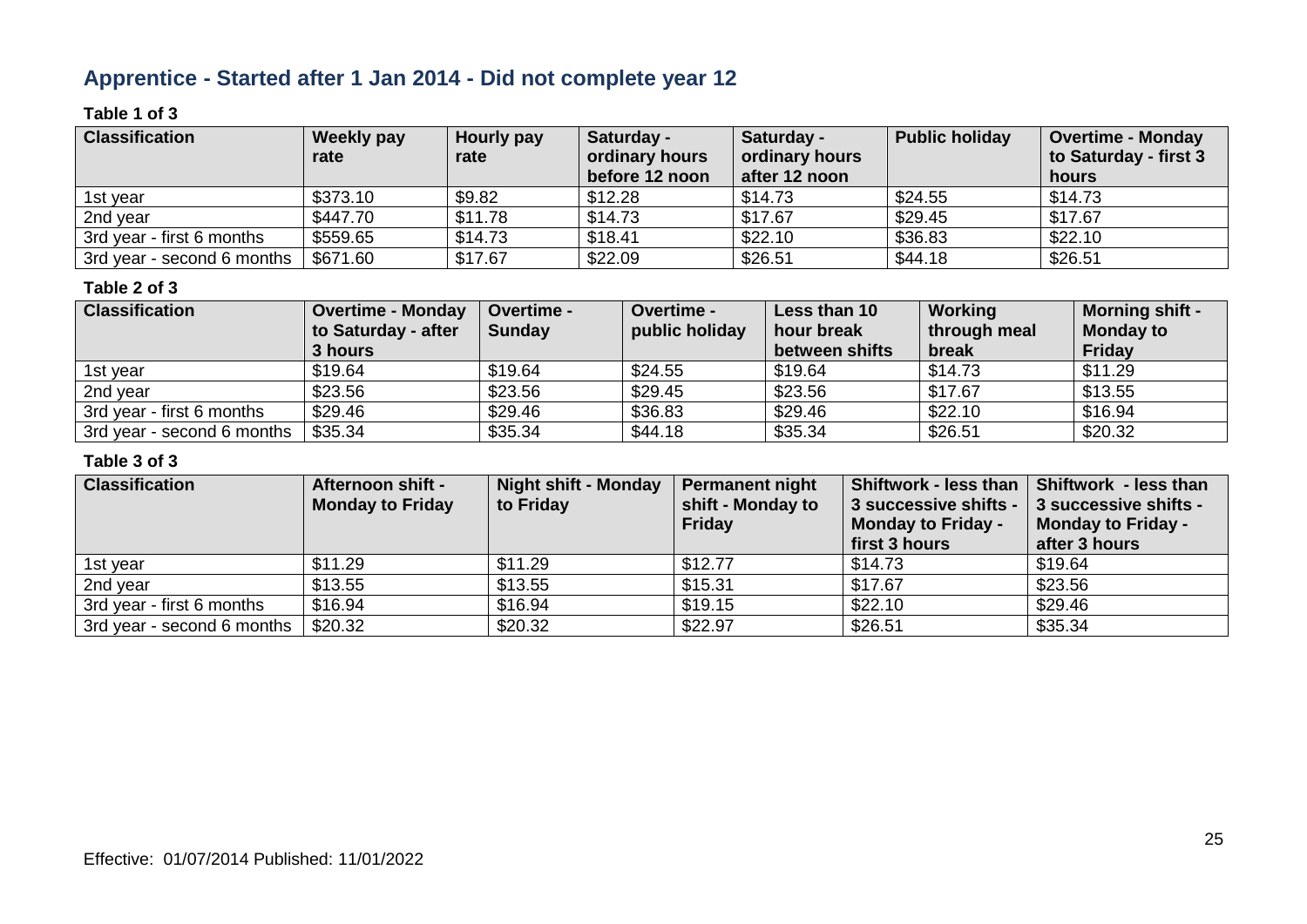### **Apprentice - Started after 1 Jan 2014 - Completed year 12**

### **Table 1 of 3**

| <b>Classification</b>      | Weekly pay | Hourly pay | Saturday -                       | Saturday -                      | <b>Public holiday</b> | <b>Overtime - Monday</b>       |
|----------------------------|------------|------------|----------------------------------|---------------------------------|-----------------------|--------------------------------|
|                            | rate       | rate       | ordinary hours<br>before 12 noon | ordinary hours<br>after 12 noon |                       | to Saturday - first 3<br>hours |
| 1st year - first 6 months  | \$373.10   | \$9.82     | \$12.28                          | \$14.73                         | \$24.55               | \$14.73                        |
| 1st year - second 6 months | \$410.40   | \$10.80    | \$13.50                          | \$16.20                         | \$27.00               | \$16.20                        |
| 2nd year                   | \$485.05   | \$12.76    | \$15.95                          | \$19.14                         | \$31.90               | \$19.14                        |
| 3rd year - first 6 months  | \$559.65   | \$14.73    | \$18.41                          | \$22.10                         | \$36.83               | \$22.10                        |
| 3rd year - second 6 months | \$671.60   | \$17.67    | \$22.09                          | \$26.51                         | \$44.18               | \$26.51                        |

#### **Table 2 of 3**

| <b>Classification</b>      | <b>Overtime - Monday</b><br>to Saturday - after<br>3 hours | <b>Overtime -</b><br><b>Sunday</b> | Overtime -<br>public holiday | Less than 10<br>hour break<br>between shifts | Working<br>through meal<br>break | <b>Morning shift -</b><br><b>Monday to</b><br>Friday |
|----------------------------|------------------------------------------------------------|------------------------------------|------------------------------|----------------------------------------------|----------------------------------|------------------------------------------------------|
| 1st year - first 6 months  | \$19.64                                                    | \$19.64                            | \$24.55                      | \$19.64                                      | \$14.73                          | \$11.29                                              |
| 1st year - second 6 months | \$21.60                                                    | \$21.60                            | \$27.00                      | \$21.60                                      | \$16.20                          | \$12.42                                              |
| 2nd year                   | \$25.52                                                    | \$25.52                            | \$31.90                      | \$25.52                                      | \$19.14                          | \$14.67                                              |
| 3rd year - first 6 months  | \$29.46                                                    | \$29.46                            | \$36.83                      | \$29.46                                      | \$22.10                          | \$16.94                                              |
| 3rd year - second 6 months | \$35.34                                                    | \$35.34                            | \$44.18                      | \$35.34                                      | \$26.51                          | \$20.32                                              |

| <b>Classification</b>      | <b>Afternoon shift -</b><br><b>Monday to Friday</b> | <b>Night shift - Monday</b><br>to Friday | <b>Permanent night</b><br>shift - Monday to<br><b>Friday</b> | Shiftwork - less than<br>3 successive shifts -<br>Monday to Friday -<br>first 3 hours | Shiftwork - less than<br>3 successive shifts -<br><b>Monday to Friday -</b><br>after 3 hours |
|----------------------------|-----------------------------------------------------|------------------------------------------|--------------------------------------------------------------|---------------------------------------------------------------------------------------|----------------------------------------------------------------------------------------------|
| 1st year - first 6 months  | \$11.29                                             | \$11.29                                  | \$12.77                                                      | \$14.73                                                                               | \$19.64                                                                                      |
| 1st year - second 6 months | \$12.42                                             | \$12.42                                  | \$14.04                                                      | \$16.20                                                                               | \$21.60                                                                                      |
| 2nd year                   | \$14.67                                             | \$14.67                                  | \$16.59                                                      | \$19.14                                                                               | \$25.52                                                                                      |
| 3rd year - first 6 months  | \$16.94                                             | \$16.94                                  | \$19.15                                                      | \$22.10                                                                               | \$29.46                                                                                      |
| 3rd year - second 6 months | \$20.32                                             | \$20.32                                  | \$22.97                                                      | \$26.51                                                                               | \$35.34                                                                                      |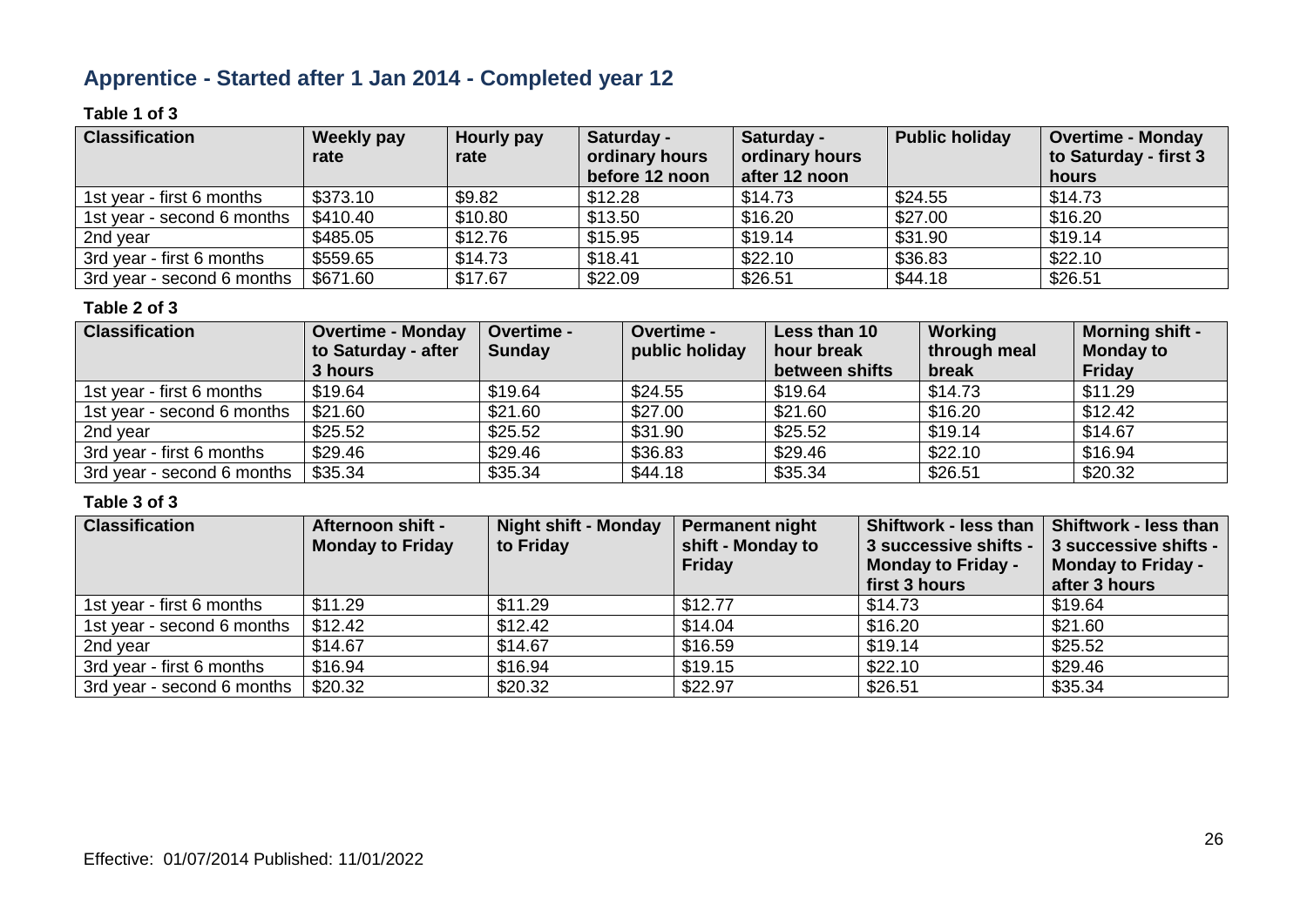# **Adult apprentice - Started before 1 Jan 2014**

### **Table 1 of 3**

| <b>Classification</b>      | Weekly pay | Hourly pay | Saturday -                       | Saturday -                      | <b>Public holiday</b> | <b>Overtime - Monday</b>       |
|----------------------------|------------|------------|----------------------------------|---------------------------------|-----------------------|--------------------------------|
|                            | rate       | rate       | ordinary hours<br>before 12 noon | ordinary hours<br>after 12 noon |                       | to Saturday - first 3<br>hours |
| 1st year - first 6 months  | \$335.80   | \$8.84     | \$11.05                          | \$13.26                         | \$22.10               | \$13.26                        |
| 1st year - second 6 months | \$373.10   | \$9.82     | \$12.28                          | \$14.73                         | \$24.55               | \$14.73                        |
| 2nd year                   | \$447.70   | \$11.78    | \$14.73                          | \$17.67                         | \$29.45               | \$17.67                        |
| 3rd year - first 6 months  | \$559.65   | \$14.73    | \$18.41                          | \$22.10                         | \$36.83               | \$22.10                        |
| 3rd year - second 6 months | \$671.60   | \$17.67    | \$22.09                          | \$26.51                         | \$44.18               | \$26.51                        |

#### **Table 2 of 3**

| <b>Classification</b>      | <b>Overtime - Monday</b><br>to Saturday - after<br>3 hours | Overtime -<br><b>Sunday</b> | <b>Overtime -</b><br>public holiday | Less than 10<br>hour break<br>between shifts | Working<br>through meal<br>break | <b>Morning shift -</b><br><b>Monday to</b><br><b>Friday</b> |
|----------------------------|------------------------------------------------------------|-----------------------------|-------------------------------------|----------------------------------------------|----------------------------------|-------------------------------------------------------------|
| 1st year - first 6 months  | \$17.68                                                    | \$17.68                     | \$22.10                             | \$17.68                                      | \$13.26                          | \$10.17                                                     |
| 1st year - second 6 months | \$19.64                                                    | \$19.64                     | \$24.55                             | \$19.64                                      | \$14.73                          | \$11.29                                                     |
| 2nd year                   | \$23.56                                                    | \$23.56                     | \$29.45                             | \$23.56                                      | \$17.67                          | \$13.55                                                     |
| 3rd year - first 6 months  | \$29.46                                                    | \$29.46                     | \$36.83                             | \$29.46                                      | \$22.10                          | \$16.94                                                     |
| 3rd year - second 6 months | \$35.34                                                    | \$35.34                     | \$44.18                             | \$35.34                                      | \$26.51                          | \$20.32                                                     |

| <b>Classification</b>      | Afternoon shift -<br><b>Monday to Friday</b> | <b>Night shift - Monday</b><br>to Friday | <b>Permanent night</b><br>shift - Monday to<br>Friday | <b>Shiftwork - less than</b><br>3 successive shifts -<br><b>Monday to Friday -</b><br>first 3 hours | Shiftwork - less than<br>3 successive shifts -<br><b>Monday to Friday -</b><br>after 3 hours |
|----------------------------|----------------------------------------------|------------------------------------------|-------------------------------------------------------|-----------------------------------------------------------------------------------------------------|----------------------------------------------------------------------------------------------|
| 1st year - first 6 months  | \$10.17                                      | \$10.17                                  | \$11.49                                               | \$13.26                                                                                             | \$17.68                                                                                      |
| 1st year - second 6 months | \$11.29                                      | \$11.29                                  | \$12.77                                               | \$14.73                                                                                             | \$19.64                                                                                      |
| 2nd year                   | \$13.55                                      | \$13.55                                  | \$15.31                                               | \$17.67                                                                                             | \$23.56                                                                                      |
| 3rd year - first 6 months  | \$16.94                                      | \$16.94                                  | \$19.15                                               | \$22.10                                                                                             | \$29.46                                                                                      |
| 3rd year - second 6 months | \$20.32                                      | \$20.32                                  | \$22.97                                               | \$26.51                                                                                             | \$35.34                                                                                      |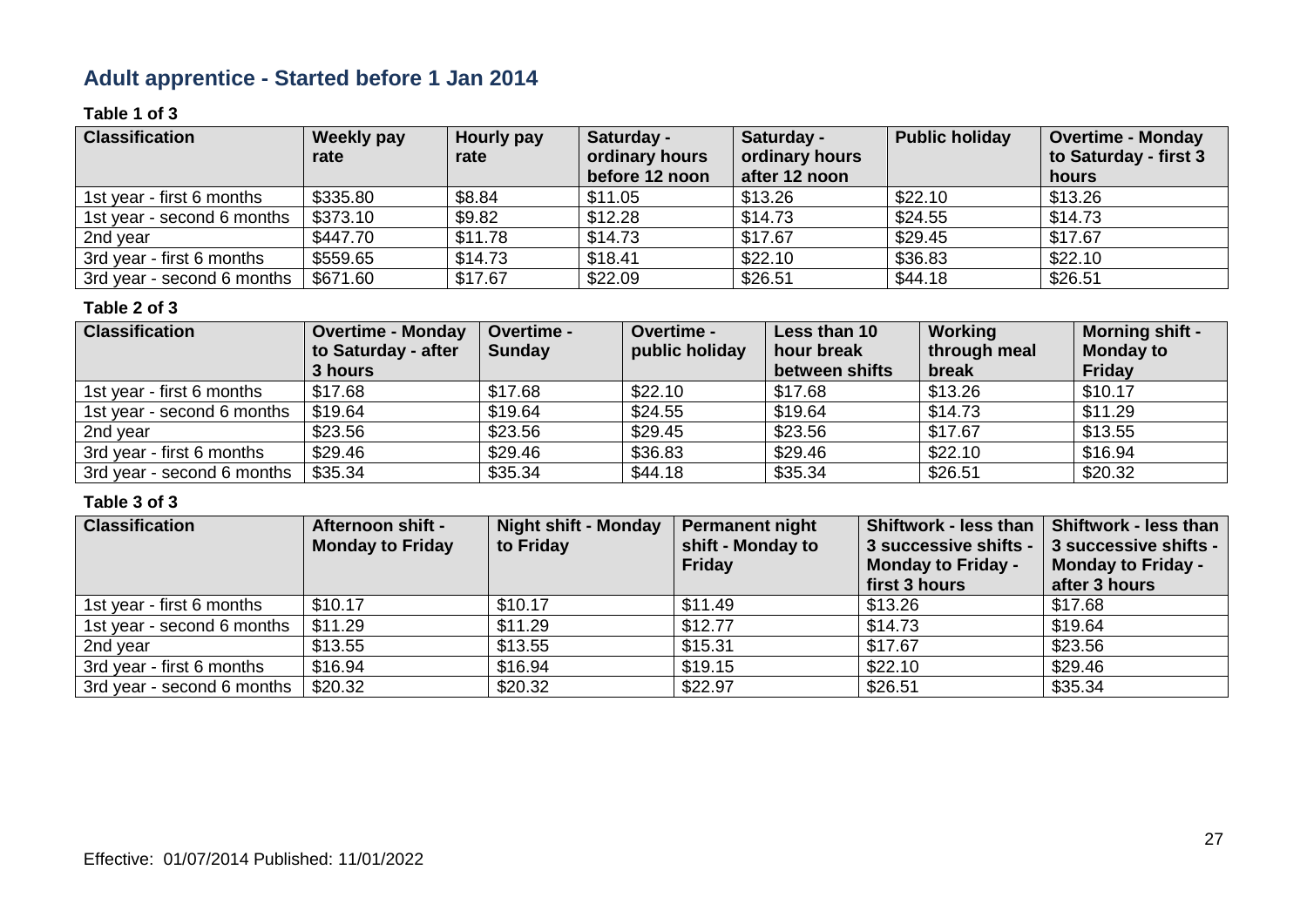### **Adult apprentice - Started after 1 Jan 2014**

### **Table 1 of 3**

| <b>Classification</b>      | Weekly pay<br>rate | Hourly pay<br>rate | Saturday -<br>ordinary hours | Saturday -<br>ordinary hours | <b>Public holiday</b> | <b>Overtime - Monday</b><br>to Saturday - first 3 |
|----------------------------|--------------------|--------------------|------------------------------|------------------------------|-----------------------|---------------------------------------------------|
|                            |                    |                    | before 12 noon               | after 12 noon                |                       | hours                                             |
| 1st year                   | \$596.96           | \$15.71            | \$19.64                      | \$23.57                      | \$39.28               | \$23.57                                           |
| 2nd year                   | \$640.90           | \$16.87            | \$21.09                      | \$25.31                      | \$42.18               | \$25.31                                           |
| 3rd year - first 6 months  | \$640.90           | \$16.87            | \$21.09                      | \$25.31                      | \$42.18               | \$25.31                                           |
| 3rd year - second 6 months | \$671.60           | \$17.67            | \$22.09                      | \$26.51                      | \$44.18               | \$26.51                                           |

### **Table 2 of 3**

| <b>Classification</b>      | <b>Overtime - Monday</b><br>to Saturday - after | <b>Overtime -</b><br><b>Sunday</b> | <b>Overtime -</b><br>public holiday | Less than 10<br>hour break | Working<br>through meal | <b>Morning shift -</b><br><b>Monday to</b> |
|----------------------------|-------------------------------------------------|------------------------------------|-------------------------------------|----------------------------|-------------------------|--------------------------------------------|
|                            | 3 hours                                         |                                    |                                     | between shifts             | break                   | Friday                                     |
| 1st year                   | \$31.42                                         | \$31.42                            | \$39.28                             | \$31.42                    | \$23.57                 | \$18.07                                    |
| 2nd year                   | \$33.74                                         | \$33.74                            | \$42.18                             | \$33.74                    | \$25.31                 | \$19.40                                    |
| 3rd year - first 6 months  | \$33.74                                         | \$33.74                            | \$42.18                             | \$33.74                    | \$25.31                 | \$19.40                                    |
| 3rd year - second 6 months | \$35.34                                         | \$35.34                            | \$44.18                             | \$35.34                    | \$26.51                 | \$20.32                                    |

| <b>Classification</b>      | <b>Afternoon shift -</b><br><b>Monday to Friday</b> | <b>Night shift - Monday</b><br>to Friday | <b>Permanent night</b><br>shift - Monday to<br><b>Friday</b> | <b>Shiftwork - less than</b><br>3 successive shifts -<br><b>Monday to Friday -</b><br>first 3 hours | Shiftwork - less than<br>3 successive shifts -<br><b>Monday to Friday -</b><br>after 3 hours |
|----------------------------|-----------------------------------------------------|------------------------------------------|--------------------------------------------------------------|-----------------------------------------------------------------------------------------------------|----------------------------------------------------------------------------------------------|
| 1st year                   | \$18.07                                             | \$18.07                                  | \$20.42                                                      | \$23.57                                                                                             | \$31.42                                                                                      |
| 2nd year                   | \$19.40                                             | \$19.40                                  | \$21.93                                                      | \$25.31                                                                                             | \$33.74                                                                                      |
| 3rd year - first 6 months  | \$19.40                                             | \$19.40                                  | \$21.93                                                      | \$25.31                                                                                             | \$33.74                                                                                      |
| 3rd year - second 6 months | \$20.32                                             | \$20.32                                  | \$22.97                                                      | \$26.51                                                                                             | \$35.34                                                                                      |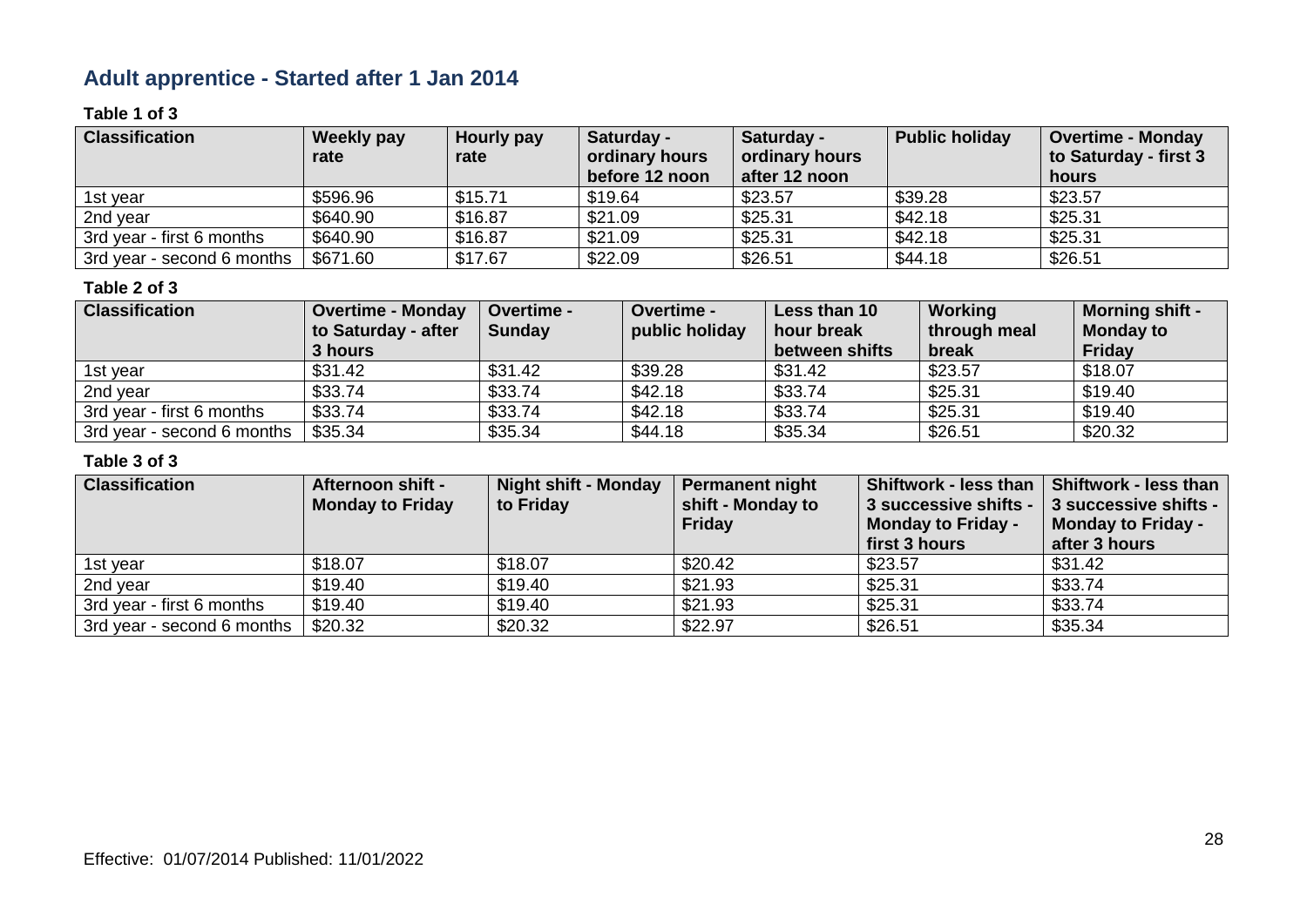### **Apprentices - Laundry**

Note: Employees under the age of 18 years cannot work shiftwork.

### **Apprentice - Started before 1 Jan 2014**

#### **Table 1 of 3**

| <b>Classification</b>      | Weekly pay<br>rate | Hourly pay<br>rate | <b>Public holiday</b> | <b>Overtime - Monday</b><br>to Saturday - first 3<br>hours | <b>Overtime - Monday</b><br>to Saturday - after<br>3 hours | Overtime -<br><b>Sunday</b> |
|----------------------------|--------------------|--------------------|-----------------------|------------------------------------------------------------|------------------------------------------------------------|-----------------------------|
| 1st year - first 6 months  | \$335.80           | \$8.84             | \$22.10               | \$13.26                                                    | \$17.68                                                    | \$17.68                     |
| 1st year - second 6 months | \$373.10           | \$9.82             | \$24.55               | \$14.73                                                    | \$19.64                                                    | \$19.64                     |
| 2nd year                   | \$447.70           | \$11.78            | \$29.45               | \$17.67                                                    | \$23.56                                                    | \$23.56                     |
| 3rd year - first 6 months  | \$559.65           | \$14.73            | \$36.83               | \$22.10                                                    | \$29.46                                                    | \$29.46                     |
| 3rd year - second 6 months | \$671.60           | \$17.67            | \$44.18               | \$26.51                                                    | \$35.34                                                    | \$35.34                     |

### **Table 2 of 3**

| <b>Classification</b>      | <b>Overtime -</b><br>public holiday | Less than 10<br>hour break<br>between shifts | Working<br>through meal<br>break | <b>Morning shift -</b><br><b>Monday to</b><br><b>Friday</b> | Afternoon shift -<br><b>Monday to</b><br>Friday | Night shift -<br><b>Monday to</b><br><b>Friday</b> |
|----------------------------|-------------------------------------|----------------------------------------------|----------------------------------|-------------------------------------------------------------|-------------------------------------------------|----------------------------------------------------|
| 1st year - first 6 months  | \$22.10                             | \$17.68                                      | \$13.26                          | \$10.17                                                     | \$10.17                                         | \$10.17                                            |
| 1st year - second 6 months | \$24.55                             | \$19.64                                      | \$14.73                          | \$11.29                                                     | \$11.29                                         | \$11.29                                            |
| 2nd year                   | \$29.45                             | \$23.56                                      | \$17.67                          | \$13.55                                                     | \$13.55                                         | \$13.55                                            |
| 3rd year - first 6 months  | \$36.83                             | \$29.46                                      | \$22.10                          | \$16.94                                                     | \$16.94                                         | \$16.94                                            |
| 3rd year - second 6 months | \$44.18                             | \$35.34                                      | \$26.51                          | \$20.32                                                     | \$20.32                                         | \$20.32                                            |

| <b>Classification</b>      | <b>Permanent</b><br>night shift -<br><b>Monday to</b><br><b>Friday</b> | <b>Shiftwork - less</b><br>than 5 successive<br>shifts (6 in six day<br>workshop) -<br><b>Monday to Friday</b><br>- first 3 hours | <b>Shiftwork - less</b><br>than 5 successive<br>shifts (6 in six day $\vert$ shiftworkers<br>workshop) -<br><b>Monday to Friday</b><br>- after 3 hours | <b>Saturday before</b><br>$12$ noon - | <b>Saturday after</b><br>12 noon -<br>shiftworkers | Sunday -<br>shiftwork |
|----------------------------|------------------------------------------------------------------------|-----------------------------------------------------------------------------------------------------------------------------------|--------------------------------------------------------------------------------------------------------------------------------------------------------|---------------------------------------|----------------------------------------------------|-----------------------|
| 1st year - first 6 months  | \$11.49                                                                | \$13.26                                                                                                                           | \$17.68                                                                                                                                                | \$11.05                               | \$13.26                                            | \$17.68               |
| 1st year - second 6 months | \$12.77                                                                | \$14.73                                                                                                                           | \$19.64                                                                                                                                                | \$12.28                               | \$14.73                                            | \$19.64               |
| 2nd year                   | \$15.31                                                                | \$17.67                                                                                                                           | \$23.56                                                                                                                                                | \$14.73                               | \$17.67                                            | \$23.56               |
| 3rd year - first 6 months  | \$19.15                                                                | \$22.10                                                                                                                           | \$29.46                                                                                                                                                | \$18.41                               | \$22.10                                            | \$29.46               |
| 3rd year - second 6 months | \$22.97                                                                | \$26.51                                                                                                                           | \$35.34                                                                                                                                                | \$22.09                               | \$26.51                                            | \$35.34               |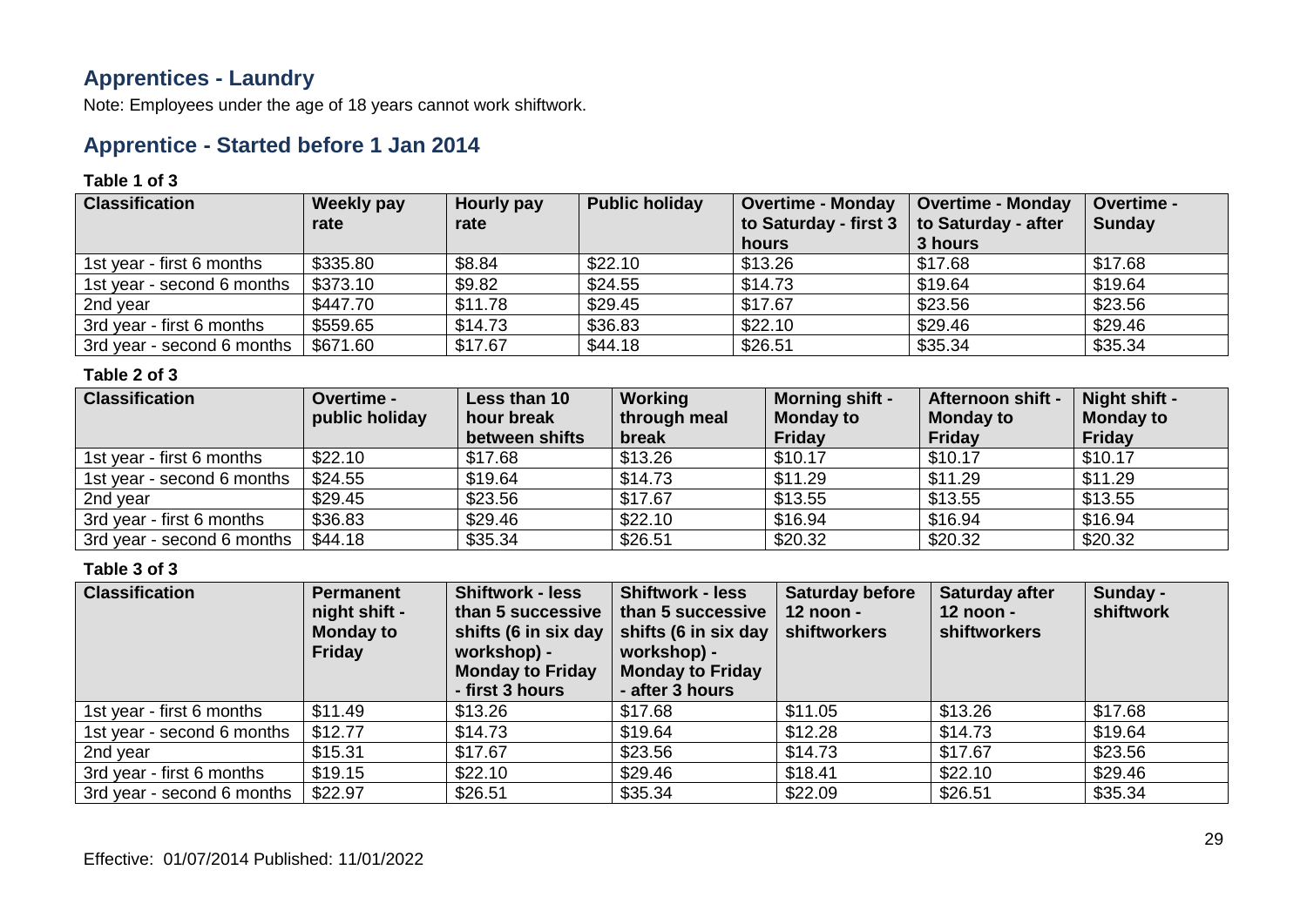### **Apprentice - Started after 1 Jan 2014 - Did not complete year 12**

### **Table 1 of 3**

| <b>Classification</b>      | Weekly pay | Hourly pay | <b>Public holiday</b> | <b>Overtime - Monday</b> | <b>Overtime - Monday</b> | <b>Overtime -</b> |
|----------------------------|------------|------------|-----------------------|--------------------------|--------------------------|-------------------|
|                            | rate       | rate       |                       | to Saturday - first 3    | to Saturday - after      | <b>Sunday</b>     |
|                            |            |            |                       | hours                    | 3 hours                  |                   |
| 1st year - first 6 months  | \$373.10   | \$9.82     | \$24.55               | \$14.73                  | \$19.64                  | \$19.64           |
| 2nd year                   | \$447.70   | \$11.78    | \$29.45               | \$17.67                  | \$23.56                  | \$23.56           |
| 3rd year - first 6 months  | \$559.65   | \$14.73    | \$36.83               | \$22.10                  | \$29.46                  | \$29.46           |
| 3rd year - second 6 months | \$671.60   | \$17.67    | \$44.18               | \$26.51                  | \$35.34                  | \$35.34           |

### **Table 2 of 3**

| <b>Classification</b>      | <b>Overtime -</b><br>public holiday | Less than 10<br>hour break<br>between shifts | Working<br>through meal<br>break | <b>Morning shift -</b><br><b>Monday to</b><br>Friday | Afternoon shift -<br><b>Monday to</b><br>Friday | Night shift -<br><b>Monday to</b><br>Friday |
|----------------------------|-------------------------------------|----------------------------------------------|----------------------------------|------------------------------------------------------|-------------------------------------------------|---------------------------------------------|
| 1st year - first 6 months  | \$24.55                             | \$19.64                                      | \$14.73                          | \$11.29                                              | \$11.29                                         | \$11.29                                     |
| 2nd year                   | \$29.45                             | \$23.56                                      | \$17.67                          | \$13.55                                              | \$13.55                                         | \$13.55                                     |
| 3rd year - first 6 months  | \$36.83                             | \$29.46                                      | \$22.10                          | \$16.94                                              | \$16.94                                         | \$16.94                                     |
| 3rd year - second 6 months | \$44.18                             | \$35.34                                      | \$26.51                          | \$20.32                                              | \$20.32                                         | \$20.32                                     |

| <b>Classification</b>      | <b>Permanent</b><br>night shift -<br><b>Monday to</b><br><b>Friday</b> | <b>Shiftwork - less</b><br>than 5 successive<br>shifts (6 in six day<br>workshop) -<br><b>Monday to Friday</b><br>- first 3 hours | <b>Shiftwork - less</b><br>than 5 successive<br>shifts (6 in six day $\vert$ shiftworkers<br>workshop) -<br><b>Monday to Friday</b><br>- after 3 hours | <b>Saturday before</b><br>$12$ noon - | <b>Saturday after</b><br>12 noon -<br>shiftworkers | Sunday -<br>shiftwork |
|----------------------------|------------------------------------------------------------------------|-----------------------------------------------------------------------------------------------------------------------------------|--------------------------------------------------------------------------------------------------------------------------------------------------------|---------------------------------------|----------------------------------------------------|-----------------------|
| 1st year - first 6 months  | \$12.77                                                                | \$14.73                                                                                                                           | \$19.64                                                                                                                                                | \$12.28                               | \$14.73                                            | \$19.64               |
| 2nd year                   | \$15.31                                                                | \$17.67                                                                                                                           | \$23.56                                                                                                                                                | \$14.73                               | \$17.67                                            | \$23.56               |
| 3rd year - first 6 months  | \$19.15                                                                | \$22.10                                                                                                                           | \$29.46                                                                                                                                                | \$18.41                               | \$22.10                                            | \$29.46               |
| 3rd year - second 6 months | \$22.97                                                                | \$26.51                                                                                                                           | \$35.34                                                                                                                                                | \$22.09                               | \$26.51                                            | \$35.34               |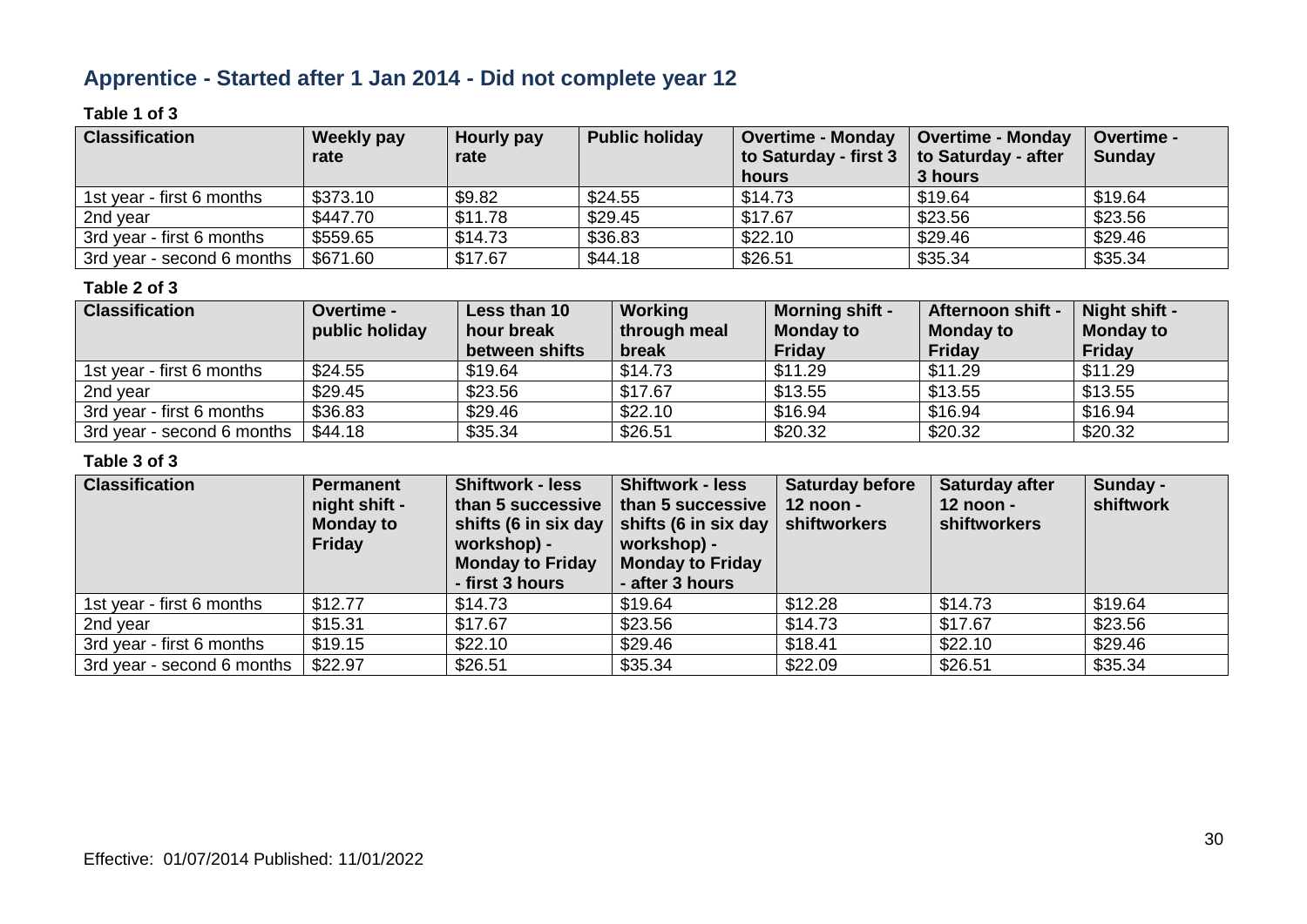### **Apprentice - Started after 1 Jan 2014 - Completed year 12**

### **Table 1 of 3**

| <b>Classification</b>      | <b>Weekly pay</b> | Hourly pay | <b>Public holiday</b> | <b>Overtime - Monday</b> | <b>Overtime - Monday</b> | Overtime -    |
|----------------------------|-------------------|------------|-----------------------|--------------------------|--------------------------|---------------|
|                            | rate              | rate       |                       | to Saturday - first 3    | to Saturday - after      | <b>Sunday</b> |
|                            |                   |            |                       | hours                    | 3 hours                  |               |
| 1st year - first 6 months  | \$373.10          | \$9.82     | \$24.55               | \$14.73                  | \$19.64                  | \$19.64       |
| 1st year - second 6 months | \$410.40          | \$10.80    | \$27.00               | \$16.20                  | \$21.60                  | \$21.60       |
| 2nd year                   | \$485.05          | \$12.76    | \$31.90               | \$19.14                  | \$25.52                  | \$25.52       |
| 3rd year - first 6 months  | \$559.65          | \$14.73    | \$36.83               | \$22.10                  | \$29.46                  | \$29.46       |
| 3rd year - second 6 months | \$671.60          | \$17.67    | \$44.18               | \$26.51                  | \$35.34                  | \$35.34       |

#### **Table 2 of 3**

| <b>Classification</b>      | Overtime -<br>public holiday | Less than 10<br>hour break<br>between shifts | Working<br>through meal<br>break | <b>Morning shift -</b><br><b>Monday to</b><br><b>Friday</b> | Afternoon shift -<br><b>Monday to</b><br>Friday | Night shift -<br><b>Monday to</b><br><b>Friday</b> |
|----------------------------|------------------------------|----------------------------------------------|----------------------------------|-------------------------------------------------------------|-------------------------------------------------|----------------------------------------------------|
| 1st year - first 6 months  | \$24.55                      | \$19.64                                      | \$14.73                          | \$11.29                                                     | \$11.29                                         | \$11.29                                            |
| 1st year - second 6 months | \$27.00                      | \$21.60                                      | \$16.20                          | \$12.42                                                     | \$12.42                                         | \$12.42                                            |
| 2nd year                   | \$31.90                      | \$25.52                                      | \$19.14                          | \$14.67                                                     | \$14.67                                         | \$14.67                                            |
| 3rd year - first 6 months  | \$36.83                      | \$29.46                                      | \$22.10                          | \$16.94                                                     | \$16.94                                         | \$16.94                                            |
| 3rd year - second 6 months | \$44.18                      | \$35.34                                      | \$26.51                          | \$20.32                                                     | \$20.32                                         | \$20.32                                            |

| <b>Classification</b>      | Permanent<br>night shift -<br><b>Monday to</b><br><b>Friday</b> | <b>Shiftwork - less</b><br>than 5 successive<br>shifts (6 in six day<br>workshop) -<br><b>Monday to Friday</b><br>- first 3 hours | <b>Shiftwork - less</b><br>than 5 successive<br>shifts (6 in six day<br>workshop) -<br><b>Monday to Friday</b><br>- after 3 hours | <b>Saturday before</b><br>12 noon -<br>shiftworkers | <b>Saturday after</b><br>12 noon -<br><b>shiftworkers</b> | Sunday -<br>shiftwork |
|----------------------------|-----------------------------------------------------------------|-----------------------------------------------------------------------------------------------------------------------------------|-----------------------------------------------------------------------------------------------------------------------------------|-----------------------------------------------------|-----------------------------------------------------------|-----------------------|
| 1st year - first 6 months  | \$12.77                                                         | \$14.73                                                                                                                           | \$19.64                                                                                                                           | \$12.28                                             | \$14.73                                                   | \$19.64               |
| 1st year - second 6 months | \$14.04                                                         | \$16.20                                                                                                                           | \$21.60                                                                                                                           | \$13.50                                             | \$16.20                                                   | \$21.60               |
| 2nd year                   | \$16.59                                                         | \$19.14                                                                                                                           | \$25.52                                                                                                                           | \$15.95                                             | \$19.14                                                   | \$25.52               |
| 3rd year - first 6 months  | \$19.15                                                         | \$22.10                                                                                                                           | \$29.46                                                                                                                           | \$18.41                                             | \$22.10                                                   | \$29.46               |
| 3rd year - second 6 months | \$22.97                                                         | \$26.51                                                                                                                           | \$35.34                                                                                                                           | \$22.09                                             | \$26.51                                                   | \$35.34               |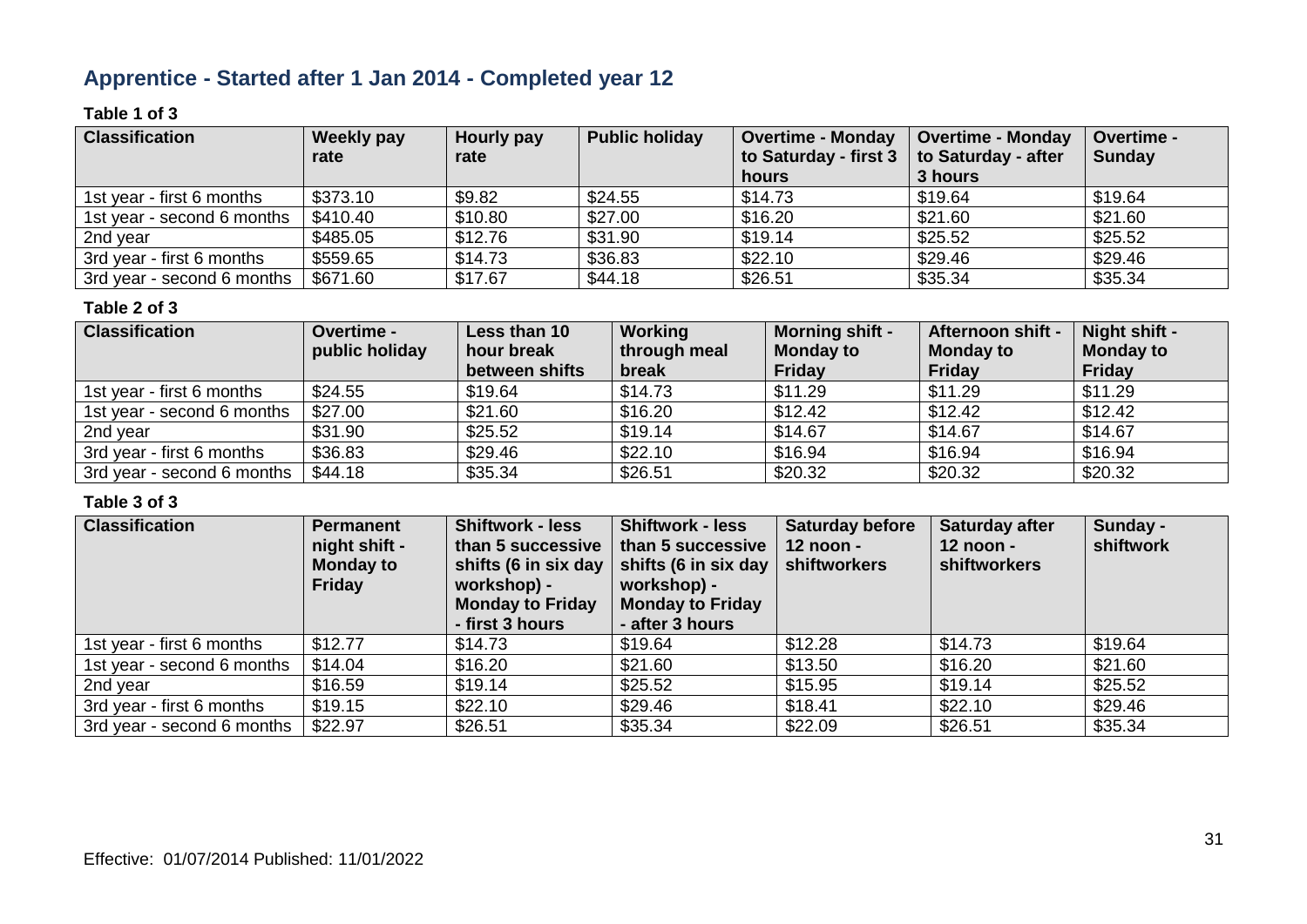### **Adult apprentice - Started before 1 Jan 2014**

### **Table 1 of 3**

| <b>Classification</b>      | Weekly pay<br>rate | Hourly pay<br>rate | <b>Public holiday</b> | Overtime - Monday   Overtime - Monday<br>to Saturday - first<br>3 hours | to Saturday - after<br>3 hours | Overtime -<br><b>Sunday</b> |
|----------------------------|--------------------|--------------------|-----------------------|-------------------------------------------------------------------------|--------------------------------|-----------------------------|
| 1st year - first 6 months  | \$335.80           | \$8.84             | \$22.10               | \$13.26                                                                 | \$17.68                        | \$17.68                     |
| 1st year - second 6 months | \$373.10           | \$9.82             | \$24.55               | \$14.73                                                                 | \$19.64                        | \$19.64                     |
| 2nd year                   | \$447.70           | \$11.78            | \$29.45               | \$17.67                                                                 | \$23.56                        | \$23.56                     |
| 3rd year - first 6 months  | \$559.65           | \$14.73            | \$36.83               | \$22.10                                                                 | \$29.46                        | \$29.46                     |
| 3rd year - second 6 months | \$671.60           | \$17.67            | \$44.18               | \$26.51                                                                 | \$35.34                        | \$35.34                     |

#### **Table 2 of 3**

| <b>Classification</b>      | Overtime -<br>public holiday | Less than 10<br>hour break<br>between shifts | Working<br>through meal<br>break | <b>Morning shift -</b><br><b>Monday to</b><br><b>Friday</b> | Afternoon shift -<br><b>Monday to</b><br><b>Friday</b> | Night shift -<br><b>Monday to</b><br><b>Friday</b> |
|----------------------------|------------------------------|----------------------------------------------|----------------------------------|-------------------------------------------------------------|--------------------------------------------------------|----------------------------------------------------|
| 1st year - first 6 months  | \$22.10                      | \$17.68                                      | \$13.26                          | \$10.17                                                     | \$10.17                                                | \$10.17                                            |
| 1st year - second 6 months | \$24.55                      | \$19.64                                      | \$14.73                          | \$11.29                                                     | \$11.29                                                | \$11.29                                            |
| 2nd year                   | \$29.45                      | \$23.56                                      | \$17.67                          | \$13.55                                                     | \$13.55                                                | \$13.55                                            |
| 3rd year - first 6 months  | \$36.83                      | \$29.46                                      | \$22.10                          | \$16.94                                                     | \$16.94                                                | \$16.94                                            |
| 3rd year - second 6 months | \$44.18                      | \$35.34                                      | \$26.51                          | \$20.32                                                     | \$20.32                                                | \$20.32                                            |

| <b>Classification</b>      | <b>Permanent</b><br>night shift -<br><b>Monday to</b><br>Friday | <b>Shiftwork - less</b><br>than 5 successive<br>shifts (6 in six day<br>workshop) -<br><b>Monday to Friday</b><br>- first 3 hours | <b>Shiftwork - less</b><br>than 5 successive<br>shifts (6 in six day<br>workshop) -<br><b>Monday to Friday</b><br>- after 3 hours | <b>Saturday before</b><br>$12$ noon -<br>shiftworkers | <b>Saturday after</b><br>12 noon -<br><b>shiftworkers</b> | Sunday -<br>shiftwork |
|----------------------------|-----------------------------------------------------------------|-----------------------------------------------------------------------------------------------------------------------------------|-----------------------------------------------------------------------------------------------------------------------------------|-------------------------------------------------------|-----------------------------------------------------------|-----------------------|
| 1st year - first 6 months  | \$11.49                                                         | \$13.26                                                                                                                           | \$17.68                                                                                                                           | \$11.05                                               | \$13.26                                                   | \$17.68               |
| 1st year - second 6 months | \$12.77                                                         | \$14.73                                                                                                                           | \$19.64                                                                                                                           | \$12.28                                               | \$14.73                                                   | \$19.64               |
| 2nd year                   | \$15.31                                                         | \$17.67                                                                                                                           | \$23.56                                                                                                                           | \$14.73                                               | \$17.67                                                   | \$23.56               |
| 3rd year - first 6 months  | \$19.15                                                         | \$22.10                                                                                                                           | \$29.46                                                                                                                           | \$18.41                                               | \$22.10                                                   | \$29.46               |
| 3rd year - second 6 months | \$22.97                                                         | \$26.51                                                                                                                           | \$35.34                                                                                                                           | \$22.09                                               | \$26.51                                                   | \$35.34               |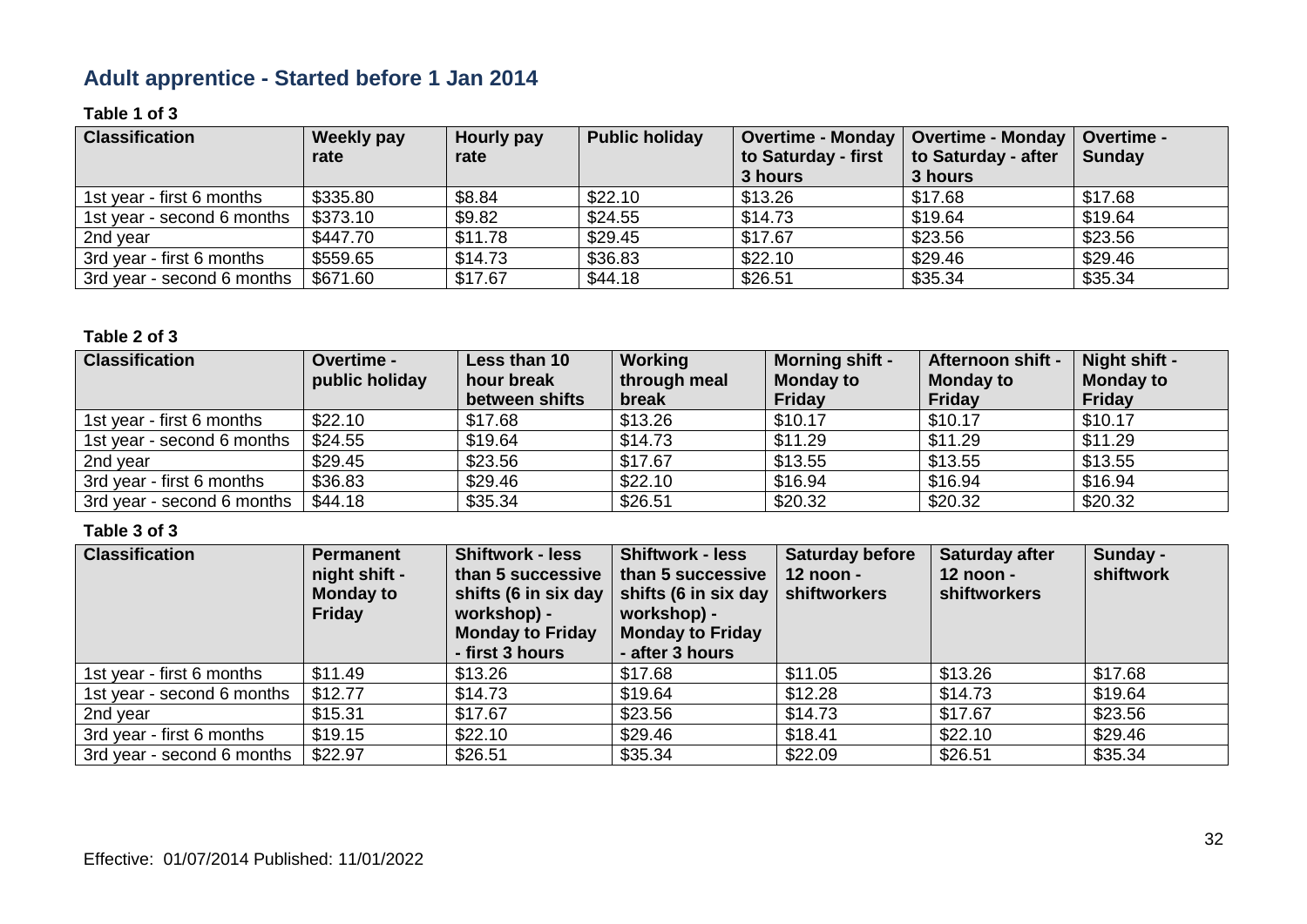### **Adult apprentice - Started after 1 Jan 2014**

### **Table 1 of 3**

| <b>Classification</b>      | Weekly pay | Hourly pay | <b>Public holiday</b> | <b>Overtime - Monday</b> | <b>Overtime - Monday</b> | Overtime -    |
|----------------------------|------------|------------|-----------------------|--------------------------|--------------------------|---------------|
|                            | rate       | rate       |                       | to Saturday - first 3    | to Saturday - after 3    | <b>Sunday</b> |
|                            |            |            |                       | hours                    | hours                    |               |
| 1st year                   | \$596.96   | \$15.71    | \$39.28               | \$23.57                  | \$31.42                  | \$31.42       |
| 2nd year                   | \$640.90   | \$16.87    | \$42.18               | \$25.31                  | \$33.74                  | \$33.74       |
| 3rd year - first 6 months  | \$640.90   | \$16.87    | \$42.18               | \$25.31                  | \$33.74                  | \$33.74       |
| 3rd year - second 6 months | \$671.60   | \$17.67    | \$44.18               | \$26.51                  | \$35.34                  | \$35.34       |

### **Table 2 of 3**

| <b>Classification</b>      | <b>Overtime -</b> | Less than 10   | Working      | <b>Morning shift -</b> | <b>Afternoon shift -</b> | Night shift -    |
|----------------------------|-------------------|----------------|--------------|------------------------|--------------------------|------------------|
|                            | public holiday    | hour break     | through meal | <b>Monday to</b>       | <b>Monday to</b>         | <b>Monday to</b> |
|                            |                   | between shifts | break        | <b>Friday</b>          | Friday                   | <b>Friday</b>    |
| 1st year                   | \$39.28           | \$31.42        | \$23.57      | \$18.07                | \$18.07                  | \$18.07          |
| 2nd year                   | \$42.18           | \$33.74        | \$25.31      | \$19.40                | \$19.40                  | \$19.40          |
| 3rd year - first 6 months  | \$42.18           | \$33.74        | \$25.31      | \$19.40                | \$19.40                  | \$19.40          |
| 3rd year - second 6 months | \$44.18           | \$35.34        | \$26.51      | \$20.32                | \$20.32                  | \$20.32          |

| <b>Classification</b>      | <b>Permanent</b><br>night shift -<br><b>Monday to</b><br><b>Friday</b> | <b>Shiftwork - less</b><br>than 5 successive<br>shifts (6 in six day<br>workshop) -<br><b>Monday to Friday</b><br>- first 3 hours | <b>Shiftwork - less</b><br>than 5 successive<br>shifts (6 in six day $\vert$ shiftworkers<br>workshop) -<br><b>Monday to Friday</b><br>- after 3 hours | <b>Saturday before</b><br>$12$ noon - | <b>Saturday after</b><br>12 noon -<br>shiftworkers | Sunday -<br>shiftwork |
|----------------------------|------------------------------------------------------------------------|-----------------------------------------------------------------------------------------------------------------------------------|--------------------------------------------------------------------------------------------------------------------------------------------------------|---------------------------------------|----------------------------------------------------|-----------------------|
| 1st year                   | \$20.42                                                                | \$23.57                                                                                                                           | \$31.42                                                                                                                                                | \$19.64                               | \$23.57                                            | \$31.42               |
| 2nd year                   | \$21.93                                                                | \$25.31                                                                                                                           | \$33.74                                                                                                                                                | \$21.09                               | \$25.31                                            | \$33.74               |
| 3rd year - first 6 months  | \$21.93                                                                | \$25.31                                                                                                                           | \$33.74                                                                                                                                                | \$21.09                               | \$25.31                                            | \$33.74               |
| 3rd year - second 6 months | \$22.97                                                                | \$26.51                                                                                                                           | \$35.34                                                                                                                                                | \$22.09                               | \$26.51                                            | \$35.34               |